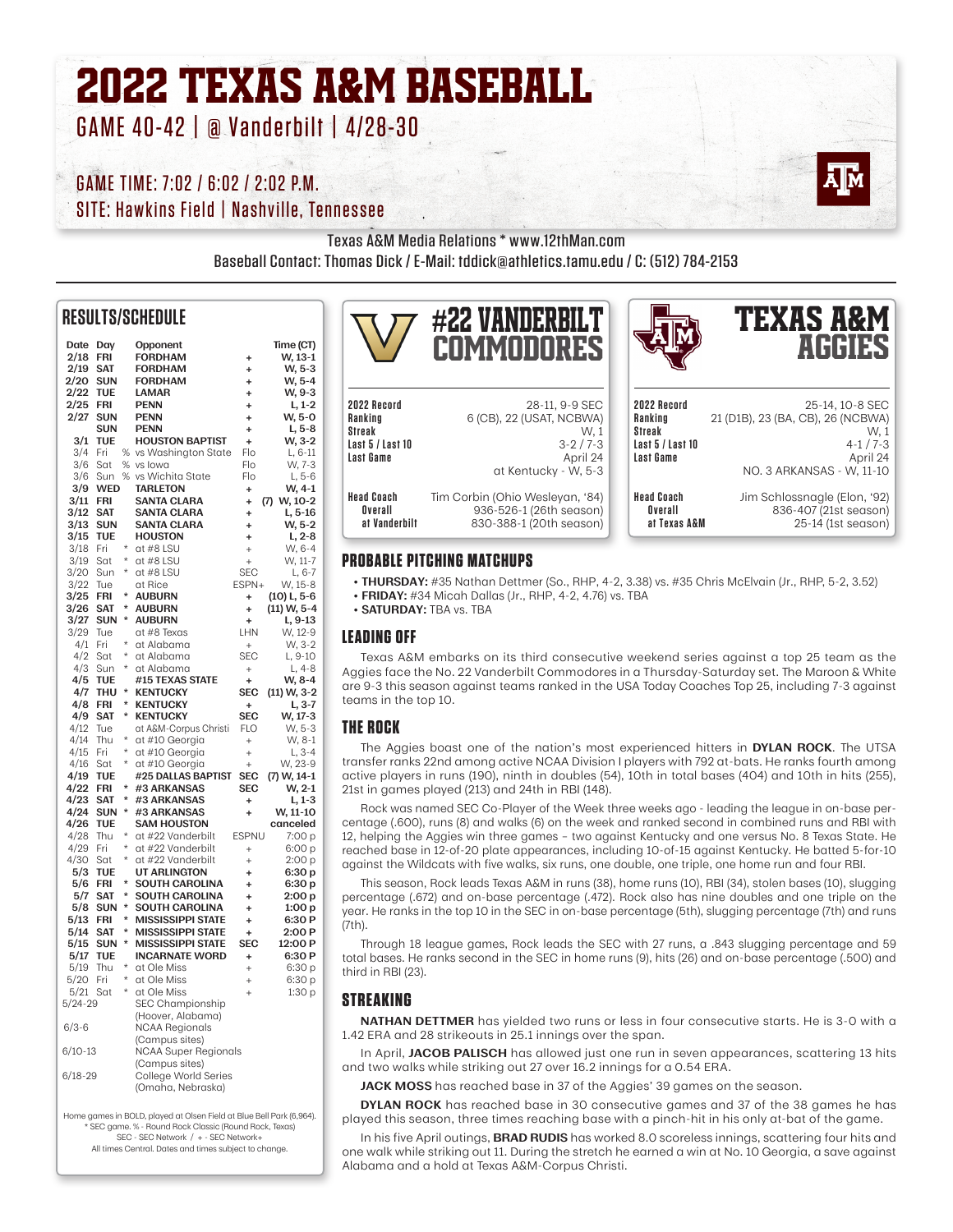## **2022 QUICK FACTS**

#### **GENERAL INFORMATION**

| <b>LOCATION:</b>               | College Station, Texas 77842         |
|--------------------------------|--------------------------------------|
| <b>FOUNDED:</b>                | 1876                                 |
| <b>ENROLLMENT:</b>             | 73,284 (fall 2021)                   |
| <b>PRESIDENT:</b>              | Dr. M. Katherine Banks (Florida '82) |
| <b>FACULTY REPRESENTATIVE:</b> | Dr. Paul J. Batista                  |
| <b>DIRECTOR OF ATHLETICS:</b>  | Ross Bjork (WIU '96)                 |
| <b>CONFERENCE:</b>             | <b>SEC</b>                           |
| <b>NICKNAME:</b>               | Aggies                               |
| MASCOT:                        | Reveille (American Collie)           |
| COLORS:                        | Maroon & White                       |

#### **STADIUM INFORMATION**

| <b>STADIUM:</b>         | Olsen Field at Blue Bell Park        |
|-------------------------|--------------------------------------|
| <b>OPENED:</b>          | March 21, 1978 (45nd season on site) |
|                         | Renovated prior to the 2012 season   |
| <b>CAPACITY:</b>        | 6,100 (6,964 with temp. seats)       |
| <b>PLAYING SURFACE:</b> | Natural Grass (Tifway Bermuda)       |
| <b>DIMENSIONS:</b>      | 330-375-400-375-330                  |
| <b>FENCE HEIGHT:</b>    | 8 feet                               |
| <b>ALL-TIME RECORD:</b> | 1,177-388-5 (.753)                   |

#### **COACHING STAFF**

| <b>HEAD COACH:</b>                        | #22 Jim Schlossnagle (Elon '92)               |  |  |  |
|-------------------------------------------|-----------------------------------------------|--|--|--|
| <b>CAREER RECORD:</b>                     | 836-407 (21st year)                           |  |  |  |
| <b>RECORD AT A&amp;M:</b>                 | 25-14 (1st year)                              |  |  |  |
| <b>ASSOCIATE HEAD COACH:</b>              |                                               |  |  |  |
|                                           | #21 Nate Yeskie (1st year, UNLV '03)          |  |  |  |
| <b>ASSISTANT COACH:</b>                   |                                               |  |  |  |
| #39 Nolan Cain (1st year, LSU '09)        |                                               |  |  |  |
| #9 Michael Earley (1st year, Indiana '10) |                                               |  |  |  |
| DIRECTOR OF OPERATIONS:                   |                                               |  |  |  |
|                                           | #26 Jason Hutchins (24rd year, Texas A&M '98) |  |  |  |
| <b>THIRD-BASE COACH:</b>                  | Nolan Cain                                    |  |  |  |
| <b>FIRST-BASE COACH:</b>                  | Michael Earley                                |  |  |  |
| PITCHING COACH:                           | Nate Yeskie                                   |  |  |  |

#### **TEAM INFORMATION**

| <b>2021 RECORD:</b>               |                              | $29 - 27$        |
|-----------------------------------|------------------------------|------------------|
| <b>2021 LEAGUE:</b>               | 9-21 (7th West/13th overall) |                  |
| 2021 POSTSEASON:                  |                              | none             |
| 2021 FINAL RANKINGS:              |                              | unranked         |
| 2021 RECORD (H/A/N):              |                              | $21-13/6-13/2-1$ |
| LETTERMEN RETURNING/LOST:         |                              | 14/16            |
| POSITION STARTERS RETURNING/LOST: |                              | 4/5              |
| PITCHERS RETURNING/LOST:          |                              | 7/7              |
| <b>NEWCOMERS:</b>                 |                              | 21               |

#### **TEAM HISTORY**

| <b>FIRST YEAR OF BASEBALL:</b>                       | 1894                      |  |  |
|------------------------------------------------------|---------------------------|--|--|
| <b>ALL-TIME RECORD:</b>                              | 2,803-1,572-43            |  |  |
|                                                      | (120th season in 2022)    |  |  |
| CWS APPEARANCES: 6 (1951, '64, '93, '99, 2011, '17)  |                           |  |  |
| <b>NCAA APPEARANCES (LAST):</b>                      | 35 (2019)                 |  |  |
| <b>NCAA REGIONAL TITLES (LAST):</b>                  | 9(2017)                   |  |  |
| <b>NCAA SUPER REGIONAL APPS. (LAST):</b><br>8 (2017) |                           |  |  |
| <b>CONFERENCE CHAMPIONSHIPS:</b>                     | 24                        |  |  |
|                                                      | (17 SWC, 6 Big 12, 1 SEC) |  |  |
| <b>ALL-TIME CONFERENCE RECORD:</b>                   | 1,157-845-8 (.578)        |  |  |
| <b>ALL-TIME SEC RECORD:</b>                          | 129-125-1 (.508)          |  |  |
| ALL-TIME BIG 12 RECORD:                              | 245-194-2 (.558)          |  |  |
| <b>ALL-TIME SWC RECORD:</b>                          | 783-526-5 (.598)          |  |  |

#### **ATHLETICS COMMUNICATIONS**

| <b>WEBSITE:</b>                                           | 12thMan.com                    |
|-----------------------------------------------------------|--------------------------------|
| <b>ASSOCIATE AD:</b>                                      | Alan Cannon                    |
| E-MAIL:                                                   | acannon@athletics.tamu.edu     |
| <b>ASSISTANT DIRECTOR (BASEBALL):</b>                     | Thomas Dick                    |
| E-MAIL:                                                   | tddick@athletics.tamu.edu      |
| <b>MAILING ADDRESS:</b>                                   | P.O. Box 30017                 |
|                                                           | College Station, TX 77842-3017 |
| <b>OVERNIGHT ADDRESS: 756 Houston Street - Kyle Field</b> |                                |
|                                                           | College Station, TX 77843      |
|                                                           |                                |

#### **SEPARATION SIXTH**

The Aggies have made the most hay in the sixth inning when the Maroon & White are outscoring opponents, 44-10. Texas A&M is hitting .294 in the sixth inning with a .406 on-base percentage and .466 slugging percentage. **JACK MOSS** is hitting .625 (10-for-16) with two walks, one HBP, two doubles, one home run and eight RBI in the sixth and **BRETT MINNICH** is batting .467 (7-for-15) with five walks, one HBP, a .650 on-base percentage, one double, two home runs and seven RBI. The pitching staff owns a 2.08 ERA in the sixth, holding opponents to a .186 batting average (26 for-140), including just seven doubles as the lone extra-base hits in 39.0 innings of work.

The Maroon & White are also outscoring foes 42-20 in the fifth inning, for a combined 86-30 in the fifth and sixth frames.

#### **WALKS AS GOOD AS A HIT**

**KOLE KALER** ranks fourth in the SEC and 12th in the nation with his 37 walks. His clip of 0.95 walks per game also ranks fourth in the SEC and 17th in the nation. Kaler has also been hit by one pitch and he's batting .247 (38-for-154) with 31 runs, plus six doubles, two triples, 19 RBI and seven stolen bases. He sports a .392 on-base percentage.

#### **OUCH**

**AUSTIN BOST** tied a school single-game record when he was hit by a pitch three times in the Aggies' game at Rice. It equaled the mark set by Mitchell Nau in a Texas A&M home win against UT-Pan American in 2015. On the season, Bost has been hit by pitch on nine occasions, along with drawing 14 walks. He sports a .350 batting average .429 on-base percentage.

#### **FAST STARTS**

The Aggies are outscoring opponents 67-32 in the first two innings of games, including 34- 12 in first innings. Texas A&M boasts a .321 batting average, .417 on-base percentage and .484 slugging percentage in the first inning. **JACK MOSS** is batting .457 (16-for-35) with four doubles, three walks, six runs and seven RBI in the first frame while **TROY CLAUNCH** is hitting .400 (6-for-15) with two doubles, three walks, one HBP, three runs and six RBI. **AUSTIN BOST** has two home runs and is hitting at a .381 clip (8-for-21). **RYAN TARGAC** has had limited opportunities in the first inning, but he's hitting 4-for-6 with one home run and five RBI. Aggie pitchers have posted a 2.08 ERA in the first inning, holding opponents to a .227 batting average (34-for-152) in the first inning. Aggie pitchers have allowed just 34 hits, including six doubles and one home run, in the 39.0 innings of work in the first innings of games.

#### **CLAUNCH EARNS NO. 12**

**TROY CLAUNCH** has earned the right to wear the revered No. 12 for the 2022 campaign, Texas A&M baseball head coach **JIM SCHLOSSNAGLE** announced leading up to the season.

"The number 12 obviously is very near and dear to Texas A&M," Schlossnagle said. "I thought it would be appropriate to only award number 12 to someone who truly defines the core values of our university and Aggie baseball – Respect, Excellence, Leadership, Loyalty, Integrity and Selfless Service. This will be something that we attempt to do each year as we move the program forward.

"Troy has earned the respect of his teammates, our coaching staff and all of our support staff. Although we have several players that have tremendous character, Troy has stood out as the player who has earned the privilege of wearing 12 for the 2022 baseball season."

Claunch is in his first season at Texas A&M after a brilliant four-year career at Oregon State. He earned All-Pac 12 First Team in 2021, batting .305 with 26 runs, seven doubles, four home runs and 30 RBI. He played 124 games for Oregon State, including 92 starts, batting .290 with 46 runs, 13 doubles, 10 home runs and 62 RBI. He was a member of the Beavers' 2018 national championship squad.

"The number 12 is an integral part of the rich history of this university," Claunch said. "Being given the honor to wear 12 this season is a great privilege that I take very seriously. Every day I put that jersey on will be a reminder to live up to the traditions and core values of Texas A&M. I am eager to uphold the legacy of the number and make Aggieland proud."

### **NEW STAFF**

**JIM SCHLOSSNAGLE**, a two-time National Coach of the Year, brings an 811-393 (.674) mark to Texas A&M, including five College World Series appearances. He guided TCU to their Omaha debut in 2010 and four consecutive CWS trips from 2014-17. Schlossnagle earned National Coach of the Year honors from the National Collegiate Baseball Writers Association in 2010 and Baseball America in 2016.

Renowned pitching coach and 2017 D1Baseball Assistant Coach of the Year **NATE YESKIE** is in his first season in Aggieland as associate head coach. Yeskie arrives in the Brazos Valley after two seasons on Jay Johnson's staff at Arizona, including the 2021 College World Series campaign. He also coached 11 seasons at Oregon State with his tenure culminating in a College World Series title in 2018.

New assistant coach **NOLAN CAIN** is nationally recognized as one of the top recruiters in the nation. Three of his last four recruiting classes at LSU were ranked in the Top 5, including a No. 1 rating by Baseball America for his 2020 class. During Cain's eight season the LSU staff, the Tigers earned five NCAA Tournament national seeds, two College World Series appearances and four SEC crowns.

Hitting coach **MICHAEL EARLEY** has built a reputation for developing hitters with his most notable work being the rise of Spencer Torkelson to the No. 1 overall pick in the 2020 MLB Draft. In the 2020 draft, four of Earley's hitters were selected as Arizona State.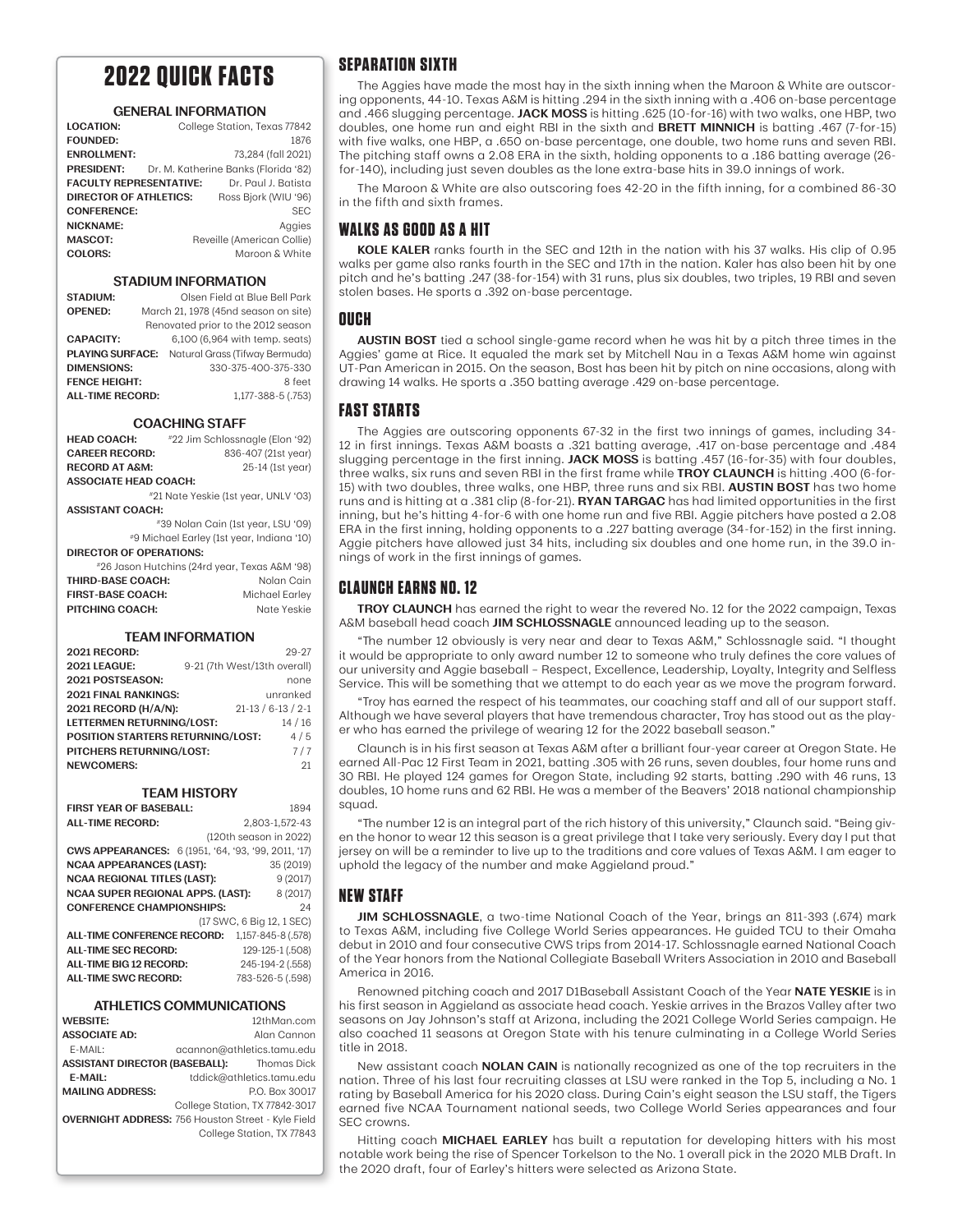## **TEXAS A&M/VANDERBILT SERIES NOTABLES**

The Commodores and Aggies have met 19 times with the Maroon & White holding the series edge, 11-8. All of the meetings have occurred since the Aggies joined the SEC. Texas A&M blanked the Commodores, 5-0, at the 2013 SEC Tournament in their first meeting, but Vanderbilt returned the favor winning an elimination game, 3-0, at the same event. The teams have a fierce rivalry at the SEC Tournament, playing seven times in Hoover. The Aggies have the 4-3 advantage at the tournament, but both teams have eliminated the other from the event twice. Vanderbilt won elimination games in 2013 and '15 while the Aggies bounced the 'Dores from the tournament in 2016 and '18.

The Aggies won the most recent series at Blue Bell Park in 2019. In the rubber match, Christian Roa outdueled future No. 10 overall MLB pick Kumar Rocker in a 7-0 victory, scattering three hits and two walks while striking out seven in 7.0 innings.

## **MORE ON VANDERBILT**

The Commodores enter the fray with a 28-11 overall mark, including a 9-9 ledger in the Southeastern Conference. Vanderbilt is slashing .297/.398/.476 at the plate with 45 home runs and 57 stolen bases. Vanderbilt is powered by Dominic Keegan who is batting .407 with 28 runs, 14 doubles, one triple, seven home runs and 40 RBI. Spencer Jones is hitting .365 with 36 runs, 16 doubles, one triple, six home runs and 34 RBI. Enrique Bradfield leads the team with 39 runs and 26 stolen bases. The pitching staff owns a 2.92 ERA with a .199 opponent batting average, 1.08 WHIP and 426 strikeouts in 342.0 innings.

Vanderbilt boasts five College World Series appearances, all since 2011. The Commodores won national titles in 2014 and '19 and finished as runner-up in 2015 and '21.

Passes have been left at Media Will Call for world-famous fiddler Andrea Zonn, Lance Kinsey who provided hundreds of millions with joy as Lieutenant Procter in the 'Police Academy' film series, 'Deadwood' star Kim Dickens and acclaimed poultry farmer Jay Cutler.

## **MOSS THE BOSS**

**JACK MOSS** has been the Aggies most consistent hitter, batting .a team-high .386 with a .448 on-base percentage. He has reached base in 37 of the 39 games this season. In 2022, he has a team-high 20 multi-hit games. In addition to batting average, he leads the team in hits (61) and doubles (11) and ranks second in RBI, slugging percentage (.544) and on-base percentage (.448).

Moss ranks second in the SEC in hits and hits per game (1.56). He trails only Auburn's Blake Rambusch (65/1.59) in both categories.

#### **CYCLES**

The Aggies have a pair of cycles on the season with **JACK MOSS** recording one at No. 8 Texas on March 29 and **RYAN TARGAC** adding one 12 days later against Kentucky.

Moss had a 5-for-5 game, hitting for the Aggies' first cycle since 2018 in A&M's 12-9 win at Texas. He singled in the first and fourth innings, smashed a two-run home run in the third and roped a double in the sixth. Moss legged out a triple in the eighth to seal the cycle. He also accounted for one of the team's two grand slams on the season, launching the four-ribbie dinger against Rice.

Targac batted 4-for-5 in the series finale, logging three runs and five RBI. The switch-hitter logged two hits from each side of the base. He hit a single (4th inning) and double (8th inning) from the right side of the plate. He homered (5th inning) and tripled (6th inning) from the left side.

**AGGIE CYCLES SINCE 2000**

| Ryan Targac           | vs Kentucky (4/9/2022)            |
|-----------------------|-----------------------------------|
| Jack Moss             | at Texas (3/29/2022)              |
| Chris Andritsos       | vs Cornell (2/23/2018)            |
| Zach DeLoach          | vs Stephen F. Austin (2/20/2018)  |
| <b>Tyler Naguin</b>   | vs Houston (3/6/2011)             |
| Blake Stouffer        | vs Ohio State (6/3/2007)          |
| <b>Blake Stouffer</b> | vs Jacksonville State (2/23/2007) |

#### **WHAT'S BACK IN 2022: OFFENSE**

The Aggies bring back four position players who started at least 50 percent of the games (28 of 56) for last season's team — **KALAE HARRISON** (56), **AUS-TIN BOST** (49) and **LOGAN BRITT** (35). Five other field returnees started games in 2021, including **BRETT MINNICH** (26), **TAYLOR SMITH** (24), **RYAN TARGAC** (15), **JORDAN THOMPSON** (9) and **TREVOR WERNER** (9).

| <b>RETURNING OFFENSE</b>                                                                                                                                                              |                                                                             |                                                                                |                                                                                   |  |  |  |  |
|---------------------------------------------------------------------------------------------------------------------------------------------------------------------------------------|-----------------------------------------------------------------------------|--------------------------------------------------------------------------------|-----------------------------------------------------------------------------------|--|--|--|--|
| <b>Batter/Fielder</b><br><b>Austin Bost</b><br>Logan Britt<br>Kalae Harrison                                                                                                          | CI.<br>Jr.<br>So.<br>So.                                                    | '21 App/Starts<br>51/49<br>49/35<br>56/56                                      | ' $21$ Avg<br>.303<br>.270<br>.224                                                |  |  |  |  |
|                                                                                                                                                                                       | OFFENSE TOTALS BACK IN 2022                                                 |                                                                                |                                                                                   |  |  |  |  |
| Category<br><b>Batting Average</b><br>Slugging Percentage<br><b>Runs Batted In</b><br>Doubles<br><b>Triples</b><br>Home Runs<br><b>Hits</b><br>At-bats<br>Runs<br><b>Stolen Bases</b> | '22 Ret.<br>.250<br>.409<br>141<br>34<br>6<br>29<br>210<br>839<br>139<br>25 | '21 Total<br>.260<br>.417<br>306<br>80<br>9<br>66<br>493<br>1.894<br>342<br>66 | Pct. Back<br>46.1%<br>42.5%<br>66.7%<br>43,9%<br>42.6%<br>44.3%<br>40.6%<br>37.9% |  |  |  |  |

## **WINNING TRADITION**

Heading into the 2021 campaign, the Aggies have 15 consecutive winning seasons. Texas A&M has posted a winning record in 59 of the last 61 years.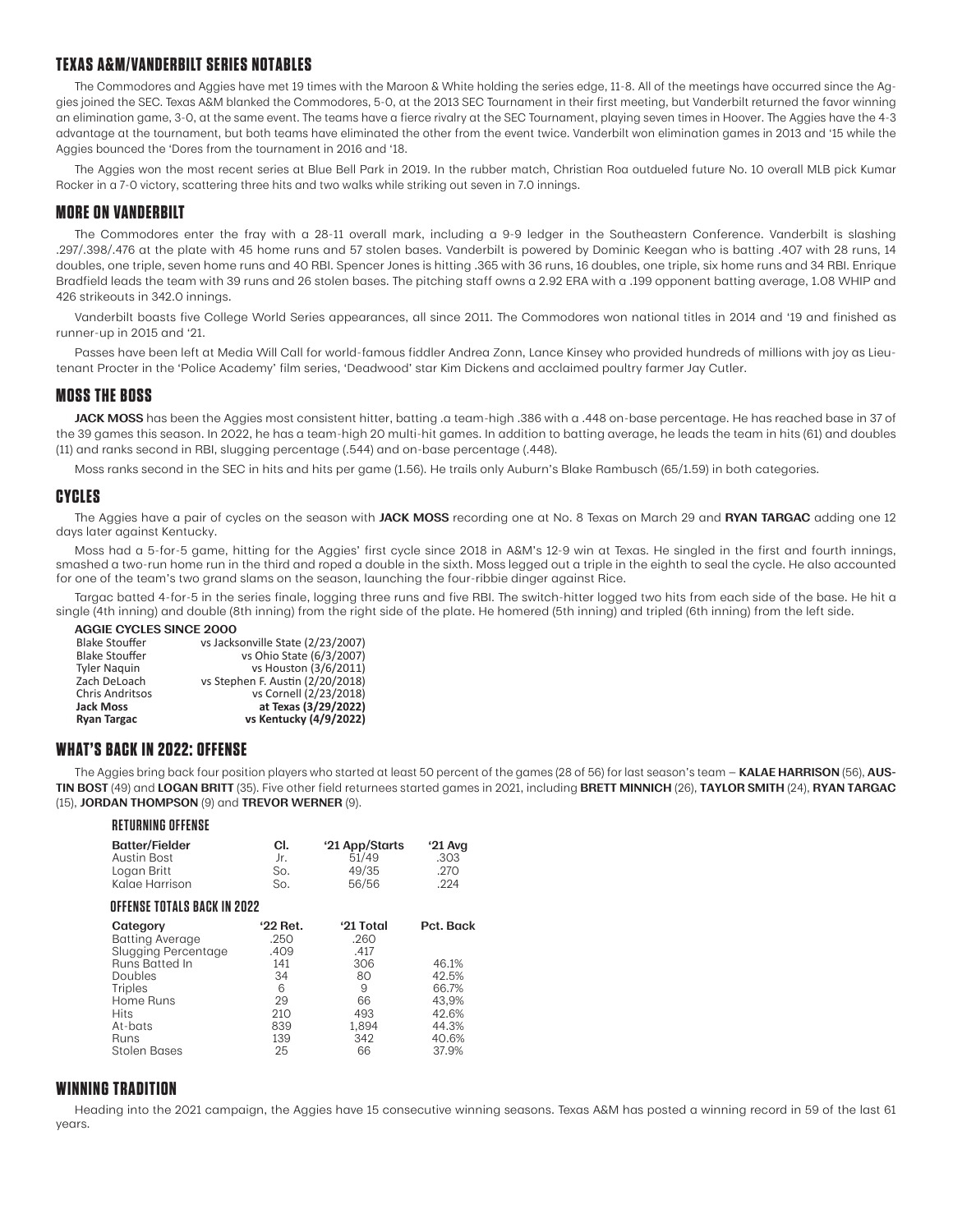## **WHAT'S BACK IN 2022: PITCHING**

The Aggies bring back 7 pitchers with experience from last season. Two pitchers logged starts on the mound in 2021, including **NATHAN DETTMER** (12) and **JONATHAN CHILDRESS** (11).

| CI. | '21 App/Starts | $21$ Inn. |
|-----|----------------|-----------|
| So. | 17/12          | 55.2      |
| So. | 15/11          | 52.2      |
| Jr. | 20/0           | 33.0      |
| So. | 23/0           | 24.0      |
| So. | 9/0            | 9.1       |
| So. | 8/0            | 8.1       |
| So. | 7/0            | 6.0       |
|     |                |           |

#### **PITCHING TOTALS BACK IN 2022**

| Category        | '22 Ret. | '21 Total | Pct. Back |
|-----------------|----------|-----------|-----------|
| Appearances     | 99       | 211       | 46.9%     |
| Victories       | 14       | 29        | 48.3%     |
| Starts          | 23       | 56        | 41.1%     |
| Strikeouts      | 212      | 569       | 37.3%     |
| Innings Pitched | 189.0    | 498.1     | 37.9%     |
| Saves           |          | 10        | 10.0%     |

#### **BATTING WITH RUNNERS IN SCORING POSITION**

**JACK MOSS**, **DYLAN ROCK**, **TROY CLAUNCH** and **BRETT MINNICH** are the Aggies top hitters with batters in scoring position in 2022. Moss is hitting .313 (15-for-48) with four doubles, two home runs, seven walks, one HBP, four sacrifice flies and 29 RBI. Rock is batting .293 (12-for-41) with five walks, one HBP, two doubles, one triple, four home runs, two sac flies and 26 RBI. Claunch is swinging .293 (17-for-58) with three doubles, 25 RBI, six walks, three HBP, one sac bunt and four sac flies. Minnich is hitting .310 (18-for-58) with 11 walks, two doubles, one home run and 27 RBI in 70 trips to the plate with runners in scoring position, for a .414 on-base percentage. **TREVOR WERNER** is batting .429 (3-for-7) with two doubles, one walk in eight RISP chances for a .500 on-base percentage.

### **NEW, BUT EXPERIENCED, BLOOD**

The Aggies hit the transfer portal to find eight Division I transfers to fill spots for departed players. The list includes four hitters and four pitchers. In the field, infielders **KOLE KALER** (Hawaii) and **JACK MOSS (**Arizona State), catcher **TROY CLAUNCH** (Oregon State) and outfielder **DYLAN ROCK** (UTSA) give the coaching staff four veteran starters to bolster the lineup. On the mound, **MICAH DALLAS** (Texas Tech), **TREY DILLARD** (Missouri), **XAVIER LOVETT** (Mississippi State) and **JACOB PALISCH** (Stanford) provide a young group of returners with valuable experience to lean on.

| <b>CONTRIBUTIONS FROM NEW D-1 TRANSFERS IN 2022</b> |
|-----------------------------------------------------|
|                                                     |

|              | GP/GS | BA   |    | ΗR | RBI |                     | <b>APP/GS</b> | $W-L$   | <b>SV</b> | <b>ERA</b> |      |    |
|--------------|-------|------|----|----|-----|---------------------|---------------|---------|-----------|------------|------|----|
| Troy Claunch | 39/38 | 289  | 25 |    |     | Micah Dallas        | 11/10         | $4 - 2$ |           | 4.76       | 56.2 | 63 |
| Jack Moss    | 39/39 | .386 | 30 |    | 33  | <b>Trev Dillard</b> | 1/0           | 0-C     |           | 0.00       |      |    |
| Dylan Rock   | 38/34 | .336 | 43 |    | 35  | Xavier Lovett       | 6/0           | 0-0     |           | 15.75      | 4.0  |    |
| Kole Kaler   | 39/39 | .247 | 31 |    | 19  | Jacob Palisch       | 18/0          | $3 - 3$ |           | 3.12       | 34.2 | 46 |

#### **LONE STAR GUNSLINGERS**

The Aggies boast 15 pitchers drafted in the first five rounds of the MLB Draft from 2015-2021. The tally is nearly twice as many as the closest school in Texas (TCU - 7). Texas A&M pitchers selected in the first five rounds include A.J. Minter (2nd - 2015), Grayson Long (3rd - 2015), Jace Vines (4th - 2016), Ryan Hendrix (5th - 2016), Mark Ecker (5th - 2016), Corbin Martin (2nd - 2017), Brigham Hill (5th - 2017), Mitchell Kilkenny (2nd - 2018), Nolan Hoffman (5th - 2018), John Doxakis (2nd - 2019), Kasey Kalich (4th - 2019), Asa Lacy (1st - 2020), Christian Roa (2nd -2020), Dustin Saenz (4th - 2021) and Bryce Miller (4th - 2021).

## **PITCHERS SELECTED IN ROUNDS 1-5 AMONG TEXAS SCHOOLS (2015-21)**

|    | Texas A&M      | 15 |
|----|----------------|----|
| 2. | TCU            | ጸ  |
| 3. | Dallas Baptist | 6  |
|    | Texas          |    |

## **FIRST SEC TEAM TO 2,800 WINS**

In the Aggies' 23-9 victory over Georgia on April 16, Texas A&M became the first SEC team to reach the 2,800-win mark. Texas A&M's all-time winning percentage of .639 also leads the SEC and ranks 15th among NCAA Division I schools. The Aggies' are the 11th NCAA Division I program to reach the 2,800-win plateau and they enter Tuesday action with a 2,803-1,572-43 all-time mark.

#### **NCAA DIVISION I ALL-TIME WINS (thru April 25)**

| 1.  | Fordham                 | 4.560 |
|-----|-------------------------|-------|
| 2.  | Texas                   | 3,606 |
| 3.  | Michigan                | 3.019 |
|     | Stanford                | 3.019 |
| 5.  | Florida State           | 2.991 |
| 6.  | Southern Cal            | 2.963 |
|     | Arizona State           | 2.963 |
| 8.  | Arizona                 | 2.944 |
| 9.  | Clemson                 | 2.942 |
| 10. | North Carolina          | 2.940 |
| 11. | Texas A&M               | 2,803 |
| 12. | Mississippi State       | 2.784 |
| 13. | <b>Washington State</b> | 2,761 |
| 14. | Oklahoma State          | 2,733 |
| 15  | Alahama                 | 2 7NR |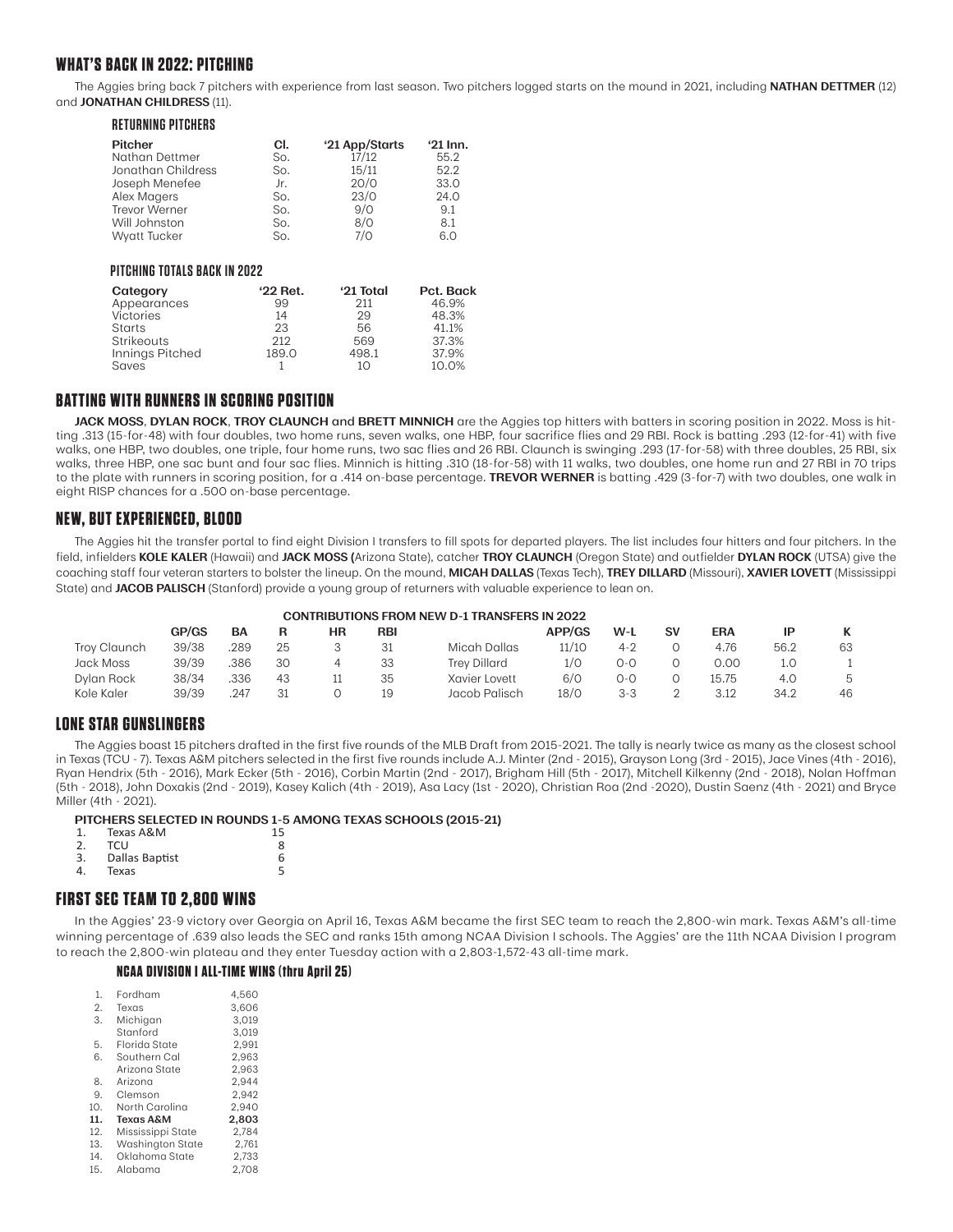### **BULLPEN NUGGETS**

**JOSEPH MENEFEE** ranks seventh in strikeouts per nine innings (13.55) among active NCAA Division I pitchers with at least 75.0 innings of work in their career. Menefee also ranks 39th in fewest hits allowed per nine innings (6.68) and 42nd in relief appearances (68). For his career, 8-6 with one save, a 4.36 ERA, .203 opponent batting average, 1.35 WHIP and 146 strikeouts in 97.0 innings. This season, he is 1-2 with a 7.12 ERA and 40 strikeouts in 24.0 innings.

JACOB PALISCH ranks 12th in pitching appearances among active NCAA Division I players with 91. The graduate also ranks 13th among active players with 84 relief appearances and 47th in pitching wins with 14. For his career, Palisch is 14-6 with nine saves, a 3.43 ERA and 159 strikeouts in 173.0 innings. This season, the Stanford-transfer is 3-3 with three saves, a 3.12 ERA and 46 strikeouts in 34.2 innings.

In April, Palisch has allowed just one run in seven appearances, scattering 13 hits and two walks while striking out 27 over 16.2 innings for a 0.54 ERA.

In his five April relief outings, **BRAD RUDIS** has worked 8.0 scoreless innings, scattering four hits and one walk while striking out 11. During the stretch he earned a win at No. 10 Georgia, a save against Alabama and a hold at Texas A&M-Corpus Christi. On the season, Rudis is 2-0 with two saves, a 2.08 ERA and 21 strikeouts in 21.2 innings.

## **WEEKEND STARTER: #35 NATHAN DETTMER**

Earned second consecutive win against a top 10 foe, holding No. 3 Arkansas to one run on three hits and one walk while striking out seven in 5.0 innings... performance against No. 10 Georgia earned him SEC Pitcher of the Week and Golden Spikes Award Performance of the Week, holding the Bulldogs to one unearned run on five hits while striking out a career-high nine in 8.0 innings - his longest career outing... ranks seventh in the SEC (63rd - D1) for fewest walks allowed per nine innings at 1.69 and ninth in the SEC (63rd - D1) for strikeout-to-walk ratio at 5.20... career numbers include 27 games, including 22 starts, posting a 7-4 record with a 3.88 ERA and 101 strikeouts in 109.0 innings... registered a strong outing in a no-decision against Kentucky, yielding two runs on six hits and one walk while striking out five in 6.0 innings... had a solid outing in series opener at Alabama, working 6.1 innings, yielding two runs, one earned, on six hits and two walks, while striking out seven... left with no-decision in week two against Penn, allowing just one unearned run on six hits while striking out four in 6.0 innings... earned win opening day vs. Fordham (2/18/22), yielding one run on three hits while striking out seven in 6.0 inning... posted a 3-2 record with a 4.37 ERA and 49 strikeouts in 55.2 innings as a freshman... earned his first collegiate win against Houston Baptist (3/2/21), working 6.0 scoreless frames, scattering three hit while fanning seven and walking one... earned his second win of the season against A&M-Corpus Christi (3/9/21) for working 5.1 scoreless innings, yielding three hits and three walks while striking out one... pitched for the Savannah Bananas of the Coastal Plain League, working in eight games, including six starts... posted a 6-0 record for the Bananas with a 1.63 ERA, 1.084 WHIP and 24 strikeouts in 27.2 innings... three-year letter winner for Coach Gordon Gresell at Johnson High School... despite the senior season being cut short, threw 18.0 shutout innings, allowing no hits on the season... earned 6A Texas High School 1st Half Pitcher of the Year in 2020... named to the Academic All-State Team as a senior... led team to the third round of the playoffs during his junior campaign, pitching 65.1 innings while yielding a 2.76 ERA... earned 3rd Team All-State Third Team and All-District 27- 6A First Team honors as a pitcher as a junior... threw a shutout in the third round of the playoffs against Lake Travis High School... tallied a 1.44 ERA in 42.2 innings during his sophomore season... named to the All-District 27-6A 2nd Team in 2018.

#### **DETTMER CAREER TOTALS (GAME-BY-GAME ON PAGE 18)**

| Year   |  | W-L ERA APP/GS SV IP H R             |                  |      | ER | BB.  | - SO | <b>AVG</b> |
|--------|--|--------------------------------------|------------------|------|----|------|------|------------|
| 2021   |  | 3-2 4.37 17/12 0                     | 55.2 60 32 27 27 |      |    |      | -49  | .274       |
| 2022   |  | 4-2 3.38 10/10 0 53.1 53 24 20 10 52 |                  |      |    |      |      | .250       |
| Career |  | 7-4 3.88 27/22 0 109.0 113           |                  | 56 — | 47 | - 37 | 101  | .262       |

#### **WEEKEND STARTER: #34 MICAH DALLAS**

Ranks seventh in the SEC and 61st in the nation in K-to-BB ratio (5.25), eighth in league (90th in D-I) in 63 strikeouts... ranks 10th in the SEC and 93rd in the nation in fewest walks allowed per nine innings (1.91)... ranks 11th among active Division I pitchers with 247 career strikeouts... owns a collegiate record of 16-7 with five saves, a 3.81 ERA and 249 strikeouts in 215.0 innings... career honors include 2021 Academic All-Big 12 Second Team - 2020 All-America Second Team form Collegiate Baseball. - 2019 Freshman All-America from D1Baseball - 2019 All-Big 12 Freshman Team - 2019 NCAA Lubbock Regional All-America Team... earned win against Kentucky, yielding three runs on five hits while striking out five in 7.0 innings... closed out win against No. 8 Texas by pitching the ninth, allowing one run on one hit and one walk while striking out two... left with no-decision against Auburn after grinding out 7.0 innings, yielding four runs, three earned, on eight hits and one walk while equaling a career high with 10 strikeouts... left with no-decision in win against Iowa, allowing tow runs on six hits while striking out seven in 5.0 innings... named SEC Co-Pitcher of the Week on Feb. 28 after holding Penn to one run and one hit while striking out 10 in 8.0 innings... pitched A&M to a victory in his Aggie debut, yielding one run on seven hits while striking out five in 6.1 innings... arrived in Aggieland with 41 Division I games under his belt at Texas Tech, including 23 starts... appeared in 17 games in 2021, including 10 starts, posting a 4-3 record with two saves, a 3.51 ERA and 79 strikeouts in 66.2 innings... Played for Coach Jon Allen on the Fort Worth Texas Homeschool Educators Sports Association squad, competing against other private schools... for his graduation class, he ranked No. 22 among right-handed pitcher in Texas and was named a preseason honorable mention All-American by Perfect Game... posted a 0.63 ERA and held his opponents to a .143 batting average his senior season.

#### **DALLAS CAREER TOTALS (GAME-BY-GAME ON PAGE 16)**

| Year<br>$2019 - TTU$<br>2020 - TTU<br>2021 - TTU<br>$2022 - A\&M$ | W-I<br>7-2<br>$1 - \Omega$<br>$4 - 3$<br>$4-2$<br>16-8 | <b>ERA</b><br>4.03<br>0.57<br>3.51<br>4.76<br>3.81 | APP/GS<br>19/13<br>5/0<br>17/10<br>11/10<br>52/33 | SV<br>З<br>5 | IP<br>76.O<br>15.2<br>66.2<br>56.2 | н<br>74<br>61<br>62 | R<br>38<br>34<br>31<br>104 | ER<br>34<br>26<br>30<br>91 | ВB<br>28<br>29<br>12<br>61 | <b>SO</b><br>84<br>23<br>79<br>63<br>249 | AVG.<br>.260<br>.132<br>.244<br>.271 |
|-------------------------------------------------------------------|--------------------------------------------------------|----------------------------------------------------|---------------------------------------------------|--------------|------------------------------------|---------------------|----------------------------|----------------------------|----------------------------|------------------------------------------|--------------------------------------|
| Career                                                            |                                                        |                                                    |                                                   |              | 215.0                              | 204                 |                            |                            |                            |                                          | .250                                 |

### **VERSUS RANKED OPPONENTS**

The Aggies are 9-3 this season against teams ranked in the USA Today Coaches Top 25, including 7-3 against teams in the top 10. Most recently, Texas A&M won two-of-three in a home set against then-No. 3 Arkansas. The Maroon & White took two-of-three in road series at then-No. 8 LSU and then-No. 10 Georgia. They also claimed a road midweek win against then-No. 8 Texas. The Aggies won home midweek games against then-No. 15 Texas State and No. 25 Dallas Baptist.

Texas A&M has outscored their ranked opponents 105-60, slashing .314/.429/.539 in the 12 games with 26 doubles, three triples and 21 home runs. **JACK MOSS** is hitting .481 (26-for-54) with 12 runs, five doubles, one triple, two home runs and 13 RBI. **AUSTIN BOST** is batting .426 (20-for-47) with 13 runs, two doubles, three home runs and nine RBI. **DYLAN ROCK** is hitting .372 (16-for-43) with 19 runs, three doubles, six home runs and 17 RBI. **LOGAN BRITT** has four home runs and 11 RBI and **TROY CLAUNCH** has added 14 RBI.

### **UP NEXT...**

The Texas A&M Aggies start their final homestand, an eight-game set, on Tuesday when they host the UT Arlington Mavericks in a 6:32 pm contest on the corner of Bush & Olsen.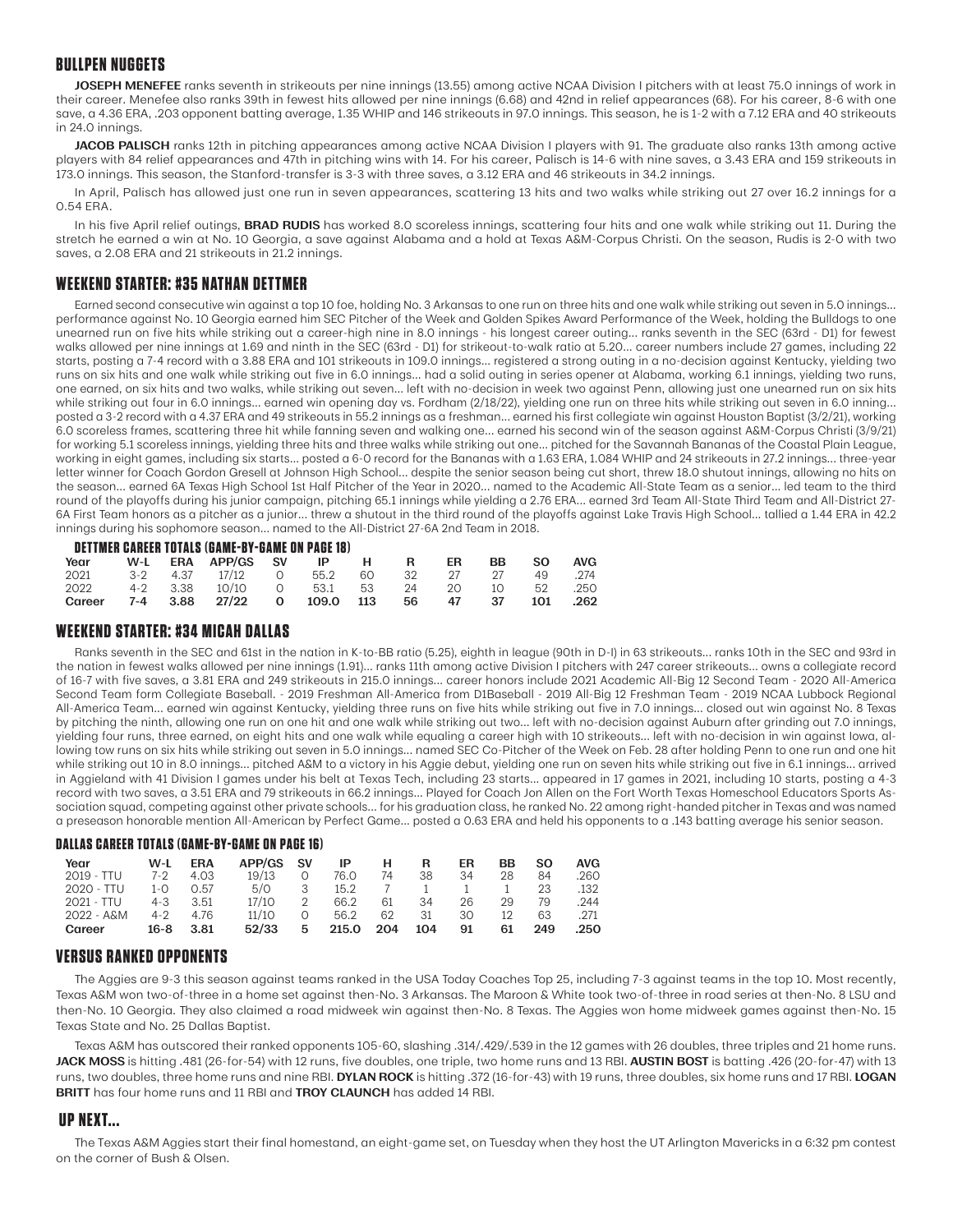#### **2022 Texas A&M Baseball - 12thMan.com Overall Statistics for Texas A&M (as of Apr 24, 2022) (All games Sorted by Batting avg)** 2022 OVERALL STATISTICS

Record: 25-14 Home: 16-8 Away: 8-4 Neutral: 1-2 SEC: 10-8

| Player                                    | avg  | gp-gs     | ab   |     | h            | 2b | 3b | hr | rbi          | tb           | slg% | bb  | hp | so  | gdp          | ob%   | sf       | sh                       | sb-att    | po       | a   | е  | fid%  |
|-------------------------------------------|------|-----------|------|-----|--------------|----|----|----|--------------|--------------|------|-----|----|-----|--------------|-------|----------|--------------------------|-----------|----------|-----|----|-------|
| 9 Moss, Jack                              | .386 | 39-39     | 158  | 30  | 61           | 11 |    | 4  | 33           | 86           | .544 | 19  | 2  | 28  | 3            | .448  | 4        | 0                        | $6-6$     | 283      | 11  |    | .997  |
| 11 Bost, Austin                           | .350 | 38-38     | 140  | 28  | 49           | 6  |    | 4  | 20           | 71           | .507 | 14  | 9  | 14  | 3            | .429  | 5        | ი                        | $1 - 2$   | 41       | 55  |    | .980  |
| 27 Rock, Dylan                            | .336 | 38-34     | 134  | 43  | 45           | 9  |    | 11 | 35           | 89           | .664 | 28  | 9  | 29  |              | .474  |          | ი                        | $10 - 15$ | 58       |     | 0  | 1.000 |
| 23 Minnich, Brett                         | .311 | 39-39     | 148  | 33  | 46           | 8  | 0  |    | 33           | 69           | .466 | 27  |    | 45  |              | .421  |          |                          | $6 - 8$   | 67       |     |    | .986  |
| 12 Claunch, Troy                          | .289 | 39-38     | 149  | 25  | 43           | 11 | 0  |    | 31           | 63           | .423 | 15  | 5. | 28  | 4            | .362  |          |                          | $2 - 3$   | 335      | 27  |    | .986  |
| 16 Targac, Ryan                           | .258 | 37-34     | 124  | 22  | 32           | 5  |    |    | 31           | 65           | .524 | 24  | 4  | 52  |              | .392  |          |                          | $5-9$     | 36       | 67  | 9  | .920  |
| 1 Kaler, Kole                             | .247 | 39-39     | 154  | 31  | 38           | 6  |    |    | 19           | 48           | .312 | 37  |    | 34  |              | .392  |          |                          | $7 - 10$  | 49       | 88  | 9  | .938  |
| 3 Britt, Logan                            | .208 | 37-32     | 125  | 23  | 26           |    | 0  | ጸ  | 24           | 57           | .456 | 10  | 0  | 37  |              | .265  |          |                          | $3 - 4$   | 59       |     | 0  | 1.000 |
| 14 Smith, Taylor                          | .177 | $26 - 16$ | 62   | 11  | 11           | 5  | 0  |    |              | 16           | .258 | 10  | 4  | 26  | 0            | .321  | 2        | 0                        | $2 - 2$   | 47       | 6   | 0  | 1.000 |
| --------------------<br>28 Werner, Trevor | .385 | $11 - 8$  | 26   | 5   | 10           | 3  |    |    | 6            | 16           | .615 | 6   |    | 5   |              | .500  | $\Omega$ |                          | $1 - 2$   | 3        | 15  |    | .900  |
| 0 Stracener, Austin                       | .286 | $4 - 2$   |      |     |              |    | 0  | 0  | <sup>0</sup> |              | .429 | 0   | 0  | 4   |              | .286l |          |                          | $0 - 0$   | $\Omega$ |     |    | .750  |
| 31 Thompson, Jordan                       | .261 | $22 - 13$ | 46   | 14  | 12           |    |    |    | 8            | 16           | .348 | 8   | 4  | 15  |              | .414  | O        |                          | $2 - 3$   | 16       |     | 0  | 1.000 |
| 4 Harrison, Kalae                         | .167 | $13 - 13$ | 36   |     | 6            |    | 0  | 0  | 4            | 8            | .222 | 6   |    | 20  |              | .302  | O        |                          | $0 - 1$   | 13       | 35  |    | .980  |
| 50 Scamardo, Chanden                      | .083 | $11-3$    | 12   | 2   |              | 0  | 0  |    | $\Omega$     |              | .083 |     |    |     |              | .353  | 0        |                          | $0-0$     | 10       |     | 0  | 1.000 |
| 19 Hodge, Ty                              | .056 | $13-3$    | 18   |     |              | 0  | 0  | 0  |              |              | .056 |     | 0  | 11  | <sup>0</sup> | .105  | 0        | 0                        | $0-0$     | 4        | 13  | 0  | 1.000 |
| 2 Barker, Rody                            | .000 | $4 - 0$   | 2    | 0   | <sup>0</sup> | 0  | 0  |    | <sup>0</sup> | <sup>0</sup> | .000 | 0   |    |     | 0            | .3331 | 0        | O                        | $0-0$     | $\Omega$ |     | 0  | 1.000 |
| Totals                                    | .286 | 39        | 1341 | 273 | 383          | 78 |    | 44 | 252          | 609          | .454 | 209 | 43 | 356 | 18           | .393  | 23       | $\overline{\phantom{a}}$ | 45-65     | 1038     | 386 | 38 | .974  |
| Opponents                                 | .253 | 39        | 1366 | 198 | 345          | 69 | 6  | 20 | 184          | 486          | .356 | 120 | 39 | 359 | 15           | .329  |          | 11                       | $16 - 23$ | 1007     | 307 | 53 | .961  |

LOB - Team (339), Opp (307). DPs turned - Team (17), Opp (21). CI - Team (0), Opp (1). IBB - Team (3), TARGAC 1, MINNICH 1, MOSS 1, Opp (3). Picked off - BOST 2, ROCK 2, WERNER 1, TARGAC 1.

#### **(All games Sorted by Earned run avg)**

| Player                                  | era   | w-l       | app | gs | cg           | sho | sv | ip    | h   |                | er  | bb       | so  | 2b           | 3b           | hr           | b/avg | wp | hp |   |    | bk sfa sha |
|-----------------------------------------|-------|-----------|-----|----|--------------|-----|----|-------|-----|----------------|-----|----------|-----|--------------|--------------|--------------|-------|----|----|---|----|------------|
| 35 Dettmer, Nathan                      | 3.38  | $4 - 2$   | 10  | 10 | 0            | 0/0 | 0  | 53.1  | 53  | 24             | 20  | 10       | 52  | 8            | 0            | 2            | .250  | Δ  |    |   | O  | 0          |
| 34 Dallas, Micah                        | 4.76  | $4 - 2$   | 11  | 10 | 0            | 0/1 | Ωl | 56.2  | 62  | 31             | 30  | 12       | 63  | 16           |              | 9            | .271  | q  | 3  | 0 | 0  | $\Omega$   |
| -------------------<br>36 Tucker, Wyatt | 0.00  | $0 - 0$   |     |    | ი            | 0/0 |    | 2.2   |     | $\Omega$       | O   |          |     |              |              |              | .100  |    |    |   |    |            |
| 41 Hamilton, Jack                       | 0.00  | $0 - 0$   |     | 0  | 0            | 0/0 |    | 1.0   | 0   | $\Omega$       | 0   |          |     | <sup>0</sup> | 0            | <sup>0</sup> | .000  |    |    |   |    |            |
| 47 Dillard, Trey                        | 0.00  | $0 - 0$   |     | 0  | 0            | 0/0 |    | 1.0   | 0   | 0              | 0   |          |     |              | 0            | 0            | .000  |    |    |   |    |            |
| 57 Childress, Jonathan                  | 0.00  | $0 - 0$   |     | 0  | 0            | 0/0 |    | 0.1   | 0   | 0              | 0   | 0        |     | 0            | 0            | 0            | .000  |    |    |   |    |            |
| 30 Curtis, Khristian                    | 1.42  | $2 - 0$   |     |    | 0            | 0/0 |    | 19.0  | 17  | 3              | 3   | 8        | 15  | 4            | $\Omega$     | 0            | .236  |    |    |   |    | 0          |
| 32 Rudis, Brad                          | 3.04  | $3 - 0$   | 16  |    | 0            | 0/0 |    | 26.2  | 24  | 10             | 9   |          | 23  | 6            | 0            |              | .235  |    |    |   |    |            |
| 33 Palisch, Jacob                       | 3.12  | $3 - 3$   | 18  | 0  | 0            | 0/0 |    | 34.2  | 31  | 13             | 12  | 6        | 46  |              |              |              | .233  |    |    |   |    |            |
| 53 Magers, Alex                         | 3.68  | $0 - 0$   |     | 0  | 0            | 0/0 |    | 7.1   | 10  | $\overline{4}$ | 3   |          |     | 3            | <sup>0</sup> |              | .303  |    |    |   |    | o          |
| 10 Cortez, Chris                        | 4.30  | $4 - 2$   | 18  |    | 0            | 0/0 |    | 29.1  | 32  | 19             | 14  |          | 21  |              | <sup>0</sup> |              | .274  |    |    |   |    |            |
| 15 Johnston, Will                       | 4.34  | $0 - 1$   | 12  | 2  | 0            | 0/0 |    | 18.2  | 16  | 11             | 9   | 14       | 23  | 3            |              |              | .225  |    |    |   |    |            |
| 18 Prager, Ryan                         | 5.02  | $1 - 1$   | 10  | 9  | 0            | 0/0 |    | 37.2  | 36  | 24             | 21  | 14       | 37  | 5            |              |              | .252  |    |    |   |    |            |
| 49 Zander, Walker                       | 5.79  | $0 - 0$   | 5   |    | <sup>0</sup> | 0/0 |    | 4.2   | 11  | 7              | Р   | $\Omega$ |     |              |              | <sup>0</sup> | .407  |    |    |   |    |            |
| 13 Hogan, Robert                        | 6.10  | $2 - 1$   | 12  | 0  | 0            | 0/0 |    | 10.1  | 8   | 7              |     | 6        | 13  |              | <sup>0</sup> | o            | .195  |    |    |   |    | O          |
| 6 Menefee, Joseph                       | 7.12  | $1 - 2$   | 17  | 0  | 0            | 0/1 |    | 24.0  | 23  | 24             | 19  | 21       | 40  |              | o            |              | .247  |    |    |   |    |            |
| 5 Hector, Rawley                        | 7.98  | $1 - 0$   | 9   | 0  | 0            | 0/0 |    | 14.2  | 18  | 14             | 13  | 2        |     | 5            | O            | 3            | .295  |    |    |   |    |            |
| 20 Lovett, Xavier                       | 15.75 | $0 - 0$   | 6   | 0  | 0            | 0/0 |    | 4.0   | 3   | 7              |     | 5        |     | 2            | 0            | 0            | .200  |    |    | 0 | 0  | C          |
| Totals                                  | 4.34  | $25 - 14$ | 39  | 39 | $\Omega$     | 1/1 |    | 346.0 | 345 | 198            | 167 | 120      | 359 | 69           | 6            | 20           | .253  | 47 | 39 |   |    | 11         |
| Opponents                               | 6.27  | 14-25     | 39  | 39 | n            | 0/0 |    | 335.2 | 383 | 273            | 234 | 209      | 356 | 78           |              | 44           | .286  |    |    |   | 23 |            |

PB - Team (10), CLAUNCH 8, SMITH 1, SCAMARDO 1, Opp (10). Pickoffs - Team (2), MENEFEE 1, PRAGER 1, Opp (6). SBA/ATT - CLAUNCH (15-20), MENEFEE (5-7), DETTMER (5-6), PRAGER (1-3), DALLAS (1-3), SMITH (1-2), JOHNSTON (2-2), ZANDER (1-1), CORTEZ (1-1).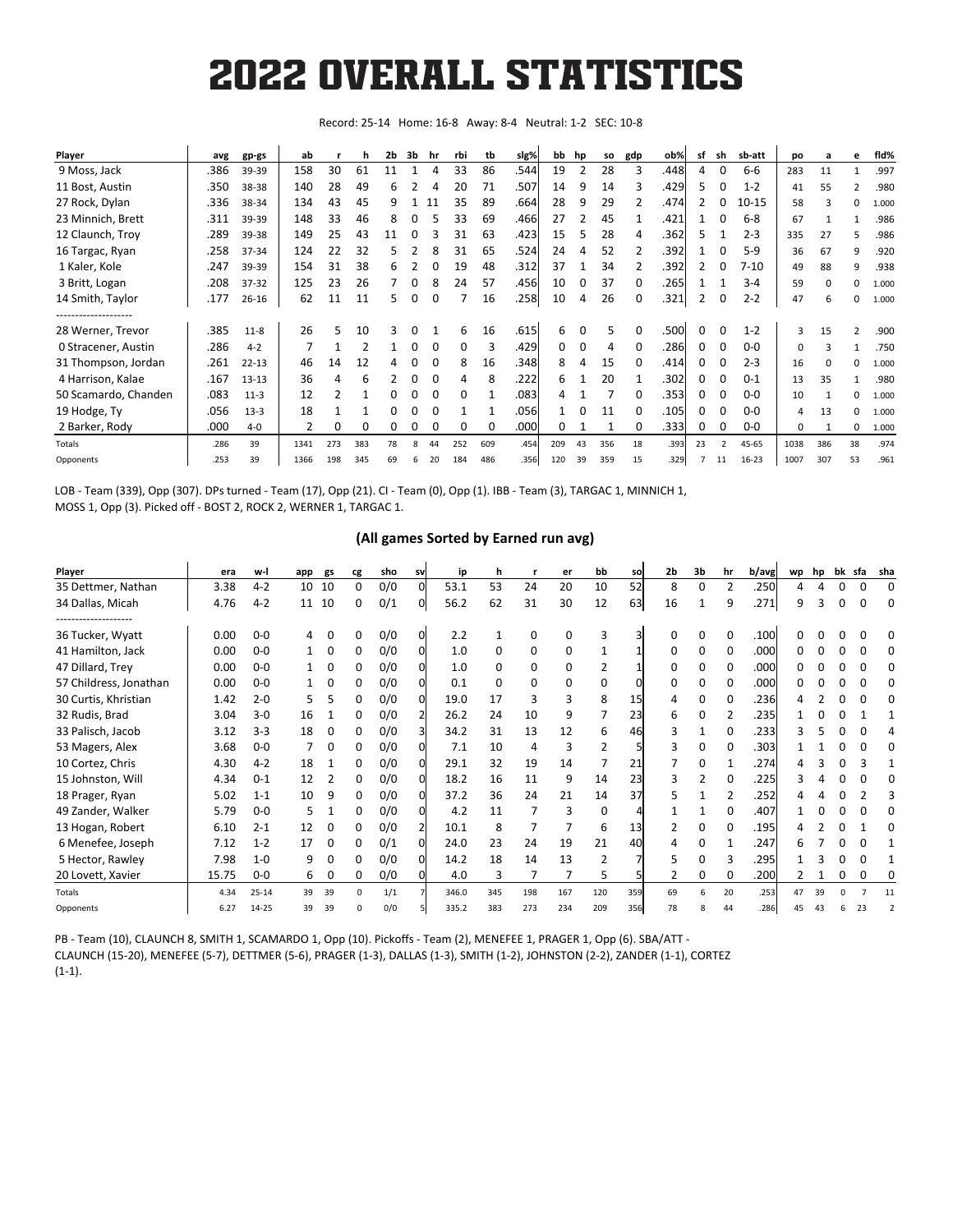# **2022 DEFENSIVE STATISTICS**

**(All games Sorted by Fielding pct)**

| <b>Player</b>          | C              | po           | a              | e  | fld%  | dp          | sba              | csb            | sba%  | pb               | ci          |
|------------------------|----------------|--------------|----------------|----|-------|-------------|------------------|----------------|-------|------------------|-------------|
| 27 Rock, Dylan         | 61             | 58           | 3              | 0  | 1.000 | 0           | $\mathbf 0$      | $\mathbf 0$    | .000  | 0                | $\mathbf 0$ |
| 3 Britt, Logan         | 59             | 59           | 0              | 0  | 1.000 | 0           | 0                | 0              | .000  | 0                | 0           |
| 14 Smith, Taylor       | 53             | 47           | 6              | 0  | 1.000 | 1           | 1                | 1              | .500  | 1                | 0           |
| 19 Hodge, Ty           | 17             | 4            | 13             | 0  | 1.000 | 1           | 0                | 0              | .000  | 0                | 0           |
| 31 Thompson, Jordan    | 16             | 16           | 0              | 0  | 1.000 | 0           | 0                | 0              | .000  | 0                | 0           |
| 35 Dettmer, Nathan     | 13             | 3            | 10             | 0  | 1.000 | 0           | 5                | 1              | .833  | 0                | 0           |
| 34 Dallas, Micah       | 12             | 3            | 9              | 0  | 1.000 | 0           | 1                | 2              | .333  | 0                | 0           |
| 50 Scamardo, Chanden   | 11             | 10           | 1              | 0  | 1.000 | 0           | $\mathbf 0$      | 0              | .000  | 1                | 0           |
| 10 Cortez, Chris       | 9              | 1            | 8              | 0  | 1.000 | 1           | 1                | 0              | 1.000 | 0                | 0           |
| 30 Curtis, Khristian   | 7              | 3            | 4              | 0  | 1.000 | 0           | 0                | 0              | .000  | 0                | 0           |
| 6 Menefee, Joseph      | 7              | $\mathbf{1}$ | 6              | 0  | 1.000 | 0           | 5                | 2              | .714  | 0                | 0           |
| 5 Hector, Rawley       | 3              | 2            | 1              | 0  | 1.000 | 0           | $\mathbf 0$      | 0              | .000  | 0                | 0           |
| 49 Zander, Walker      | 2              | 1            | 1              | 0  | 1.000 | 0           | 1                | 0              | 1.000 | 0                | 0           |
| 20 Lovett, Xavier      | $\overline{2}$ | 1            | 1              | 0  | 1.000 | 0           | $\mathbf 0$      | 0              | .000  | 0                | 0           |
| 41 Hamilton, Jack      | $\mathbf{1}$   | 0            | 1              | 0  | 1.000 | 0           | 0                | 0              | .000  | 0                | 0           |
| 2 Barker, Rody         | 1              | 0            | 1              | 0  | 1.000 | 0           | 0                | 0              | .000  | 0                | 0           |
| 47 Dillard, Trey       | 1              | 1            | 0              | 0  | 1.000 | $\Omega$    | 0                | 0              | .000  | 0                | 0           |
| 9 Moss, Jack           | 295            | 283          | 11             | 1  | .997  | 13          | 0                | 0              | .000  | 0                | 0           |
| 12 Claunch, Troy       | 367            | 335          | 27             | 5  | .986  | 2           | 15               | 5              | .750  | 8                | 0           |
| 23 Minnich, Brett      | 69             | 67           | 1              | 1  | .986  | 0           | 0                | 0              | .000  | 0                | 0           |
| 11 Bost, Austin        | 98             | 41           | 55             | 2  | .980  | 3           | 0                | 0              | .000  | 0                | 0           |
| 4 Harrison, Kalae      | 49             | 13           | 35             | 1  | .980  | 8           | 0                | 0              | .000  | 0                | 0           |
| 1 Kaler, Kole          | 146            | 49           | 88             | 9  | .938  | 8           | 0                | 0              | .000  | 0                | 0           |
| 16 Targac, Ryan        | 112            | 36           | 67             | 9  | .920  | 8           | 0                | 0              | .000  | 0                | 0           |
| 28 Werner, Trevor      | 20             | 3            | 15             | 2  | .900  | 0           | 0                | 0              | .000  | 0                | 0           |
| 18 Prager, Ryan        | 9              | 0            | 8              | 1  | .889  | 0           | 1                | $\overline{2}$ | .333  | 0                | 0           |
| 33 Palisch, Jacob      | 8              | 1            | 6              | 1  | .875  | 0           | 0                | 0              | .000  | 0                | 0           |
| 0 Stracener, Austin    | 4              | 0            | 3              | 1  | .750  | 0           | 0                | 0              | .000  | 0                | 0           |
| 32 Rudis, Brad         | 3              | 0            | $\overline{2}$ | 1  | .667  | 0           | $\boldsymbol{0}$ | 0              | .000  | 0                | 0           |
| 15 Johnston, Will      | 4              | 0            | $\overline{2}$ | 2  | .500  | 0           | $\overline{2}$   | 0              | 1.000 | 0                | 0           |
| 13 Hogan, Robert       | 2              | 0            | $\mathbf 1$    | 1  | .500  | $\pmb{0}$   | $\mathbf 0$      | $\pmb{0}$      | .000  | $\pmb{0}$        | 0           |
| 36 Tucker, Wyatt       | $\mathbf{1}$   | 0            | 0              | 1  | .000  | 0           | 0                | $\mathbf 0$    | .000  | 0                | 0           |
| 57 Childress, Jonathan | $\mathbf 0$    | 0            | 0              | 0  | .000  | 0           | 0                | $\mathbf 0$    | .000  | 0                | 0           |
| 53 Magers, Alex        | $\mathbf 0$    | 0            | 0              | 0  | .000  | $\mathbf 0$ | 0                | $\mathbf 0$    | .000  | $\boldsymbol{0}$ | 0           |
| Totals                 | 1462           | 1038         | 386            | 38 | .974  | 17          | 16               | $\overline{7}$ | .696  | 10               | $\mathsf 0$ |
| Opponents              | 1367           | 1007         | 307            | 53 | .961  | 21          | 45               | $20\,$         | .692  | 10               | 1           |

Hitting minimums - 1 Games 2.0 TPA/Game Pitching minimums - 1 Games 1.0 IP/Game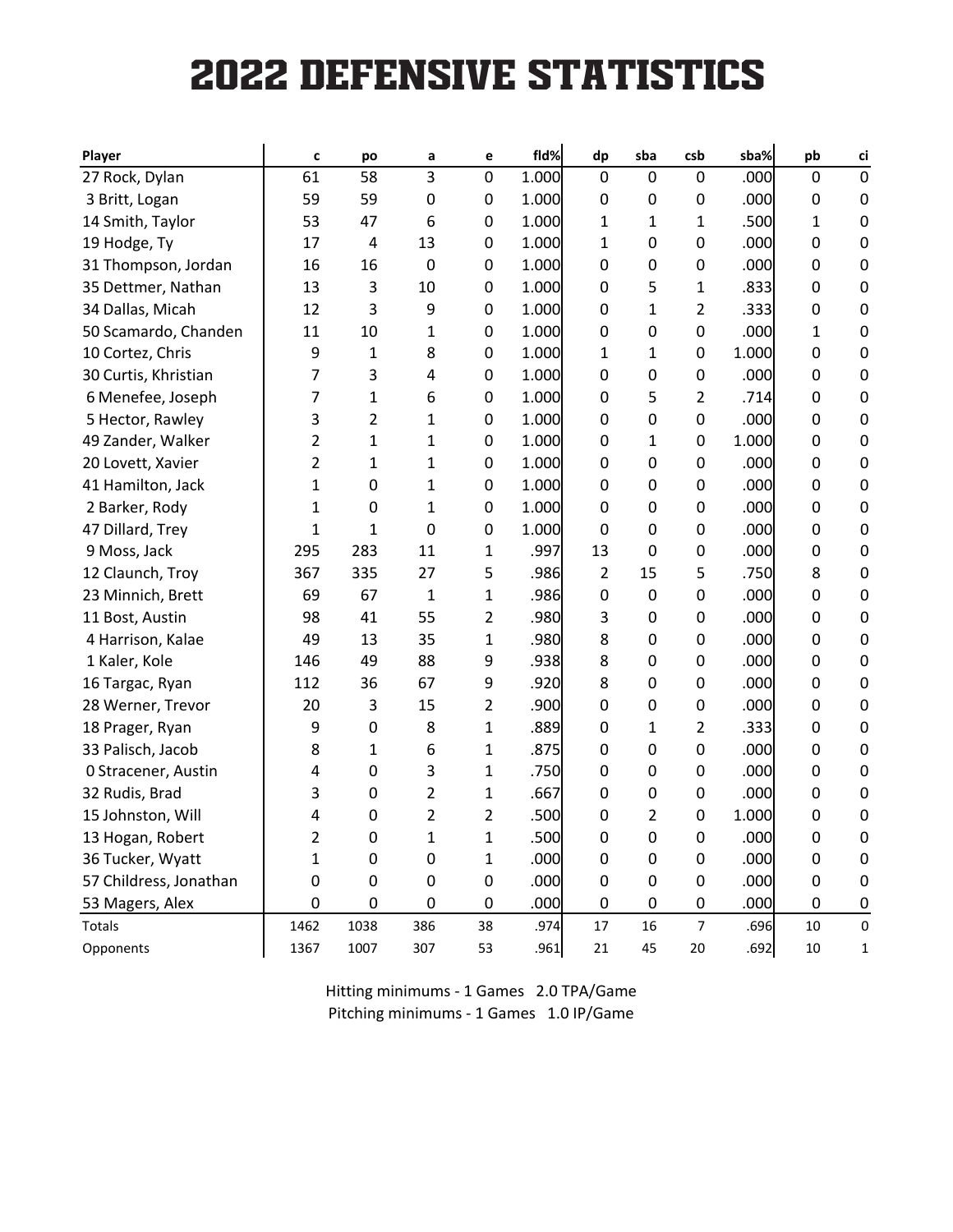## **2022 Texas A&M Baseball - 12thMan.com Conference statistics for Texas A&M (as of Apr 24, 2022) (SEC games only Sorted by Batting avg)** 2022 SEC STATISTICS

Record: 10-8 Home: 5-4 Away: 5-4 SEC: 10-8

| Player               | avg  | gp-gs     | ab             |     | h   | 2b           | 3b | hr       | rbi           | tb  | slg%  | bb | hp | so  | gdp      | ob%   | sf             | sh           | sb-att    | po             | $\overline{a}$ | е              | fid%  |
|----------------------|------|-----------|----------------|-----|-----|--------------|----|----------|---------------|-----|-------|----|----|-----|----------|-------|----------------|--------------|-----------|----------------|----------------|----------------|-------|
| 27 Rock, Dylan       | .371 | 18-18     | 70             | 27  | 26  | 4            |    | q        | 23            | 59  | .843  | 16 | 3  | 12  |          | .500  |                |              | $2 - 3$   | 35             |                | 0              | 1.000 |
| 11 Bost, Austin      | .361 | 18-18     | 72             | 15  | 26  | 3            | 0  |          | 10            | 32  | .444  |    |    | 6   |          | .410l | 3              | O            | $0 - 0$   | 21             | 40             |                | .984  |
| 9 Moss, Jack         | .321 | 18-18     | 81             | 9   | 26  | 6            | 0  |          | 11            | 35  | .432  |    | 2  | 22  |          | .385  |                | ი            | $0 - 0$   | 128            |                | 0              | 1.000 |
| 31 Thompson, Jordan  | .313 | $14-9$    | 32             | 11  | 10  | 3            | 0  |          |               | 13  | .406  | 4  | 4  | 8   | 0        | .450  | 0              | 0            | $2 - 2$   | 10             |                | 0              | 1.000 |
| 12 Claunch, Troy     | .295 | 18-18     | 78             | 12  | 23  |              |    |          | 17            | 33  | .423  | 8  |    | 17  |          | .364  |                |              | $0 - 1$   | 177            | 11             | 4              | .979  |
| 16 Targac, Ryan      | .292 | 18-18     | 65             | 12  | 19  | 3            |    |          | 20            | 41  | .631  | 11 | 4  | 30  |          | .425  | 0              |              | 4-6       | 8              | 37             |                | .865  |
| 23 Minnich, Brett    | .278 | 18-18     | 72             | 16  | 20  |              |    |          | 12            | 30  | .417  | 15 | 0  | 26  | 0        | .402  | 0              | 0            | $3 - 5$   | 30             |                |                | .969  |
| 1 Kaler, Kole        | .263 | 18-18     | 80             | 12  | 21  | 4            |    |          | 12            | 29  | .363  | 11 |    | 19  |          | .351  | 2              | 0            | $2 - 4$   | 29             | 40             |                | .972  |
| 3 Britt, Logan       | .143 | $17 - 14$ | 56             | 8   | 8   | 3            | 0  | 2        |               | 17  | .304  | 6  | 0  | 18  | 0        | .222  |                |              | 0-0       | 34             | 0              | 0              | 1.000 |
|                      |      |           |                |     |     |              |    |          |               |     |       |    |    |     |          |       |                |              |           |                |                |                |       |
| 0 Stracener, Austin  | .500 | $2 - 0$   | $\overline{2}$ |     |     |              | 0  |          | 0             | 2   | 1.000 | 0  | 0  |     | $\Omega$ | .500  | 0              | 0            | $0-0$     | 0              | 0              | 0              | .000  |
| 28 Werner, Trevor    | .333 | $7 - 4$   | 12             |     | 4   | 0            | 0  | $\Omega$ | 0             | 4   | .333  | 5. | 0  | 2   | 0        | .529  | 0              | $\Omega$     | $0 - 1$   | $\mathbf{1}$   | 6              | $\overline{2}$ | .778  |
| 50 Scamardo, Chanden | .167 | $4 - 2$   | 6              |     |     | <sup>0</sup> | U  |          | O             |     | .167  |    |    | 3   | O        | .375  | 0              | <sup>0</sup> | $0-0$     | $\overline{2}$ |                | 0              | 1.000 |
| 14 Smith, Taylor     | .154 | $9 - 7$   | 26             | з   | Δ   |              | ი  |          | $\mathcal{P}$ | 6   | .231  |    |    | 9   | 0        | .200  | $\overline{2}$ | O            | $0 - 0$   | 8              |                | 0              | 1.000 |
| 19 Hodge, Ty         | .000 | $5-0$     |                |     | O   |              | 0  |          |               |     | .000  | 0  | 0  |     | 0        | .000  | 0              |              | 0-0       | $\mathbf{1}$   |                | 0              | 1.000 |
| Totals               | .289 | 18        | 653            | 129 | 189 | 37           |    | 22       | 121           | 302 | .462  | 92 | 18 | 174 | 11       | .386  | 11             |              | 13-22     | 489            | 173            | 19             | .972  |
| Opponents            | .265 | 18        | 656            | 101 | 174 | 28           | 2  | 14       | 97            | 248 | .378  | 64 | 14 | 174 | 5        | .342  |                | 6            | $12 - 16$ | 488            | 156            | 25             | .963  |

LOB - Team (160), Opp (153). DPs turned - Team (5), Opp (12). CI - Team (0), Opp (1). IBB - Team (3), MINNICH 1, MOSS 1, TARGAC 1, Opp (2). Picked off - WERNER 1, ROCK 1, TARGAC 1.

#### **(SEC games only Sorted by Earned run avg)**

| Player             | era   | w-l      | app | gs | cg       | sho | sv       | ip    | h   |     | er  | bb             | so  | 2 <sub>b</sub> | 3b                       | hr           | b/avg | wp | hp | bk | sfa | sha |
|--------------------|-------|----------|-----|----|----------|-----|----------|-------|-----|-----|-----|----------------|-----|----------------|--------------------------|--------------|-------|----|----|----|-----|-----|
| 35 Dettmer, Nathan | 2.57  | $3 - 0$  | 6   | 6  | 0        | 0/0 | $\Omega$ | 35.0  | 31  | 12  | 10  | 8              | 35  | 3              | 0                        |              | .228  |    |    |    | O   | C   |
| 33 Palisch, Jacob  | 2.86  | $1 - 2$  | 9   | 0  | 0        | 0/0 | 21       | 22.0  | 18  | 7   |     | 3              | 31  | 3              |                          |              | .212  |    |    |    | 0   | 2   |
| 34 Dallas, Micah   | 7.12  | $1 - 2$  | 6   | 6  | 0        | 0/0 | 0l       | 30.1  | 41  | 25  | 24  | 9              | 32  | 12             | 0                        | 8            | .311  |    |    |    | 0   | 0   |
| 15 Johnston, Will  | 0.00  | $0 - 1$  | 5   | 0  | 0        | 0/0 | 0l       | 6.0   |     | 2   | O   | 5              |     |                |                          |              | .105  |    |    |    |     | 0   |
| 49 Zander, Walker  | 0.00  | $0-0$    |     | 0  | 0        | 0/0 | Οl       | 2.0   |     | 0   | 0   | 0              |     | <sup>0</sup>   | 0                        |              | .143  |    |    |    | O   | 0   |
| 53 Magers, Alex    | 0.00  | $0-0$    |     | 0  | 0        | 0/0 | 0l       | 1.2   |     | 0   | 0   | 0              |     | 0              | 0                        |              | .375  |    |    |    | 0   | 0   |
| 36 Tucker, Wyatt   | 0.00  | $0-0$    | 3   | 0  | 0        | 0/0 | 0l       | 1.2   | 0   | 0   | 0   | 3              |     | 0              | 0                        |              | .000  |    |    |    | 0   | 0   |
| 41 Hamilton, Jack  | 0.00  | $0-0$    |     | 0  | 0        | 0/0 | 0l       | 1.0   | 0   | 0   | 0   |                |     | 0              | 0                        | <sup>0</sup> | .000  |    |    |    | 0   | 0   |
| 32 Rudis, Brad     | 2.77  | $3-0$    | 6   |    | 0        | 0/0 |          | 13.0  | 13  | 4   | 4   | 2              | 12  |                | 0                        |              | .255  |    |    |    | 0   | 0   |
| 5 Hector, Rawley   | 5.06  | $0 - 0$  |     | 0  | 0        | 0/0 | 0l       | 5.1   | 4   | 4   | 3   | 0              |     |                | <sup>0</sup>             |              | .200  |    |    |    | 0   |     |
| 10 Cortez, Chris   | 5.27  | $1 - 1$  | 8   |    | 0        | 0/0 | 0l       | 13.2  | 18  | 8   | 8   | 5              | 11  | 3              | 0                        |              | .321  |    |    |    |     | 0   |
| 6 Menefee, Joseph  | 6.75  | $0 - 1$  | 8   | 0  | 0        | 0/0 | 0l       | 14.2  | 15  | 14  | 11  | 13             | 25  |                | 0                        |              | .259  |    |    |    | 0   |     |
| 18 Prager, Ryan    | 10.93 | $0 - 1$  |     |    | 0        | 0/0 | Οl       | 14.0  | 24  | 20  | 17  | 10             | 12  |                |                          |              | .381  |    |    |    |     |     |
| 13 Hogan, Robert   | 16.20 | $1 - 0$  | 3   | 0  | 0        | 0/0 | Οl       | 1.2   | 3   | 3   | 3   | $\overline{2}$ |     | 0              | 0                        |              | .375  |    |    |    | 0   | 0   |
| 20 Lovett, Xavier  | 18.00 | $0-0$    | 2   | 0  | 0        | 0/0 |          | 1.0   |     | 2   |     | 3              |     |                | 0                        | 0            | .250  |    | 0  | 0  | 0   | 0   |
| Totals             | 4.91  | $10-8$   | 18  | 18 | $\Omega$ | 0/0 |          | 163.0 | 174 | 101 | 89  | 64             | 174 | 28             | $\overline{\phantom{a}}$ | 14           | .265  | 20 | 14 |    |     |     |
| Opponents          | 5.86  | $8 - 10$ | 18  | 18 | n        | 0/0 |          | 162.2 | 189 | 129 | 106 | 92             | 174 | 37             |                          | 22           | .289  | 18 | 18 |    | 11  |     |

PB - Team (4), CLAUNCH 3, SCAMARDO 1, Opp (2). Pickoffs - Team (1), MENEFEE 1, Opp (3). SBA/ATT - CLAUNCH (12-15), MENEFEE (5-7), DETTMER (5-6), DALLAS (0-1), ZANDER (1-1), CORTEZ (1-1).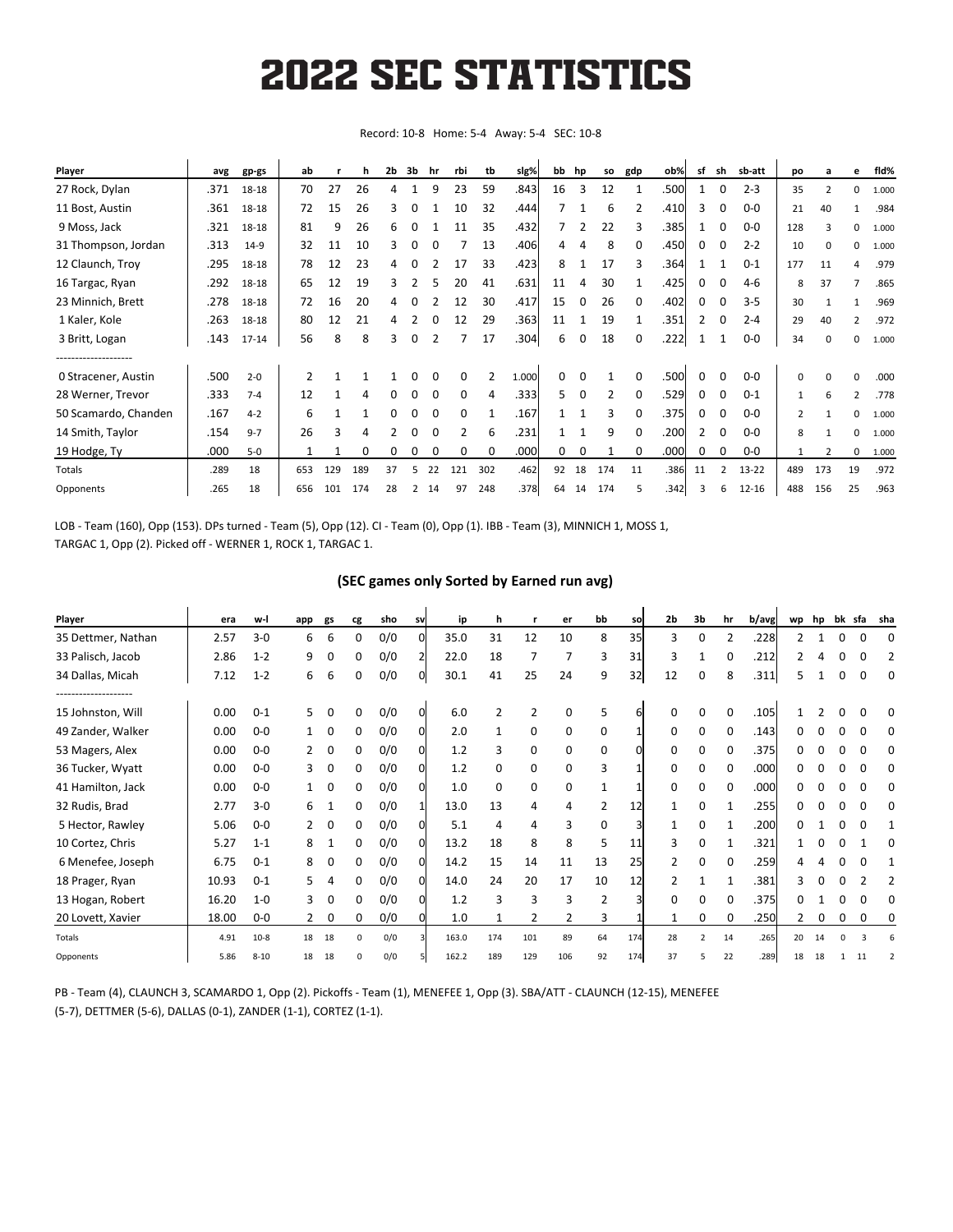# 2022 RESULTS

|                           |                                      |   |                   |                |                |                   |                |    |                 |                               |                |        |                    |                                     |                                     |                          |              |          | A&IV                     |
|---------------------------|--------------------------------------|---|-------------------|----------------|----------------|-------------------|----------------|----|-----------------|-------------------------------|----------------|--------|--------------------|-------------------------------------|-------------------------------------|--------------------------|--------------|----------|--------------------------|
| Game date                 | <b>Opposing team</b>                 |   | Score             | r              | h              | e                 | lob            | r  | h               | e                             | lob            | Inn    | Overall            | <b>SEC</b>                          | <b>Pitcher of record</b>            | Attend                   | Time         | Temp     | Rk                       |
| Feb 18, 2022              | <b>FORDHAM</b>                       | W | $13 - 1$          | 13             | 11             | 0                 | 12             | 1  | 4               | $\overline{4}$                | 4              | 9      | $1 - 0$            |                                     | Dettmer (W, 1-0)                    | 6,431                    | 3:26         | 57       |                          |
| Feb 19, 2022              | <b>FORDHAM</b>                       | W | $5 - 3$           | 5              | 9              | 1                 | 10             | 3  | $\overline{7}$  | $\overline{2}$                | $\overline{7}$ | 9      | $2 - 0$            |                                     | Dallas (W, 1-0)                     | 5,988                    | 3:04         | 67       |                          |
| Feb 20, 2022              | <b>FORDHAM</b>                       | W | $5 - 4$           | 5              | 8              | 0                 | $\overline{7}$ | 4  | 5               | 0                             | 3              | 9      | $3 - 0$            | $\overline{\phantom{0}}$            | Cortez (W, 1-0)                     | 5,166                    | 3:21         | 65       |                          |
| Feb 22, 2022              | LAMAR                                | W | $9 - 3$           | 9              | 12             | 0                 | $\overline{7}$ | 3  | 8               | $\overline{2}$                | 10             | 9      | $4 - 0$            | $\qquad \qquad -$                   | Curtis (W, 1-0)                     | 4,578                    | 3:08         | 68       |                          |
| Feb 25, 2022              | PENN                                 |   | $1 - 2$           | 1              | 8              | $\mathbf{1}$      | 10             |    | 9               | $\mathbf{1}$                  | 9              | 9      | $4 - 1$            |                                     | Palisch (L, 0-1)                    | 4,311                    | 2:58         | 37       |                          |
| Feb 27, 2022              | PENN (DH)                            | W | $5 - 0$           | 5              | 8              | $\Omega$          | 8              | 0  | 1               | $\mathbf{1}$                  | 2              | 9      | $5 - 1$            | $\overline{\phantom{0}}$            | Dallas (W, 2-0)                     | $\overline{\phantom{m}}$ | 2:46         | 56       |                          |
|                           | PENN (DH)                            |   | $5 - 8$           | 5              | 6              | $\Omega$          | 13             | 8  | 12              | $\overline{2}$                | 7              | 9      | $5 - 2$            | $\overline{\phantom{0}}$            | Menefee (L, 0-1)                    | 5,054                    | 4:30         | 60       | $\overline{\phantom{0}}$ |
| Mar 01, 2022              | <b>HOUSTON BAPTIST</b>               | W | $3 - 2$           | 3              | 6              | 1                 | 8              | 2  | 5               | $\mathbf{1}$                  | $\overline{7}$ | 9      | $6 - 2$            | $\qquad \qquad -$                   | Curtis (W, 2-0)                     | 4,777                    | 3:09         | 70       |                          |
| Mar 04, 2022 ^            | vs. Washington State                 |   | $6 - 11$          | 6              | 8              | $\mathbf{1}$      | 8              | 11 | 12              | 1                             | 10             | 9      | $6 - 3$            | $\overline{\phantom{0}}$            | Dettmer (L, 1-1)                    | 5,672                    | 4:11         | 70       | $\overline{\phantom{0}}$ |
| Mar 05, 2022 ^            | vs. Iowa                             | W | $7 - 3$           | $\overline{7}$ | $\overline{7}$ | $\mathbf{1}$      | 8              | 3  | 9               | $\overline{4}$                | $\overline{7}$ | 9      | $7 - 3$            |                                     | Palisch (W, 1-1)                    | 7,712                    | 4:01         | 76       | $\overline{\phantom{0}}$ |
| Mar 06, 2022<br>$\Lambda$ | vs. Wichita State                    |   | $5-6$             | 5<br>4         | $\overline{7}$ | 2<br>$\mathbf{1}$ | $\overline{7}$ | 6  | 8               | $\overline{2}$                | 9              | 9<br>q | $7 - 4$            | $\overline{\phantom{0}}$            | Hogan (L, 0-1)                      | 4,189                    | 3:48         | 60       |                          |
| Mar 09, 2022              | <b>TARLETON</b>                      | W | $4 - 1$<br>$10-2$ | 10             | 6              |                   | 8<br>9         |    | 7               | $\overline{2}$<br>$\mathbf 0$ | 6<br>5         | 7      | $8 - 4$<br>$9 - 4$ | $\overline{\phantom{0}}$            | Cortez (W, 2-0)                     | 4,517                    | 3:18         | 58       |                          |
| Mar 12, 2022              | SANTA CLARA (DH)<br>SANTA CLARA (DH) | W | $5 - 16$          | 5              | 12<br>11       | 0<br>3            | 9              |    | 6<br>11         | 3                             | 8              | 9      | $9 - 5$            |                                     | Dallas (W, 3-0)<br>Dettmer (L, 1-2) | 6,377                    | 2:36<br>3:58 | 49<br>60 |                          |
| Mar 13, 2022              | SANTA CLARA                          | W | $5 - 2$           | 5              | $\overline{7}$ | 0                 | $\overline{4}$ |    | $\overline{4}$  | 0                             | 7              | 9      | $10 - 5$           | $\overline{\phantom{m}}$            | Palisch (W, 2-1)                    | 4,830                    | 3:15         | 55       |                          |
| Mar 15, 2022              | <b>HOUSTON</b>                       |   | $2 - 8$           | 2              | 8              | 2                 | 11             |    | 12              | 0                             | 8              | 9      | $10-6$             | $\overline{\phantom{m}}$            | Cortez (L, 2-1)                     | 5,950                    | 3:56         | 72       |                          |
| Mar 18, 2022              | at #8 LSU                            | W | $6 - 4$           | 6              | 10             | 0                 | 10             |    | 7               | $\overline{2}$                | 6              | 9      | $11 - 6$           | $1 - 0$                             | Cortez (W, 3-1)                     | 10,538                   | 4:05         | 77       |                          |
| Mar 19, 2022              | at #8 LSU                            | W | $11 - 7$          | 11             | 12             | 0                 | 12             |    | $\overline{7}$  | $\overline{2}$                | $\overline{7}$ | 9      | $12 - 6$           | $2 - 0$                             | Hogan (W, 1-1)                      | 10,904                   | 4:52         | 68       |                          |
| Mar 20, 2022              | at #8 LSU                            |   | $6 - 7$           | 6              | 17             | $\mathbf{1}$      | 14             |    | 7 <sub>11</sub> | $\overline{2}$                | 8              | 9      | $12 - 7$           | $2 - 1$                             | Palisch (L, 2-2)                    | 10,261                   | 3:57         | 76       | $\overline{\phantom{0}}$ |
| Mar 22, 2022              | at Rice                              | W | $15 - 8$          | 15 14          |                | $\mathbf{1}$      | 9              | 8  | 11              | $1\,$                         | 12             | 9      | $13 - 7$           | $\overbrace{\phantom{1232211}}$     | Hogan (W, 2-1)                      | 3,174                    | 4:27         | 65       | $\overline{\phantom{0}}$ |
| Mar 25, 2022<br>$\ast$    | <b>AUBURN</b>                        |   | $5-6$             | 5.             | 11             | $\mathbf{1}$      | 8              | 6  | 10              | $\mathbf{1}$                  | 11             | 10     | $13 - 8$           | $2 - 2$                             | Menefee (L, 0-2)                    | 7,492                    | 4:07         | 84       | $\overline{\phantom{0}}$ |
| Mar 26, 2022              | <b>AUBURN</b>                        | W | $5 - 4$           | 5              | 11             | $\mathbf{1}$      | 9              | 4  | 10              | $\mathbf{1}$                  | 8              | 11     | $14 - 8$           | $3 - 2$                             | Rudis (W, 1-0)                      | 6,342                    | 3:30         | 84       | $\overline{\phantom{0}}$ |
| Mar 27, 2022 *            | <b>AUBURN</b>                        |   | $9 - 13$          | 9              | 8              | 0                 | 6              | 13 | 14              | $\mathbf{1}$                  | 10             | 9      | $14-9$             | $3 - 3$                             | Palisch (L, 2-3)                    | 5,828                    | 4:01         | 73       | $\overline{\phantom{0}}$ |
| Mar 29, 2022              | at #8 Texas                          | W | $12-9$            | 12             | 13             | 2                 | 6              | 9  | 15              | 0                             | 9              | 9      | $15-9$             |                                     | Hector (W, 1-0)                     | 7,990                    | 3:47         | 74       |                          |
|                           | at Alabama                           | W | $3-2$             | 3              | 8              | $\mathbf{1}$      | 8              | 2  |                 | $\mathbf 0$                   | 9              | 9      | $16-9$             | $\overline{\phantom{m}}$<br>$4 - 3$ |                                     |                          |              | 67       |                          |
| Apr 01, 2022 *            |                                      |   |                   | 9              | 12             | 4                 | 6              | 10 | 8               | 3                             | 8              | 9      | $16 - 10$          |                                     | Dettmer (W, 2-2)                    | 4,325                    | 3:26         | 73       |                          |
| Apr 02, 2022 *            | at Alabama                           |   | $9 - 10$          |                |                |                   |                |    | 11              |                               |                |        |                    | $4 - 4$                             | Johnston (L, 0-1)                   | 4,277                    | 3:06         |          |                          |
| Apr 03, 2022 *            | at Alabama                           |   | $4 - 8$           | 4              | 9              | $\Omega$          | 8              | 8  | 11              | 1                             | 14             | 9      | $16 - 11$          | $4 - 5$                             | Dallas (L, 3-1)                     | 3,337                    | 3:25         | 72       |                          |
| Apr 05, 2022              | #15 TEXAS STATE                      | W | $8 - 4$           | 8              | 9              | $\mathbf{1}$      | $\overline{7}$ | 4  | 8               | 3                             | 10             | 9      | $17 - 11$          |                                     | Cortez (W, 4-1)                     | 5,371                    | 3:39         | 89       |                          |
| Apr 07, 2022<br>$\ast$    | <b>KENTUCKY</b>                      | W | $3 - 2$           | 3              | 7              | 4                 | $\overline{7}$ |    | 9               | $\mathbf{1}$                  | 12             | 11     | 18-11              | $5 - 5$                             | Palisch (W, 3-3)                    | 5,755                    | 4:05         | 67       | $\overline{\phantom{0}}$ |
| Apr 08, 2022<br>$\ast$    | <b>KENTUCKY</b>                      |   | $3 - 7$           | 3              | 10             | 2                 | 11             |    | 7, 11           | $\mathbf{1}$                  | 8              | 9      | 18-12              | $5 - 6$                             | Prager (L, 0-1)                     | 6,529                    | 3:45         | 73       |                          |
| Apr 09, 2022 *            | KENTUCKY                             | W | $17-3$            | 17             | 14             | 2                 | $\overline{7}$ | 3  | 5               | $\overline{2}$                | 5              | 9      | $19-12$            | $6-6$                               | Dallas (W, 4-1)                     | 6,478                    | 3:22         | 84       | $\overline{\phantom{0}}$ |
| Apr 12, 2022              | A&M-CORPUS CHRISTI                   | W | $5 - 3$           | 5              | 12             | $\mathbf{1}$      | 11             | 3  | $\overline{7}$  | $\overline{2}$                | 8              | 9      | $20 - 12$          | $\overline{\phantom{m}}$            | Menefee (W, 1-2)                    | 3,279                    | 3:26         | 77       | $\overline{\phantom{0}}$ |
| Apr 14, 2022<br>$\ast$    | at #10 Georgia                       | W | $8 - 1$           | 8              | 10             | 2                 | 11             |    | $\overline{7}$  | $\overline{2}$                | $\overline{7}$ | 9      | $21 - 12$          | $7-6$                               | Dettmer (W, 3-2)                    | 3,269                    | 3:25         | 78       |                          |
| Apr 15, 2022              | at #10 Georgia                       |   | $3 - 4$           | 3              | $\overline{7}$ | 0                 | 10             | 4  | 12              | $1\,$                         | 10             | 9      | $21 - 13$          | $7 - 7$                             | Cortez (W, 4-2)                     | 3,391                    | 3:39         | 77       | $\overline{\phantom{0}}$ |
| Apr 16, 2022 *            | at #10 Georgia                       | W | $23-9$            | 23             | 19             | 0                 | -5             | 9  | 14              | $\mathbf 0$                   | 5              | 9      | $22 - 13$          | $8 - 7$                             | Rudis (W, 2-0)                      | 3,209                    | 4:22         | 67       | $\qquad \qquad$          |
| Apr 19, 2022              | #25 DALLAS BAPTIST                   | W | $14-1$            | 14             | 12             | $\mathbf{1}$      | $\overline{7}$ |    | 4               | 0                             | 6              | 7      | $23 - 13$          |                                     | Prager (W, 1-1)                     | 5,579                    | 3:28         | 77       |                          |
| Apr 22, 2022              | #3 ARKANSAS                          | W | $2 - 1$           | 2              | 2              | $\Omega$          | 5              |    | 5               | $\mathbf{1}$                  | 6              | 9      | $24 - 13$          | $9 - 7$                             | Dettmer (W, 4-2)                    | 6,972                    | 2:58         | 83       |                          |
| Apr 23, 2022              | #3 ARKANSAS                          |   | $1 - 3$           | $\mathbf{1}$   | $\overline{7}$ | $\mathbf{1}$      | 12             | 3  | 8               | $\mathbf{1}$                  | 9              | 9      | $24 - 14$          | $9 - 8$                             | Dallas (L, 4-2)                     | 7,012                    | 3:44         | 85       | $\overline{\phantom{0}}$ |
| Apr 24, 2022 *            | #3 ARKANSAS                          | W | $11 - 10$         | 11 15          |                | $\mathbf 0$       | 11             | 10 | 14              | $\overline{3}$                | 5              | 9      | $25 - 14$          | $10-8$                              | Rudis (W, 3-0)                      | 6.016                    | 3:54         | 83       |                          |

\* - SEC game

^ - Frisco College Baseball Classic - Riders Field - Frisco, Texas

|                  |    | 1 2   | $\sim$ 3 |    | 4 5   |       | 6 7 8 |       | - 9 | ex            |        | total |
|------------------|----|-------|----------|----|-------|-------|-------|-------|-----|---------------|--------|-------|
| TEXAS A&M        | 34 | 33 11 |          | 37 | 42    |       |       |       |     | 44 25 20 25 2 | $-273$ |       |
| <b>OPPONENTS</b> | 12 | 20    | - 20     |    | 44 20 | 10 24 |       | 34 13 |     | 1             |        | 198   |

## TEXAS A&M W-L BREAKDOWN

| Overall  25-14<br>Conference  10-8<br>Non-Conference  15-6<br>Postseason--- | <b>Scored in 1st Inning</b> 9-3<br>Opp. Scored in 1st Inning  8-1<br>Scores First 15-8<br>Opp. Scores First 10-6 |
|-----------------------------------------------------------------------------|------------------------------------------------------------------------------------------------------------------|
|                                                                             | Scoring 6+ runs  14-4                                                                                            |
|                                                                             | Opp. Scores 6+ runs 5-11                                                                                         |
|                                                                             | Leading after 6 21-4<br>Trailing after 6 2-6                                                                     |
|                                                                             | Tied after 6  2-4                                                                                                |
|                                                                             | Leading after 7 20-3                                                                                             |
| vs Right starter  16-7                                                      | Trailing after 7 2-9                                                                                             |
|                                                                             | Tied after 7  1-2                                                                                                |
| 2-Run Games  3-1                                                            | Leading after 8 18-2                                                                                             |
|                                                                             | Trailing after 8 1-12                                                                                            |
| Extra Innings 2-1                                                           | Tied after 8  4-0                                                                                                |
|                                                                             |                                                                                                                  |

| Out-hit opponent  19-3      |  |
|-----------------------------|--|
| Out-hit by opponent  5-11   |  |
| Hits are tied  1-0          |  |
| Hit 0 home runs 6-7         |  |
| Hit 1 home run  10-5        |  |
| Hit 2+ home runs9-2         |  |
| Opp. hits 0 home runs 17-10 |  |
| Opp. hit 1 home run 3-2     |  |
| Opp. hits 2+ home runs 5-2  |  |
|                             |  |
|                             |  |
|                             |  |
|                             |  |

| Wednesdays  1-0                 |  |
|---------------------------------|--|
|                                 |  |
|                                 |  |
|                                 |  |
| <b>Sundays 4-5</b>              |  |
| February  5-2                   |  |
|                                 |  |
|                                 |  |
|                                 |  |
|                                 |  |
| 3-Game Series Opener  7-3       |  |
| Middle Game(s) 5-5              |  |
| <b>3-Game Series Finale 5-5</b> |  |
|                                 |  |

| Longest winning streak 4<br>Longest losing streak2 |  |
|----------------------------------------------------|--|
| Total Home Attendance127.353                       |  |
| Home Avg. (22 dates) 5,788                         |  |
| Total Away Attendance) 85,527                      |  |
| Away Avg. (15 dates)5,701                          |  |
| Total Attendance  212,880                          |  |
| Total Avg. (37 dates)5,753                         |  |
|                                                    |  |

**A&M**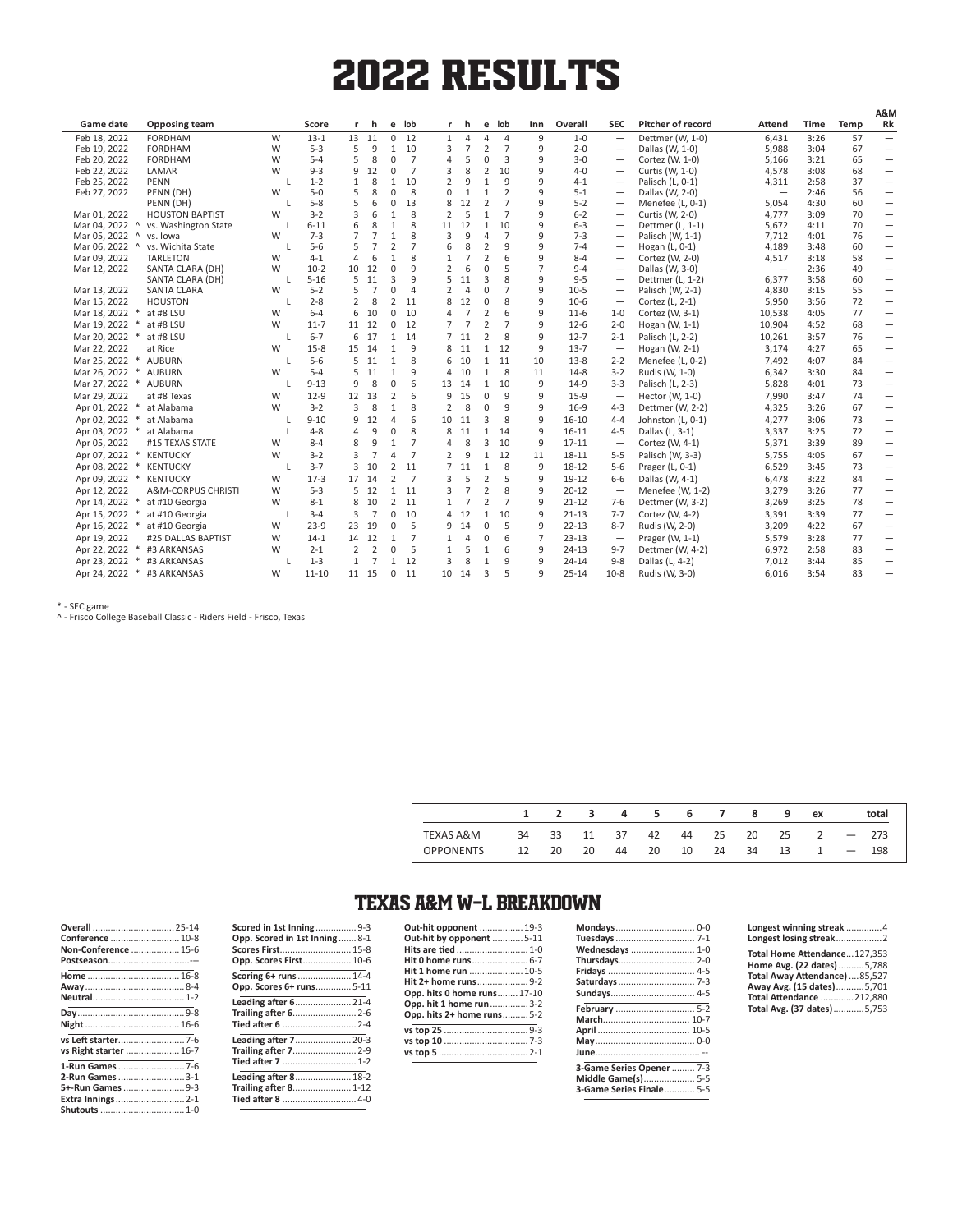### **2022 OVERALL MISCELLANEOUS STATS Miscellaneous Stats for Texas A&M (as of Apr 24, 2022) (All games)**

| <b>Multiple Hit Games</b> | 2             | 3  | 4 | 5+ | Total |
|---------------------------|---------------|----|---|----|-------|
| 9 Moss, Jack              | 14            | 4  | 1 | 1  | 20    |
| 27 Rock, Dylan            | 12            | 3  |   |    | 15    |
| 23 Minnich, Brett         | 11            | 3  |   |    | 14    |
| 11 Bost, Austin           | 7             | 5  | 1 |    | 13    |
| 1 Kaler, Kole             | 12            |    |   |    | 12    |
| 12 Claunch, Troy          | 9             | 2  | 1 |    | 12    |
| 3 Britt, Logan            | 5             | 1  |   |    | 6     |
| 16 Targac, Ryan           | 2             | 1  | 1 |    | 4     |
| 31 Thompson, Jordan       | 3             | 1  |   |    | 4     |
| 28 Werner, Trevor         | $\mathcal{P}$ | 1  |   |    | 3     |
| 14 Smith, Taylor          | 3             |    |   |    | 3     |
| 4 Harrison, Kalae         | 1             |    |   |    | 1     |
| <b>TEAM</b>               | 81            | 21 | 4 | 1  | 107   |

| <b>Multiple RBI Games</b> |    | 3  | Δ | 5+ | Total |
|---------------------------|----|----|---|----|-------|
| 23 Minnich, Brett         | 6  | 3  |   |    | 9     |
| 12 Claunch, Troy          | 5  | 3  |   |    | 8     |
| 16 Targac, Ryan           | 6  |    | 1 | 1  | 8     |
| 27 Rock, Dylan            | 3  | 2  | 2 | 1  | 8     |
| 3 Britt, Logan            | 4  | 1  | 2 |    |       |
| 9 Moss, Jack              | 4  | 1  |   | 2  |       |
| 1 Kaler, Kole             | 4  |    |   |    |       |
| 11 Bost, Austin           | 2  |    |   |    | 3     |
| 28 Werner, Trevor         | 1  |    |   |    |       |
| 14 Smith, Taylor          | 2  |    |   |    |       |
| 31 Thompson, Jordan       | 1  |    |   |    |       |
| 4 Harrison, Kalae         |    |    |   |    |       |
| TEAM                      | 39 | 10 | 8 | 4  | 61    |

| Longest | Current |
|---------|---------|
| 12      | 1       |
| 11      | 1       |
| 10      |         |
| 8       | 2       |
| 8       | 2       |
| 8       |         |
| 7       |         |
| 6       | 1       |
| 3       |         |
| 3       | 2       |
| 3       |         |
| 2       |         |
| 1       |         |
| 1       | 1       |
| 1       |         |
|         |         |

| <b>Reached Base Streaks</b> | Longest | <b>Current</b> |
|-----------------------------|---------|----------------|
| 9 Moss, Jack                | 32      | 2              |
| 27 Rock, Dylan              | 30      | 30             |
| 16 Targac, Ryan             | 20      | 10             |
| 11 Bost, Austin             | 20      | 1              |
| 12 Claunch, Troy            | 16      | 1              |
| 1 Kaler, Kole               | 13      | 13             |
| 23 Minnich, Brett           | 12      | 2              |
| 31 Thompson, Jordan         | 11      |                |
| 3 Britt, Logan              | 10      |                |
| 14 Smith, Taylor            | 6       |                |
| 4 Harrison, Kalae           | 5       |                |
| 50 Scamardo, Chanden        | 4       |                |
| 28 Werner, Trevor           | 4       | 4              |
| 19 Hodge, Ty                | 2       |                |
| 2 Barker, Rody              | 1       | 1              |
| 0 Stracener, Austin         | 1       | 1              |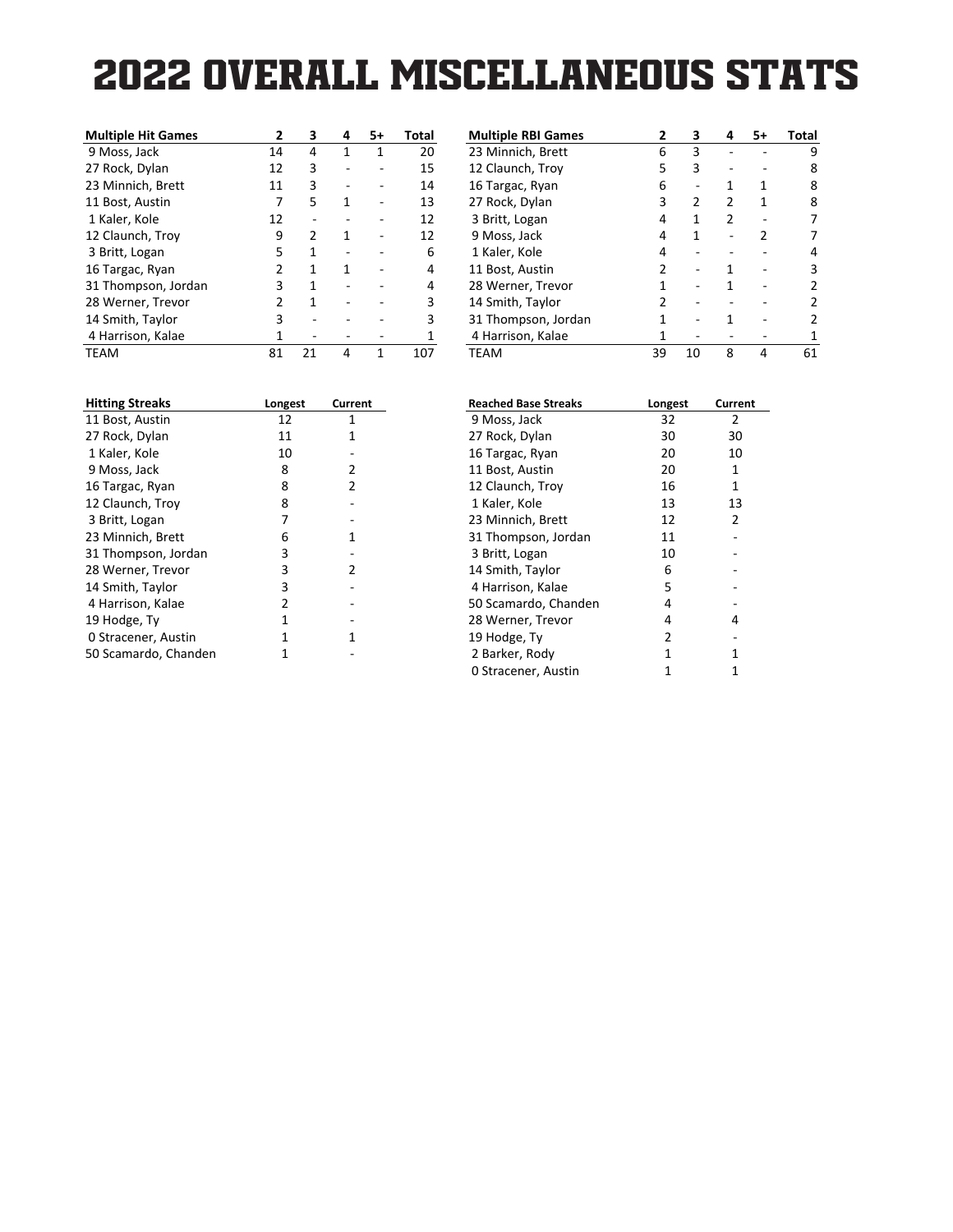# **STARTING LINEUPS** - BY POSITION

| Date             | Opponent               | P             | C        | 1B      | 2B          | 3B        | SS       | LF          | CF           | <b>RF</b> | DH           |
|------------------|------------------------|---------------|----------|---------|-------------|-----------|----------|-------------|--------------|-----------|--------------|
| 2/18             | <b>FORDHAM</b>         | Dettmer       | Claunch  | Moss    | Kaler       | Werner    | Harrison | Rock        | <b>Britt</b> | Minnich   | Bost         |
| 2/19             | <b>FORDHAM</b>         | Dallas        | Claunch  | Moss    | Kaler       | Werner    | Harrison | Rock        | Britt        | Minnich   | Smith        |
| 2/20             | <b>FORDHAM</b>         | Prager        | Smith    | Targac  | Kaler       | Werner    | Harrison | <b>Bost</b> | <b>Britt</b> | Minnich   | Moss         |
| 2/22             | LAMAR                  | Curtis        | Claunch  | Moss    | Targac      | Kaler     | Harrison | Rock        | Britt        | Minnich   | Bost         |
| 2/25             | <b>PENN</b>            | Dettmer       | Claunch  | Moss    | Targac      | Kaler     | Harrison | Rock        | Britt        | Minnich   | Bost         |
| 2/27             | <b>PENN</b>            | Dallas        | Claunch  | Moss    | Targac      | Kaler     | Harrison | Rock        | Britt        | Minnich   | Bost         |
|                  | PENN                   | Prager        | Smith    | Claunch | Targac      | Kaler     | Harrison | Bost        | Rock         | Minnich   | Moss         |
| 3/1              | <b>HOUSTON BAPTIST</b> | Curtis        | Claunch  | Moss    | Targac      | Kaler     | Harrison | Rock        | Thompson     | Minnich   | Bost         |
| 3/4<br>$\Lambda$ | vs. Washington State   | Dettmer       | Claunch  | Moss    | Kaler       | Werner    | Harrison | Rock        | <b>Britt</b> | Minnich   | Bost         |
| 3/5<br>$\Lambda$ | vs. Iowa               | <b>Dallas</b> | Claunch  | Moss    | Targac      | Kaler     | Harrison | Rock        | <b>Britt</b> | Minnich   | Bost         |
| $3/6$ ^          | vs. Wichita State      | Prager        | Claunch  | Moss    | Targac      | Kaler     | Harrison | Bost        | Britt        | Minnich   | Smith        |
| 3/9              | <b>TARLETON</b>        | Curtis        | Claunch  | Moss    | Targac      | Kaler     | Harrison | Bost        | <b>Britt</b> | Minnich   | Smith        |
| 3/12             | <b>SANTA CLARA</b>     | Dallas        | Claunch  | Moss    | Targac      | Kaler     | Harrison | Bost        | Britt        | Minnich   | Smith        |
|                  | <b>SANTA CLARA</b>     | Dettmer       | Claunch  | Moss    | Hodge       | Targac    | Kaler    | Rock        | Thompson     | Minnich   | Bost         |
| 3/13             | <b>SANTA CLARA</b>     | Prager        | Smith    | Claunch | Hodge       | Stracener | Kaler    | Bost        | <b>Britt</b> | Minnich   | Moss         |
| 3/15             | <b>HOUSTON</b>         | Curtis        | Claunch  | Moss    | Hodge       | Stracener | Kaler    | Rock        | Britt        | Minnich   | Bost         |
| 3/18<br>$\ast$   | at LSU                 | Dettmer       | Claunch  | Moss    | <b>Bost</b> | Targac    | Kaler    | Rock        | <b>Britt</b> | Minnich   | Smith        |
| 3/19             | at LSU                 | Dallas        | Claunch  | Moss    | Bost        | Targac    | Kaler    | Rock        | Britt        | Minnich   | Smith        |
| 3/20<br>$\ast$   | at LSU                 | Prager        | Smith    | Claunch | <b>Bost</b> | Targac    | Kaler    | Rock        | Britt        | Minnich   | Moss         |
| 3/22             | at Rice                | Christian     | Claunch  | Moss    | Bost        | Targac    | Kaler    | Rock        | Britt        | Minnich   | Smith        |
| 3/25             | <b>AUBURN</b>          | Dettmer       | Claunch  | Moss    | Bost        | Targac    | Kaler    | Rock        | Britt        | Minnich   | Smith        |
| 3/26             | <b>AUBURN</b>          | Dallas        | Claunch  | Moss    | Bost        | Targac    | Kaler    | Rock        | <b>Britt</b> | Minnich   | Smith        |
| 3/27<br>$\ast$   | <b>AUBURN</b>          | Prager        | Scamardo | Claunch | <b>Bost</b> | Targac    | Kaler    | Rock        | Britt        | Minnich   | Moss         |
| 3/29             | at Texas               | Zander        | Claunch  | Moss    | <b>Bost</b> | Targac    | Kaler    | Rock        | <b>Britt</b> | Minnich   | Scamardo     |
| 4/1              | at Alabama             | Dettmer       | Claunch  | Moss    | Bost        | Targac    | Kaler    | Rock        | Britt        | Minnich   | Scamardo     |
| 4/2              | at Alabama             | Prager        | Claunch  | Moss    | <b>Bost</b> | Targac    | Kaler    | Rock        | <b>Britt</b> | Minnich   | Thompson     |
| 4/3              | at Alabama             | Dallas        | Claunch  | Moss    | Bost        | Targac    | Kaler    | Rock        | Britt        | Minnich   | Thompson     |
| 4/5              | <b>TEXAS STATE</b>     | Johnston      | Claunch  | Moss    | Bost        | Targac    | Kaler    | Rock        | Britt        | Minnich   | Thompson     |
| 4/7              | <b>KENTUCKY</b>        | Dettmer       | Claunch  | Moss    | Bost        | Targac    | Kaler    | Rock        | <b>Britt</b> | Minnich   | Thompson     |
| 4/8              | <b>KENTUCKY</b>        | Prager        | Claunch  | Moss    | <b>Bost</b> | Targac    | Kaler    | Rock        | Britt        | Minnich   | Thompson     |
| 4/9<br>$\ast$    | <b>KENTUCKY</b>        | Dallas        | Claunch  | Moss    | Bost        | Targac    | Kaler    | Rock        | <b>Britt</b> | Minnich   | Smith        |
| 4/12             | at A&M-Corpus Christi  | Johnston      | Smith    | Moss    | Bost        | Targac    | Kaler    | Rock        | <b>Britt</b> | Minnich   | Claunch      |
| 4/14             | at Georgia             | Dettmer       | Claunch  | Moss    | Targac      | Werner    | Kaler    | Rock        | Thompson     | Minnich   | Bost         |
| 4/15             | at Georgia             | Cortez        | Claunch  | Moss    | Bost        | Targac    | Kaler    | Rock        | Thompson     | Minnich   | Smith        |
| 4/16             | at Georgia             | Dallas        | Claunch  | Moss    | Bost        | Targac    | Kaler    | Rock        | Thompson     | Minnich   | <b>Britt</b> |
| 4/19             | <b>DALLAS BAPTIST</b>  | Prager        | Claunch  | Moss    | Bost        | Targac    | Kaler    | Rock        | Thompson     | Minnich   | <b>Britt</b> |
| 4/22             | ARKANSAS               | Dettmer       | Claunch  | Moss    | Targac      | Werner    | Kaler    | Rock        | Thompson     | Minnich   | Bost         |
| 4/23             | ARKANSAS               | Dallas        | Claunch  | Moss    | Targac      | Werner    | Kaler    | Rock        | Thompson     | Minnich   | Bost         |
| $4/24$ *         | ARKANSAS               | Rudis         | Claunch  | Moss    | Targac      | Werner    | Kaler    | Rock        | <b>Britt</b> | Minnich   | <b>Bost</b>  |
|                  |                        |               |          |         |             |           |          |             |              |           |              |

\* - SEC game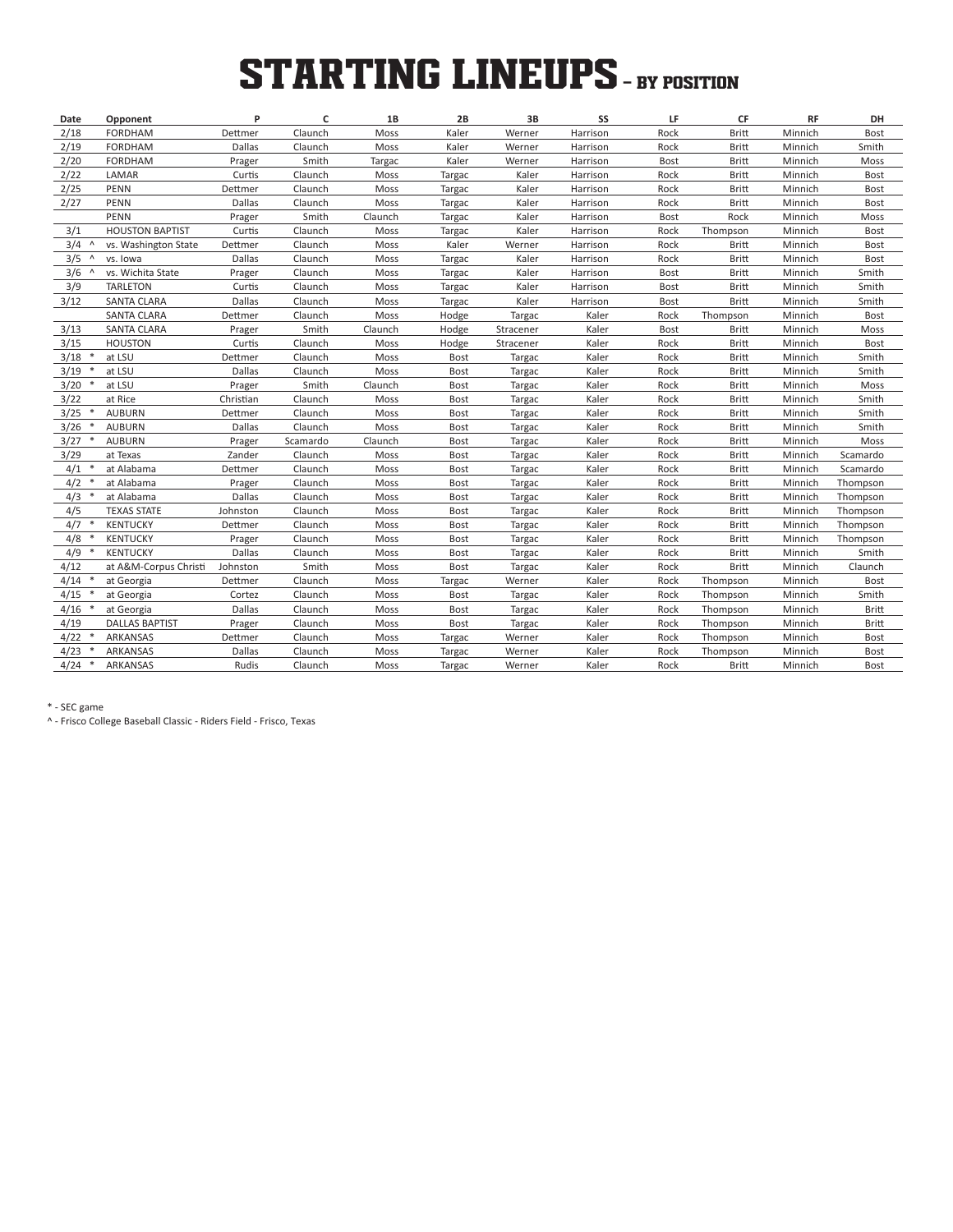# **STARTING LINEUPS** - BY BATTING ORDER

| Date             | Opponent               | 1st        | 2nd            | 3rd       | 4th            | 5th        | 6th                | 7th             | 8th                | 9th                           |  |
|------------------|------------------------|------------|----------------|-----------|----------------|------------|--------------------|-----------------|--------------------|-------------------------------|--|
| 2/18             | <b>FORDHAM</b>         | Kaler 2B   | Rock LF        | Moss 1B   | <b>Bost DH</b> | Minnich RF | Werner 3B          | Claunch C       | Harrison SS        | Britt CF 1                    |  |
| 2/19             | <b>FORDHAM</b>         | Kaler 2B   | Rock LF        | Moss 1B   | Smith DH       | Minnich RF | Werner 3B          | Claunch C       | Harrison SS        | Britt CF 2                    |  |
| 2/20             | <b>FORDHAM</b>         | Kaler 2B   | <b>Bost LF</b> | Moss DH   | Werner 3B      | Minnich RF | Smith <sub>C</sub> | Targac 1B       | Harrison SS        | Britt CF 3                    |  |
| 2/22             | LAMAR                  | Kaler 3B   | Rock LF        | Moss 1B   | <b>Bost DH</b> | Minnich RF | Claunch C          | Targac 2B       | <b>Britt CF</b>    | Harrison SS 4                 |  |
| 2/25             | <b>PENN</b>            | Kaler 3B   | Rock LF        | Moss 1B   | <b>Bost DH</b> | Minnich RF | Claunch C          | Targac 2B       | <b>Britt CF</b>    | Harrison SS                   |  |
| 2/27             | <b>PENN</b>            | Kaler 3B   | Rock LF        | Moss 1B   | <b>Bost DH</b> | Minnich RF | Claunch C          | Targac 2B       | <b>Britt CF</b>    | Harrison SS<br>$\overline{4}$ |  |
|                  | <b>PENN</b>            | Kaler 3B   | Rock CF        | Moss 1B   | <b>Bost DH</b> | Minnich RF | Claunch 1B         | Targac 2B       | Smith C            | Harrison SS 5                 |  |
| 3/1              | <b>HOUSTON BAPTIST</b> | Kaler 3B   | Rock LF        | Moss 1B   | <b>Bost DH</b> | Minnich RF | Claunch C          | Targac 2B       | Thompson CF        | Harrison SS 6                 |  |
| 3/4<br>$\Lambda$ | vs. Washington State   | Rock LF    | Moss 1B        | Werner 3B | Minnich RF     | Claunch C  | <b>Bost DH</b>     | Kaler 2B        | <b>Britt CF</b>    | Harrison SS 7                 |  |
| 3/5<br>$\Lambda$ | vs. Iowa               | Kaler 3B   | Rock LF        | Moss 1B   | <b>Bost DH</b> | Minnich RF | Claunch C          | Targac 2B       | <b>Britt CF</b>    | Harrison SS<br>$\overline{4}$ |  |
| $3/6$ ^          | vs. Wichita State      | Koler 3B   | Bost LF        | Moss 1B   | Claunch C      | Minnich RF | Smith DH           | Targac 2B       | <b>Britt CF</b>    | Harrison SS 8                 |  |
| 3/9              | <b>TARLETON</b>        | Kaler 3B   | <b>Bost LF</b> | Moss 1B   | Claunch C      | Minnich RF | Smith DH           | Targac 2B       | <b>Britt CF</b>    | Harrison SS<br>8              |  |
| 3/12             | <b>SANTA CLARA</b>     | Kaler 3B   | <b>Bost LF</b> | Moss 1B   | Claunch C      | Minnich RF | Smith DH           | Targac 2B       | <b>Britt CF</b>    | Harrison SS<br>8              |  |
|                  | SANTA CLARA            | Kaler SS   | Rock LF        | Moss 1B   | Claunch C      | Minnich RF | <b>Bost DH</b>     | Targac 3B       | Thompson CF        | Hodge 2B 9                    |  |
| 3/13             | <b>SANTA CLARA</b>     | Kaler SS   | <b>Bost LF</b> | Moss DH   | Claunch 1B     | Minnich RF | Smith C            | <b>Britt CF</b> | Stracener 3B       | Hodge 2B 10                   |  |
| 3/15             | <b>HOUSTON</b>         | Kaler SS   | <b>Bost DH</b> | Moss 1B   | Claunch C      | Minnich RF | Rock LF            | <b>Britt CF</b> | Stracener 3B       | Hodge 2B 11                   |  |
| 3/18<br>$\ast$   | at LSU                 | Kaler SS   | Bost 2B        | Moss 1B   | Claunch C      | Minnich RF | Rock LF            | Targac 3B       | Smith DH           | Britt CF 12                   |  |
| 3/19             | at LSU                 | Kaler SS   | Bost 2B        | Moss 1B   | Claunch C      | Minnich RF | Rock LF            | Targac 3B       | Smith DH           | Britt CF 12                   |  |
| 3/20<br>$\ast$   | at LSU                 | Kaler SS   | Bost 2B        | Moss DH   | Claunch 1B     | Minnich RF | Rock LF            | Targac 3B       | Smith <sub>C</sub> | Britt CF 12                   |  |
| 3/22             | at Rice                | Kaler SS   | Bost 2B        | Moss 1B   | Claunch C      | Minnich RF | Rock LF            | Targac 3B       | <b>Britt CF</b>    | Smith DH 13                   |  |
| 3/25             | <b>AUBURN</b>          | Kaler SS   | Rock LF        | Moss 1B   | Bost 2B        | Minnich RF | Claunch C          | Targac 3B       | <b>Britt CF</b>    | Smith DH 14                   |  |
| 3/26             | <b>AUBURN</b>          | Kaler SS   | Rock LF        | Moss 1B   | Bost 2B        | Minnich RF | Claunch C          | Targac 3B       | <b>Britt CF</b>    | Smith DH<br>14                |  |
| 3/27             | <b>AUBURN</b>          | Kaler SS   | Rock LF        | Moss DH   | Bost 2B        | Minnich RF | Claunch 1B         | Targac 3B       | <b>Britt CF</b>    | Scamardo C 15                 |  |
| 3/29             | at Texas               | Kaler SS   | Rock LF        | Moss 1B   | Bost 2B        | Minnich RF | Claunch C          | Targac 3B       | <b>Britt DF</b>    | Scamardo DH<br>15             |  |
| 4/1              | at Alabama             | Kaler SS   | Rock LF        | Moss 1B   | Bost 2B        | Minnich RF | Claucnh C          | Targac 3B       | <b>Britt CF</b>    | Scamardo DH<br>15             |  |
| 4/2              | at Alabama             | Kaler SS   | Rock LF        | Moss 1B   | Bost 2B        | Minnich RF | Claunch C          | Targac 3B       | <b>Britt CF</b>    | Thompson DH 16                |  |
| 4/3<br>$\ast$    | at Alabama             | Kaler SS   | Rock LF        | Moss 1B   | Bost 2B        | Minnich RF | Claunch C          | Targac 3B       | <b>Britt CF</b>    | Thompson DH<br>16             |  |
| 4/5              | <b>TEXAS STATE</b>     | Kaler SS   | Rock LF        | Moss 1B   | Claunch C      | Minnich RF | Bost 2B            | Targac 3B       | <b>Britt CF</b>    | Thompson DH 17                |  |
| 4/7              | <b>KENTUCKY</b>        | Kaler SS   | Rock LF        | Moss 1B   | Claunch C      | Minnich RF | Bost 2B            | Targac 3B       | <b>Britt CF</b>    | Thompson DH<br>17             |  |
| 4/8              | <b>KENTUCKY</b>        | Kaler SS   | Rock LF        | Moss 1B   | Claunch C      | Minnich RF | Bost 2B            | Targac 3B       | <b>Britt CF</b>    | Thompson DH<br>17             |  |
| 4/9              | <b>KENTUCKY</b>        | Kaler SS   | Rock LF        | Moss 1B   | Claunch C      | Minnich RF | Bost 2B            | Targac 3B       | Smith DH           | Britt CF 18                   |  |
| 4/12             | at A&M-Corpus Christi  | Kaler SS   | Rock LF        | Moss 1B   | Claunch DH     | Minnich RF | Bost 2B            | Targac 3B       | Smith C            | Britt CF 18                   |  |
| 4/14             | at Georgia             | Minnich RF | Rock LF        | Moss 1B   | Claunch C      | Targac 2B  | Werner 3B          | <b>Bost DH</b>  | Kaler SS           | Thompson CF 19                |  |
| 4/15             | at Georgia             | Minnich RF | Rock LF        | Moss 1B   | Claunch C      | Bost 2B    | Targac 3B          | Smith DH        | Kaler SS           | Thompson CF 20                |  |
| $4/16$ *         | at Georgia             | Kaler SS   | Rock LF        | Moss 1B   | Claunch C      | Minnich RF | Bost 2B            | Targac 3B       | <b>Britt DH</b>    | Thompson CF<br>17             |  |
| 4/19             | <b>DALLAS BAPTIST</b>  | Kaler SS   | Rock LF        | Moss 1B   | Claunch C      | Minnich RF | Bost 2B            | Targac 3B       | <b>Britt DH</b>    | 17<br>Thoimpson CF            |  |
| $4/22$ *         | ARKANSAS               | Minnich RF | Rock LF        | Moss 1B   | Claunch C      | Targac 2B  | <b>Bost DH</b>     | Werner 3B       | Kaler SS           | Thompson CF 21                |  |
| 4/23             | ARKANSAS               | Kaler SS   | Rock LF        | Moss 1B   | Claunch C      | Targac 2B  | <b>Bost DH</b>     | Minnich RF      | Werner 3B          | Thompson CF 22                |  |
| $4/24$ *         | <b>ARKANSAS</b>        | Kaler SS   | Rock LF        | Moss 1B   | Claunch C      | Minnich RF | <b>Bost DH</b>     | Targac 2B       | Werner 3B          | Britt CF 23                   |  |

\* - SEC game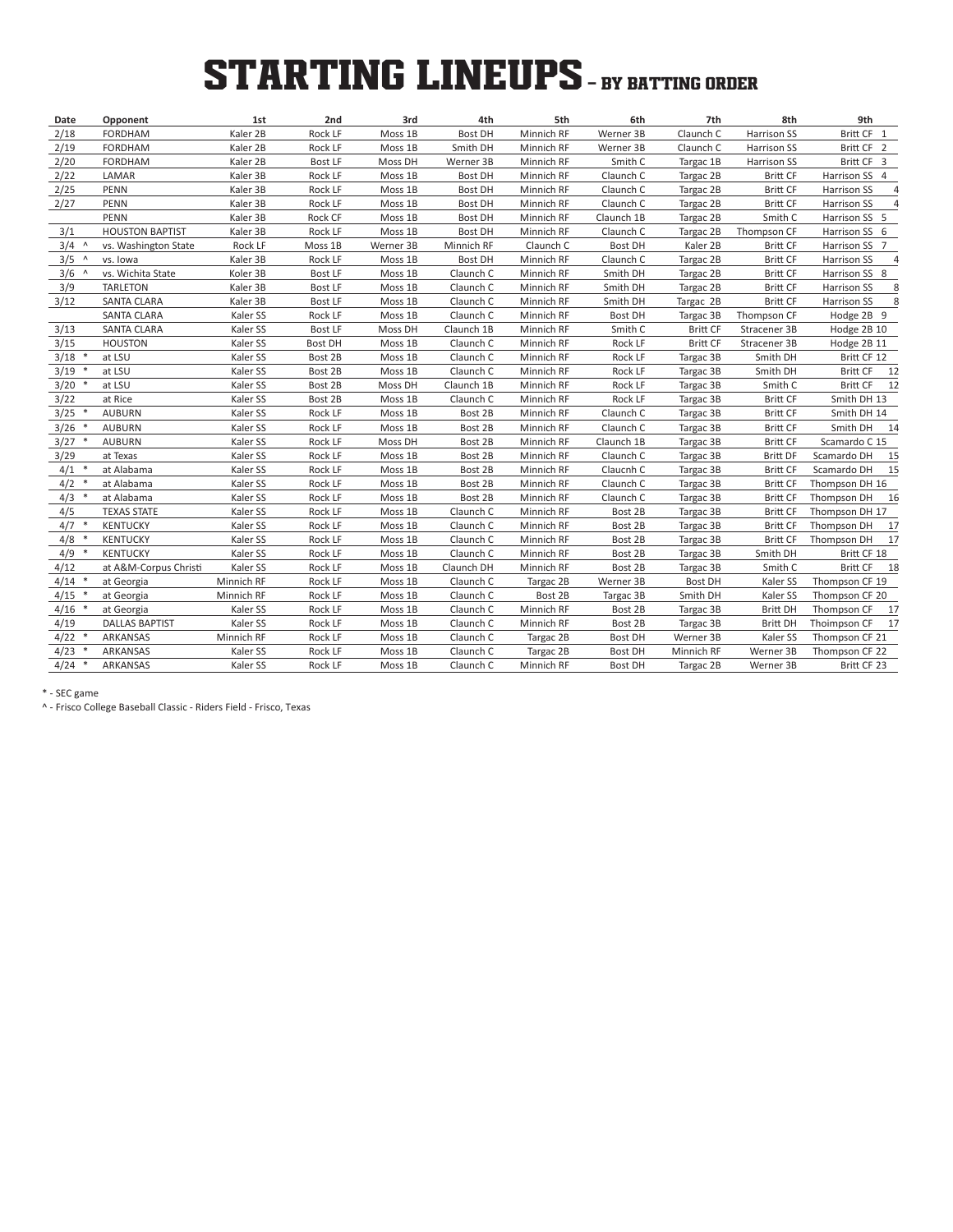# TEAM GAME-BY-GAME STATISTICS - BATTING

| Date     | Opponent               |              | AB | R              | н              | <b>RBI</b>     | 2B             | 3B           | HR                  | <b>TB</b>      | <b>BB</b>      | <b>IBB</b>     | <b>SB</b>      | <b>CS</b>      | <b>HBP</b>     | <b>SAC</b>     | SF             | GDP            | к              | PO   | А              | E              | Avg  |
|----------|------------------------|--------------|----|----------------|----------------|----------------|----------------|--------------|---------------------|----------------|----------------|----------------|----------------|----------------|----------------|----------------|----------------|----------------|----------------|------|----------------|----------------|------|
| 2/18     | <b>FORDHAM</b>         | W            | 34 | 13             | 11             | 12             | 2              | $\mathbf 0$  | $\mathbf 0$         | 13             | 11             | 0              | 3              | 0              | 3              | 0              | $\mathbf{1}$   | 0              | 11             | 27   | 16             | $\mathbf 0$    | .324 |
| 2/19     | <b>FORDHAM</b>         | W            | 32 | 5              | 9              | $\overline{4}$ | 3              | $\mathbf 0$  | $\mathbf{1}$        | 15             | 5              | 0              | 0              | 0              | 0              | 0              | $\overline{2}$ | 0              | $\overline{4}$ | 27   | 12             | $\mathbf{1}$   | .303 |
| 2/20     | <b>FORDHAM</b>         | W            | 30 | 5              | 8              | 5              | $\mathbf{1}$   | 0            | 2                   | 15             | 5              | 0              | 0              | 1              | $\mathbf{1}$   | 0              | 0              | 0              | 6              | 27   | 10             | 0              | .292 |
| 2/22     | LAMAR                  | W            | 36 | 9              | 12             | 9              | 6              | $\mathbf{1}$ | $\mathbf{1}$        | 23             | $\overline{2}$ | 0              | 0              | 0              | $\mathbf{1}$   | 0              | $\mathbf{1}$   | $\mathbf 0$    | 9              | 27   | 11             | $\mathbf 0$    | .303 |
| 2/25     | <b>PENN</b>            | L            | 33 | $\mathbf{1}$   | 8              | $\mathbf{1}$   | $\mathbf{1}$   | $\mathbf 0$  | $\mathbf 0$         | 9              | $\overline{4}$ | 0              | $\overline{2}$ | $\mathbf{1}$   | $\mathbf{1}$   | 0              | $\mathbf 0$    | $\mathbf{1}$   | 12             | 27   | 15             | $\mathbf{1}$   | .291 |
| 2/27     | PENN (DH)              | W            | 32 | 5              | 8              | 5              | 3              | $\mathbf 0$  | $\mathbf 0$         | 11             | $\overline{4}$ | 0              | $\overline{2}$ | 0              | 0              | 0              | $\mathbf{1}$   | $\mathbf 0$    | 11             | 27   | 10             | $\mathbf 0$    | .284 |
|          | PENN (DH)              |              | 31 | 5              | 6              | 3              | $\mathbf{1}$   | $\mathbf 0$  | $\mathbf 0$         | $\overline{7}$ | 12             | 0              | $\overline{7}$ | $1\,$          | $\mathbf{1}$   | 0              | $\mathbf{1}$   | $\mathbf 0$    | 12             | 27   | $\overline{7}$ | $\mathbf 0$    | .272 |
| 3/1      | <b>HOUSTON BAPTIST</b> | W            | 30 | 3              | 6              | 3              | $\overline{2}$ | 0            | $1\,$               | 11             | 4              | 0              | $\mathbf{1}$   | 0              | $\mathbf{1}$   | $\mathbf 0$    | 0              | 0              | 10             | 27   | 9              | $1\,$          | .264 |
| 3/4<br>Λ | vs. Washington State   | $\mathbf{I}$ | 35 | 6              | 8              | $\overline{4}$ | 0              | 0            | $\mathbf 0$         | 8              | 5              | 0              | $\mathbf{1}$   | 0              | $\mathbf{1}$   | 0              | $\mathbf 0$    | $\Omega$       | 14             | 24   | 13             | $1\,$          | .259 |
| 3/5<br>Λ | vs. Iowa               | W            | 30 | 7              | 7              | 6              | 2              | 0            | 0                   | 9              | 8              | 0              | 0              | $\mathbf{1}$   | $\mathbf{1}$   | 0              | 0              | $\mathbf{1}$   | 11             | 27   | 9              | $\mathbf{1}$   | .257 |
| 3/6<br>Λ | vs. Wichita State      | L            | 32 | 5              | $\overline{7}$ | 5              | $\overline{2}$ | $\mathbf 0$  | $\,1\,$             | 12             | $\overline{4}$ | 0              | $\overline{2}$ | $1\,$          | $\overline{2}$ | 0              | $\mathbf{1}$   | $\mathbf{1}$   | 6              | 24   | 13             | $\overline{2}$ | .254 |
| 3/9      | <b>TARLETON</b>        | W            | 28 | $\overline{4}$ | 6              | $\overline{2}$ | $\mathbf 0$    | $\mathbf 0$  | $\mathbf{1}$        | 9              | $\overline{7}$ | 0              | $\overline{4}$ | $\mathbf{1}$   | $\mathbf{1}$   | $\mathbf 0$    | $\mathbf 0$    | $\mathbf{1}$   | $\overline{7}$ | 27   | 8              | $1\,$          | .251 |
| 3/12     | SANTA CLARA (DH)       | W            | 30 | 10             | 12             | 10             | $\mathbf{1}$   | $\Omega$     | $\mathbf 0$         | 13             | $\overline{7}$ | $\Omega$       | 0              | $\Omega$       | $\Omega$       | $\Omega$       | $\Omega$       | $\Omega$       | 5              | 21   | 6              | $\mathbf 0$    | .262 |
|          | SANTA CLARA (DH)       | L            | 37 | 5              | 11             | 5              | $\overline{2}$ | 0            | $1\,$               | 16             | 4              | 0              | 0              | 0              | 0              | 0              | 0              | $\Omega$       | 15             | 27   | 8              | 3              | .264 |
| 3/13     | <b>SANTA CLARA</b>     | W            | 31 | 5              | $\overline{7}$ | $\overline{4}$ | 3              | 0            | $1\,$               | 13             | $\overline{2}$ | 0              | 0              | 0              | 0              | 0              | 0              | $\mathbf 0$    | 6              | 27   | 8              | $\mathbf 0$    | .262 |
| 3/15     | <b>HOUSTON</b>         | $\mathbf{I}$ | 33 | $\overline{2}$ | 8              | $\overline{2}$ | $\mathbf 0$    | $\mathbf{1}$ | $\mathbf 0$         | 10             | $\overline{2}$ | $\Omega$       | $\overline{2}$ | 0              | $\overline{a}$ | 0              | $\mathbf{1}$   | $\mathbf{1}$   | $\overline{7}$ | 27   | 9              | $\overline{2}$ | .261 |
| 3/18     | at LSU                 | W            | 36 | 6              | 10             | 5              | 3              | 0            | $\overline{2}$      | 19             | 5              | 0              | $\mathbf{1}$   | 0              | $\mathbf{1}$   | $\mathbf{1}$   | 0              | 0              | $\overline{7}$ | 27   | 11             | 0              | .262 |
| 3/19     | at LSU                 | W            | 37 | 11             | 12             | 9              | $\overline{4}$ | $\mathbf{1}$ | $\mathsf{O}\xspace$ | 18             | 10             | $\overline{2}$ | 5              | $\mathbf{1}$   | 0              | 0              | 3              | $\mathbf{1}$   | 8              | 27   | 11             | $\mathbf 0$    | .266 |
| 3/20     | at LSU                 | L            | 43 | 6              | 17             | 6              | $\mathbf{1}$   | $\mathbf 0$  | 3                   | 27             | 3              | $\mathbf{1}$   | 0              | 0              | $\mathbf{1}$   | 0              | 0              | $\mathbf{1}$   | 6              | 24   | 12             | $\mathbf{1}$   | .275 |
| 3/22     | at Rice                | W            | 39 | 15             | 14             | 15             | 3              | $\Omega$     | 3                   | 26             | $\overline{7}$ | $\Omega$       | 6              | $\mathbf{1}$   | 4              | $\Omega$       | $\mathbf{1}$   | $\mathbf{1}$   | 6              | 27   | 11             | $\mathbf{1}$   | .280 |
| 3/25     | <b>AUBURN</b>          | $\mathbf{I}$ | 36 | 5              | 11             | 5              | $\overline{2}$ | 0            | $1\,$               | 16             | $\overline{2}$ | 0              | 0              | 3              | 3              | 0              | 1              | $\mathbf{1}$   | 12             | 30   | 11             | $\mathbf{1}$   | .281 |
| 3/26     | <b>AUBURN</b>          | W            | 42 | 5              | 11             | 5              | 4              | $\mathbf 0$  | $\mathbf{1}$        | 18             | 3              | 0              | $\mathbf{1}$   | $\mathbf{1}$   | 0              | 0              | $\mathbf{1}$   | $\mathbf 0$    | 14             | 33   | 9              | $\mathbf{1}$   | .280 |
| 3/27     | <b>AUBURN</b>          | L            | 31 | 9              | 8              | 9              | $\mathbf{1}$   | $\mathbf 0$  | $\mathbf{1}$        | 12             | $\overline{7}$ | $\Omega$       | 0              | 0              | $\mathbf{1}$   | 0              | 3              | $\overline{2}$ | 9              | 27   | 10             | $\mathbf 0$    | .279 |
| 3/29     | at Texas               | W            | 39 | 12             | 13             | 12             | 3              | $\mathbf{1}$ | 3                   | 27             | 4              | 0              | 0              | $\mathbf{1}$   | 2              | 0              | 0              | 0              | 8              | 27   | 11             | $\overline{2}$ | .282 |
| 4/1      | at Alabama             | W            | 35 | 3              | 8              | 3              | $\overline{2}$ | $\mathbf 0$  | $\mathbf{1}$        | 13             | 3              | 0              | 0              | 0              | 0              | 0              | 0              | $\mathbf 0$    | 14             | 27   | 12             | $\mathbf{1}$   | .279 |
| 4/2      | at Alabama             | L            | 38 | 9              | 12             | 8              | $\overline{2}$ | 0            | $\mathbf{1}$        | 17             | $\overline{2}$ | 0              | $\overline{2}$ | 0              | $\mathbf{1}$   | $\mathbf{1}$   | $\mathbf 0$    | 0              | 12             | 24   | $\overline{7}$ | $\overline{4}$ | .281 |
| 4/3      | at Alabama             | L            | 35 | $\overline{4}$ | 9              | 3              | $\Omega$       | $\Omega$     | $\overline{2}$      | 15             | $\overline{4}$ | $\Omega$       | 0              | $\Omega$       | $\Omega$       | 0              | $\mathbf 0$    | $\Omega$       | 8              | 24   | 9              | $\mathbf 0$    | .280 |
| 4/5      | <b>TEXAS STATE</b>     | W            | 30 | 8              | 9              | 6              | $\mathbf{1}$   | $\mathbf 0$  | $\mathbf 1$         | 13             | $\overline{7}$ | 0              | 0              | $1\,$          | $\mathbf{1}$   | $\mathbf 0$    | $\mathbf{1}$   | $\mathbf{1}$   | 6              | 27   | 9              | $\mathbf{1}$   | .281 |
| 4/7      | <b>KENTUCKY</b>        | W            | 36 | 3              | $\overline{7}$ | 3              | $\mathbf{1}$   | 0            | $1\,$               | 11             | 3              | 0              | 0              | $\mathbf{1}$   | $\mathbf{1}$   | 0              | $\mathbf 0$    | $\mathbf 0$    | 14             | 33   | 14             | $\overline{4}$ | .277 |
| 4/8      | <b>KENTUCKY</b>        | ı            | 35 | 3              | 10             | $\overline{2}$ | $\overline{2}$ | 0            | $\mathsf{O}\xspace$ | 12             | 5              | 0              | 0              | 0              | $\mathbf{1}$   | 0              | 0              | $\overline{2}$ | 11             | 27   | 10             | $\overline{2}$ | .278 |
| 4/9      | <b>KENTUCKY</b>        | W            | 39 | 17             | 14             | 16             | 2              | 3            | 2                   | 28             | 7              | 0              | 0              | 0              | $\mathbf{1}$   | 0              | 1              | 0              | 9              | 27   | $\overline{7}$ | 2              | .281 |
| 4/12     | at A&M-Corpus Christi  | W            | 38 | 5              | 12             | $\overline{4}$ | $\overline{4}$ | $\mathbf 0$  | $\mathbf{1}$        | 19             | 4              | 0              | $\overline{2}$ | $\mathbf{1}$   | 0              | $\mathbf 0$    | $\mathbf{1}$   | $\mathbf 0$    | 10             | 27   | 12             | $\mathbf{1}$   | .282 |
| 4/14     | at Georgia             | W            | 34 | 8              | 10             | 8              | $\overline{2}$ | $\Omega$     | $\overline{2}$      | 18             | 10             | $\Omega$       | $\mathbf{1}$   | $\overline{2}$ | $\overline{2}$ | $\Omega$       | $\Omega$       | $\mathbf{1}$   | 6              | 27   | 12             | $\overline{2}$ | .282 |
| 4/15     | at Georgia             |              | 33 | 3              | $\overline{7}$ | $\overline{3}$ | $\overline{2}$ | $\mathbf 0$  | $\mathbf 0$         | 9              | 4              | $\Omega$       | 0              | $1\,$          | $\overline{2}$ | $\Omega$       | $\mathbf{1}$   | $\mathbf 0$    | 12             | 24   | 6              | $\mathbf 0$    | .280 |
| 4/16     | at Georgia             | W            | 45 | 23             | 19             | 23             | 5              | $\mathbf{1}$ | 3                   | 35             | $\overline{7}$ | 0              | $\overline{2}$ | 0              | 3              | 0              | 0              | $\mathbf{1}$   | 9              | 27   | 6              | $\mathbf 0$    | .286 |
| 4/19     | <b>DALLAS BAPTIST</b>  | W            | 28 | 14             | 12             | 14             | $\mathbf{1}$   | 0            | 5                   | 28             | 9              | 0              | 0              | $\mathbf{1}$   | $\mathbf{1}$   | 0              | $\mathbf{1}$   | 0              | 6              | 21   | 8              | $\mathbf{1}$   | .289 |
| 4/22     | <b>ARKANSAS</b>        | W            | 27 | 2              | $\overline{2}$ | $\overline{2}$ | 0              | 0            | $\mathbf 0$         | $\overline{2}$ | 4              | 0              | 0              | 0              | 0              | 0              | $\mathbf 0$    | 0              | 9              | 27   | $\overline{4}$ | 0              | .284 |
| 4/23     | ARKANSAS               | п            | 32 | $\mathbf{1}$   | 7              | $\mathbf{1}$   | 2              | 0            | 0                   | 9              | 6              | 0              | 0              | 0              | $\mathbf{1}$   | 0              | 1              | $\mathbf{1}$   | 5              | 27   | 6              | $\mathbf{1}$   | .283 |
| 4/24     | <b>ARKANSAS</b>        | W            | 39 | 11             | 15             | 10             | $\overline{2}$ | $\mathbf 0$  | $\overline{2}$      | 23             | $\overline{7}$ | 0              | $\mathbf{1}$   | 0              | 0              | 0              | 0              | $\mathbf{1}$   | 9              | 27   | 16             | $\mathbf 0$    | .286 |
|          | <b>TOTAL</b>           | 25-14 1341   |    | 273            | 383            | 252            | 78             | 8            | 44                  | 609            | 209            | 3              | 45             | 20             | 43             | $\overline{2}$ | 23             | 18             | 356            | 1038 | 386            | 38             | .286 |

\* - SEC game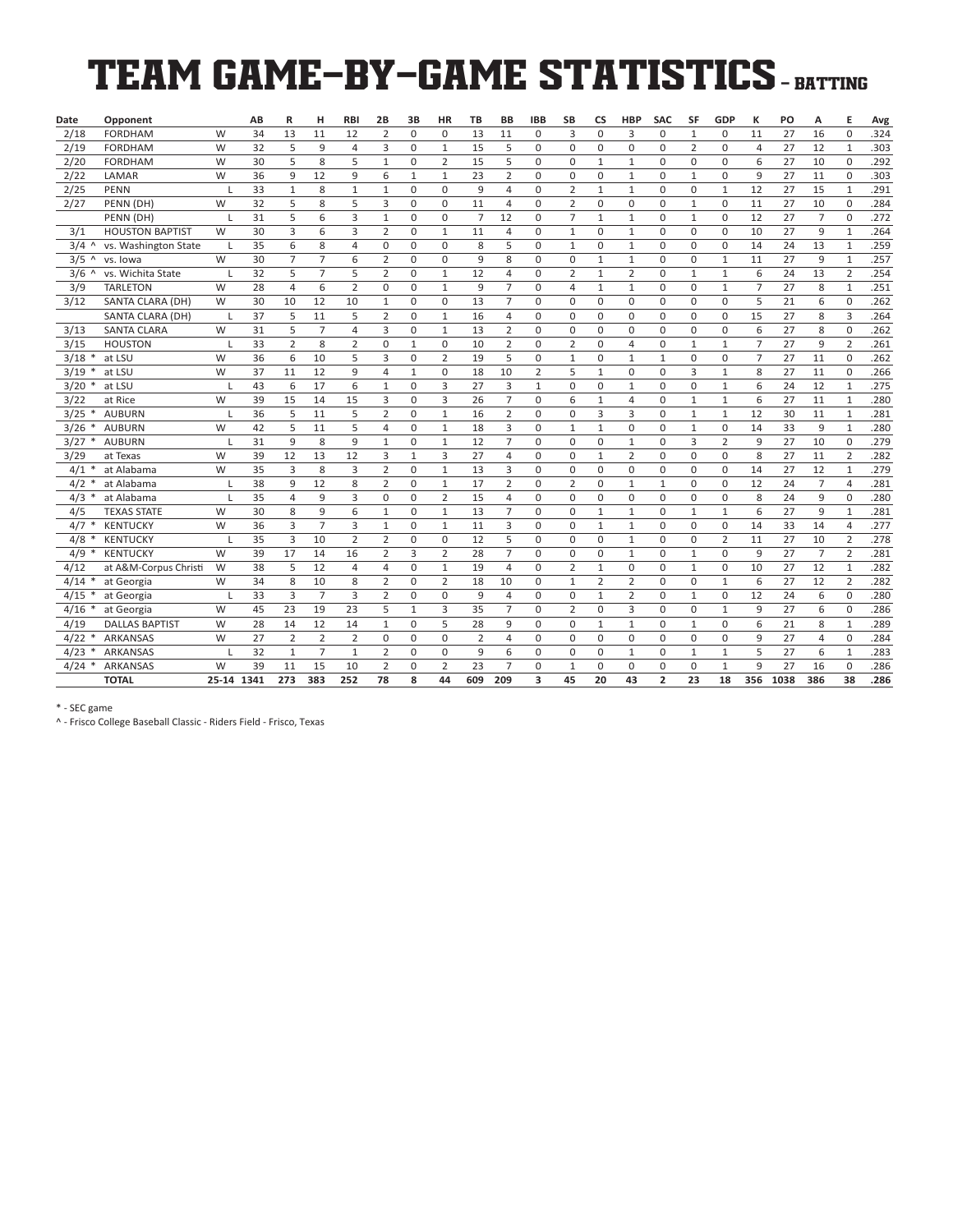# TEAM GAME-BY-GAME STATISTICS - PITCHING

| Date                         | Opponent               |              | IP    | н              | R              | ER             | BB             | <b>SO</b>      | 2B             | 3B           | <b>HR</b>      | <b>WP</b>      | BK             | <b>HBP</b>     | <b>DP</b>      | <b>IBB</b>   | Score     | W                        | L                        | <b>SV</b>                | ERA  |
|------------------------------|------------------------|--------------|-------|----------------|----------------|----------------|----------------|----------------|----------------|--------------|----------------|----------------|----------------|----------------|----------------|--------------|-----------|--------------------------|--------------------------|--------------------------|------|
| 2/18                         | <b>FORDHAM</b>         | W            | 9.0   | $\overline{4}$ | $\mathbf 1$    | $\mathbf{1}$   | $\mathbf 0$    | 9              | $\mathbf 0$    | $\mathbf 0$  | 0              | 0              | 0              | $1\,$          | 0              | $\Omega$     | $13 - 1$  | $\mathbf{1}$             | $\overline{a}$           | ÷,                       | 1.00 |
| 2/19                         | <b>FORDHAM</b>         | W            | 9.0   | $\overline{7}$ | 3              | $\mathbf{1}$   | $\mathbf{1}$   | 10             | $\overline{2}$ | $\mathbf 0$  | 0              | $\mathbf{1}$   | $\mathbf 0$    | 3              | $\overline{2}$ | $\Omega$     | $5 - 3$   | $\overline{2}$           | $\overline{\phantom{a}}$ | $\mathbf{1}$             | 1.00 |
| 2/20                         | <b>FORDHAM</b>         | W            | 9.0   | 5              | 4              | 4              | $\overline{2}$ | 5              | $\mathbf{1}$   | 0            | 0              | $\mathbf{1}$   | 0              | 3              | 2              | 0            | $5 - 4$   | 3                        | $\overline{a}$           | $\overline{a}$           | 2.00 |
| 2/22                         | LAMAR                  | W            | 9.0   | 8              | 3              | 3              | 5              | 5              | $\overline{2}$ | $\mathbf 0$  | 0              | 0              | 0              | $\mathbf 0$    | 0              | 0            | $9 - 3$   | $\overline{4}$           | L,                       | $\overline{\phantom{a}}$ | 2.25 |
| 2/25                         | <b>PENN</b>            | L            | 9.0   | 9              | $\overline{2}$ | $\mathbf{1}$   | $\mathbf{1}$   | 6              | 3              | $\mathbf 0$  | 0              | $\mathbf{1}$   | 0              | $\mathbf{1}$   | $\mathbf{1}$   | $\mathbf{1}$ | $1 - 2$   | $\overline{a}$           | $\mathbf{1}$             | L,                       | 2.00 |
| 2/27                         | PENN (DH)              | W            | 9.0   | $\mathbf{1}$   | $\mathbf 0$    | 0              | $1\,$          | 12             | $\mathbf 0$    | $\mathbf 0$  | 0              | 0              | $\mathbf 0$    | $\mathbf 0$    | $\mathbf 0$    | $\Omega$     | $5-0$     | 5                        | $\overline{a}$           | ÷                        | 1.67 |
|                              | PENN (DH)              | I.           | 9.0   | 12             | 8              | 8              | $\overline{2}$ | 13             | $\overline{4}$ | $\mathbf 0$  | $\mathbf{1}$   | $\mathbf{1}$   | $\mathbf 0$    | $\mathbf 0$    | 0              | 0            | $5 - 8$   | $\overline{\phantom{a}}$ | $\overline{2}$           | $\overline{a}$           | 2.57 |
| 3/1                          | <b>HOUSTON BAPTIST</b> | W            | 9.0   | 5              | $\overline{2}$ | 0              | $\overline{2}$ | 8              | 3              | $\mathbf 0$  | 0              | 4              | 0              | $1\,$          | 0              | $\Omega$     | $3-2$     | 6                        | ÷,                       | $\overline{2}$           | 2.25 |
| 3/4<br>$\Lambda$             | vs. Washington State   | L            | 8.0   | 12             | 11             | 10             | 5              | 11             | $\overline{2}$ | 0            | 0              | 0              | 0              | 3              | 0              | 0            | $6 - 11$  |                          | 3                        | ÷                        | 3.15 |
| 3/5<br>$\boldsymbol{\wedge}$ | vs. Iowa               | W            | 9.0   | 9              | 3              | $\overline{2}$ | $\mathbf{1}$   | 13             | $\overline{2}$ | $\mathbf{1}$ | 0              | 3              | 0              | $1\,$          | $\mathbf{1}$   | 0            | $7 - 3$   | $\overline{7}$           | L,                       | $\overline{a}$           | 3.03 |
| 3/6<br>$\Lambda$             | vs. Wichita State      | $\mathsf{L}$ | 8.0   | 8              | 6              | 6              | 5              | 9              | $\overline{2}$ | $\mathbf 0$  | $\mathbf{1}$   | 3              | 0              | 3              | $\overline{2}$ | $\Omega$     | $5 - 6$   | $\overline{\phantom{a}}$ | $\overline{4}$           | L,                       | 3.34 |
| 3/8                          | <b>TARLETON</b>        | W            | 9.0   | $\overline{7}$ | $\mathbf 1$    | $\mathbf{1}$   | $\overline{0}$ | 14             | $\overline{2}$ | $\mathbf 0$  | 0              | 0              | $\overline{0}$ | $\mathbf 0$    | $\mathbf{1}$   | $\Omega$     | $4 - 1$   | 8                        | $\overline{a}$           | $\overline{3}$           | 3.14 |
| 3/12                         | SANTA CLARA (DH)       | W            | 7.0   | 6              | $\overline{2}$ | $\overline{2}$ | $1\,$          | 8              | 0              | $\mathsf 0$  | 0              | 0              | 0              | $\mathbf 0$    | 0              | 0            | $10-2$    | 9                        | $\overline{a}$           | $\overline{\phantom{a}}$ | 3.11 |
|                              | SANTA CLARA (DH)       | L            | 9.0   | 17             | 16             | 11             | 5              | 9              | $\overline{2}$ | $\mathbf 1$  | 0              | $\overline{2}$ | $\mathbf 0$    | $\mathbf 0$    | $\mathbf 1$    | 0            | $5 - 16$  | $\overline{\phantom{a}}$ | 5                        | $\overline{\phantom{a}}$ | 3.69 |
| 3/13                         | <b>SANTA CLARA</b>     | W            | 9.0   | $\overline{4}$ | $\overline{2}$ | $\overline{2}$ | 4              | 5              | 0              | 0            | 0              | 0              | 0              | $\mathbf{1}$   | 0              | 0            | $5 - 2$   | 10                       | $\overline{a}$           | $\overline{a}$           | 3.57 |
| 3/15                         | <b>HOUSTON</b>         | L            | 9.0   | 12             | 8              | 3              | 3              | 8              | $\overline{2}$ | $\mathbf{1}$ | 0              | 4              | 0              | $\mathbf 0$    | $\mathbf{1}$   | 0            | $2 - 8$   | $\overline{a}$           | 6                        | ÷                        | 3.54 |
| 3/18                         | at LSU                 | W            | 9.0   | $\overline{7}$ | 4              | $\overline{4}$ | $\mathbf{1}$   | 8              | $\mathbf 0$    | $\mathbf 0$  | $\overline{2}$ | $\mathbf 1$    | $\mathbf 0$    | $\overline{2}$ | $\mathbf 0$    | $\Omega$     | $6 - 4$   | 11                       | $\overline{a}$           | ÷                        | 3.56 |
| 3/19                         | at LSU                 | W            | 9.0   | $\overline{7}$ | $\overline{7}$ | $\overline{7}$ | 8              | 15             | $\overline{2}$ | $\mathbf 0$  | 3              | $\mathbf{1}$   | $\mathbf 0$    | $\mathbf 0$    | 0              | $\Omega$     | $11 - 7$  | 12                       | $\overline{a}$           | ÷,                       | 3.76 |
| 3/20                         | at LSU                 | -1           | 8.0   | 11             | $\overline{7}$ | $\overline{7}$ | $\overline{4}$ | 5              | $\mathbf{1}$   | $\mathbf 0$  | 0              | 0              | $\mathbf 0$    | $\overline{2}$ | $1\,$          | 0            | $6 - 7$   | $\sim$                   | $\overline{7}$           | $\overline{\phantom{a}}$ | 3.96 |
| 3/22                         | at Rice                | W            | 9.0   | 11             | 8              | 8              | 6              | 10             | 2              | $\mathbf{1}$ | $\mathbf{1}$   | $\overline{2}$ | 0              | 3              | 0              | 0            | $15-8$    | 13                       | $\overline{\phantom{a}}$ | $\overline{a}$           | 4.17 |
| 3/25                         | <b>AUBURN</b>          | L.           | 10.0  | 10             | 6              | 5              | $\overline{4}$ | 12             | $\overline{2}$ | $\mathbf 0$  | 0              | $\overline{2}$ | 0              | $\overline{2}$ | 0              | 0            | $5-6$     | $\overline{\phantom{a}}$ | 8                        | $\overline{\phantom{a}}$ | 4.18 |
| 3/26                         | <b>AUBURN</b>          | W            | 11.0  | 10             | $\overline{4}$ | 3              | $\overline{2}$ | 13             | 3              | $\mathbf 0$  | $\overline{2}$ | $\mathbf{1}$   | $\mathbf 0$    | $\mathbf{1}$   | $\mathbf{1}$   | $\Omega$     | $5 - 4$   | 14                       | $\overline{\phantom{a}}$ | $\overline{\phantom{a}}$ | 4.09 |
| 3/27                         | <b>AUBURN</b>          | $\mathbf{I}$ | 9.0   | 14             | 13             | 13             | $\overline{7}$ | 5              | 3              | $\mathbf 0$  | $\overline{2}$ | 4              | $\mathbf 0$    | $\mathbf 1$    | 0              | $\mathbf{1}$ | $9 - 13$  |                          | 9                        | L,                       | 4.48 |
| 3/29                         | at Texas               | W            | 9.0   | 15             | 9              | $\overline{7}$ | $\overline{2}$ | $\overline{4}$ | 3              | $\mathbf 0$  | $\overline{2}$ | $\overline{2}$ | $\mathbf 0$    | $\,1\,$        | $\mathbf 0$    | 0            | $12-9$    | 15                       | $\overline{\phantom{a}}$ | ÷,                       | 4.58 |
| 4/1                          | at Alabama             | W            | 9.0   | 8              | $\overline{2}$ | $1\,$          | $\overline{4}$ | 11             | $\mathbf 1$    | $\mathsf 0$  | 0              | 0              | 0              | 0              | 0              | 0            | $3-2$     | 16                       | $\overline{\phantom{a}}$ | $\overline{4}$           | 4.44 |
| 4/2                          | at Alabama             | L            | 8.0   | 11             | 10             | 5              | 5              | 8              | 0              | $\mathbf{1}$ | 0              | $\mathbf{1}$   | $\mathbf 0$    | 0              | 0              | 0            | $9 - 10$  | $\overline{\phantom{a}}$ | 10                       | $\overline{\phantom{a}}$ | 4.48 |
| 4/3                          | at Alabama             | $\mathsf{L}$ | 8.0   | 11             | 8              | 6              | 9              | 9              | 5              | $\mathbf 0$  | 0              | 3              | 0              | $\mathbf{1}$   | 0              | 0            | $4 - 8$   | $\overline{\phantom{a}}$ | 11                       | $\overline{a}$           | 4.56 |
| 4/5                          | <b>TEXAS STATE</b>     | W            | 9.0   | 8              | $\overline{4}$ | $\overline{4}$ | $\overline{4}$ | 9              | 5              | $\mathbf 0$  | 0              | $\mathbf{1}$   | $\mathbf 0$    | $\overline{2}$ | 0              | $\Omega$     | $8 - 4$   | 17                       | $\overline{a}$           | L,                       | 4.54 |
| 4/7                          | <b>KENTUCKY</b>        | W            | 11.0  | 9              | $\overline{2}$ | $\overline{2}$ | $\overline{2}$ | 15             | $\mathbf 0$    | $\mathbf 0$  | 0              | 0              | $\mathbf 0$    | $\mathbf 1$    | $\mathbf 0$    | $\Omega$     | $3 - 2$   | 18                       | $\overline{\phantom{a}}$ | L,                       | 4.41 |
| 4/8                          | <b>KENTUCKY</b>        | J.           | 9.0   | 11             | $\overline{7}$ | 6              | $\overline{2}$ | 8              | $\mathbf{1}$   | 0            | 0              | $\overline{2}$ | 0              | $1\,$          | 1              | $\Omega$     | $3 - 7$   | $\overline{\phantom{a}}$ | 12                       | $\overline{\phantom{a}}$ | 4.47 |
| 4/9                          | <b>KENTUCKY</b>        | W            | 9.0   | 5              | 3              | 3              | $\mathbf{1}$   | $\overline{7}$ | $\mathbf 1$    | $\mathsf 0$  | $\mathbf{1}$   | $\mathbf 1$    | 0              | $1\,$          | 0              | 0            | $17-3$    | 19                       | $\sim$                   | $\overline{\phantom{a}}$ | 4.42 |
| 4/12                         | at A&M Corpus Christi  | W            | 9.0   | $\overline{7}$ | 3              | 3              | 4              | 9              | $\mathbf{1}$   | $\mathbf 0$  | $\mathbf{1}$   | $\mathbf{1}$   | 0              | $1\,$          | 0              | 0            | $5 - 3$   | 20                       | ÷,                       | 5                        | 4.37 |
| 4/14                         | at Georgia             | W            | 9.0   | $\overline{7}$ | $\mathbf{1}$   | $\Omega$       | 0              | 10             | $\mathbf{1}$   | $\mathbf 0$  | $\Omega$       | 0              | $\Omega$       | $\Omega$       | 0              | $\Omega$     | $8 - 1$   | 21                       | $\overline{\phantom{a}}$ | $\overline{\phantom{a}}$ | 4.24 |
| 4/15                         | at Georgia             | L            | 8.0   | 12             | 4              | 4              | $\overline{2}$ | 6              | $\mathbf{1}$   | $\mathbf{1}$ | 0              | $\mathbf{1}$   | 0              | $\mathbf 0$    | 0              | $\Omega$     | $3 - 4$   | $\overline{\phantom{a}}$ | 13                       | ٠.                       | 4.25 |
| 4/16                         | at Georgia             | W            | 9.0   | 14             | 9              | 9              | $\overline{4}$ | 12             | $\mathbf{1}$   | $\mathbf 0$  | 0              | 0              | $\mathbf 0$    | $\mathbf 0$    | $\mathbf 0$    | $\Omega$     | $23-9$    | 22                       | $\overline{\phantom{a}}$ | $\overline{a}$           | 4.38 |
| 4/19                         | <b>DALLAS BAPTIST</b>  | W            | 7.0   | $\overline{4}$ | $1\,$          | $\mathbf{1}$   | $\overline{2}$ | 8              | $\overline{2}$ | $\mathbf 0$  | 0              | $\mathbf{1}$   | $\mathbf 0$    | $\mathbf{1}$   | $\mathbf{1}$   | 0            | $14 - 1$  | 23                       | $\overline{\phantom{a}}$ | $\sim$                   | 4.32 |
| 4/22<br>∗                    | ARKANSAS               | W            | 9.0   | 5              | $\mathbf{1}$   | $\mathbf{1}$   | 2              | 14             | $\mathbf{1}$   | 0            | 0              | $\mathbf{1}$   | 0              | $\mathbf{1}$   | 0              | $\mathbf{1}$ | $2 - 1$   | 24                       | $\overline{a}$           | 6                        | 4.23 |
| 4/23                         | <b>ARKANSAS</b>        |              | 9.0   | 8              | 3              | 3              | 5              | 10             | $\overline{2}$ | $\mathbf 0$  | $\overline{2}$ | $\overline{2}$ | 0              | $\mathbf 0$    | 0              | 0            | $1 - 3$   | $\overline{\phantom{a}}$ | 14                       | $\overline{\phantom{a}}$ | 4.19 |
| 4/24                         | ARKANSAS               | W            | 9.0   | 14             | 10             | 10             | $\overline{2}$ | 6              | 3              | $\mathbf 0$  | $\overline{2}$ | 0              | $\mathbf 0$    | $\mathbf{1}$   | $\overline{2}$ | $\Omega$     | $11 - 10$ | 25                       | $\overline{\phantom{a}}$ | $\overline{7}$           | 4.34 |
|                              | <b>TOTAL</b>           | $25 - 14$    | 346.0 | 345            | 198            | 167            | 120            | 359            | 69             | 6            | 20             | 47             | 0              | 39             | 17             | 3            | 273-198   | 25                       | 14                       | $\overline{7}$           | 4.34 |

\* - SEC game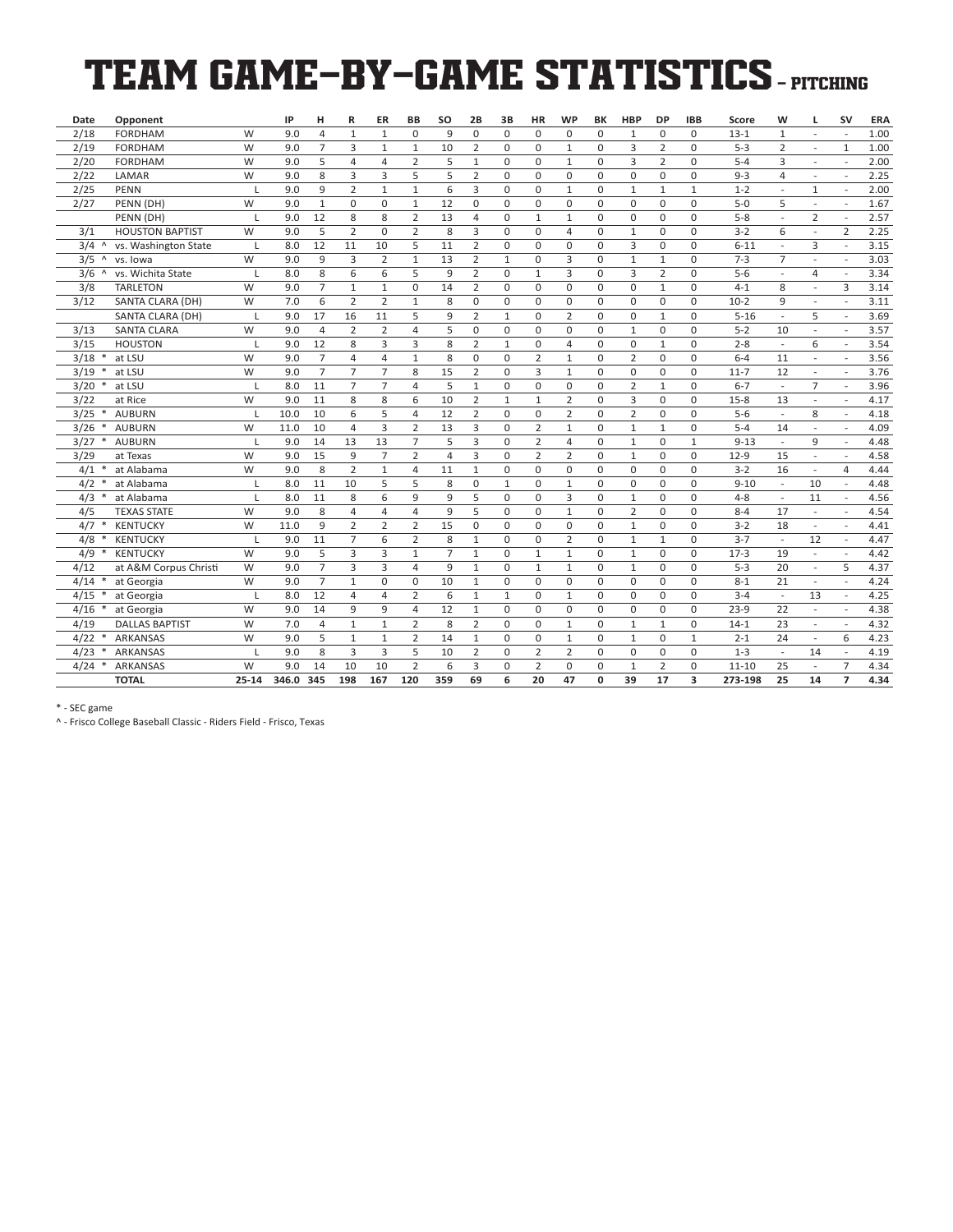# SERIES BREAKDOWN - BATTING/FIELDING

| Date        | Opponent          | W-L     | AВ  | R  | н  | <b>RBI</b> | 2В | 3B | НR | ΤВ | BВ | <b>OBP</b> | <b>SLG</b> | SB-A      | HBP | -SF | <b>SAC</b> | <b>GDP</b> | ĸ  | CН  | ь. | Fld  | Avg  |
|-------------|-------------------|---------|-----|----|----|------------|----|----|----|----|----|------------|------------|-----------|-----|-----|------------|------------|----|-----|----|------|------|
| $2/18 - 20$ | FORDHAM           | $3 - 0$ | 96  | 23 | 28 | 21         | 6  |    |    | 21 | 21 | .427       | .448       | $3 - 4$   | 4   |     |            |            |    | 120 |    | .992 | .292 |
| $2/25 - 27$ | <b>PENN</b>       | $1 - 2$ | 96  |    | 22 | 9          |    |    |    | 27 | 20 | .367       | .281       | $11 - 13$ |     |     |            |            | 35 | 114 |    | .992 | .229 |
| $3/4-6$     | at Frisco Classic | $1 - 2$ | 97  | 18 | 22 | 15         | 4  |    |    | 15 | 17 | .361       | .299       | 3-5       | 4   |     |            |            | 31 | 114 |    | .965 | .227 |
| $3/12-13$   | SANTA CLARA       | $2 - 1$ | 98  | 20 | 30 | 19         | ь  |    |    | 42 | 13 | .387       | .429       | $0-0$     |     |     |            |            | 26 | 98  |    | .969 | .306 |
| $3/18 - 20$ | at LSU            | $2 - 1$ | 116 | 23 | 39 | 20         | 8  |    |    | 64 | 18 | .424       | .552       | $6 - 7$   |     |     |            |            |    | 113 |    | .991 | .336 |
| $3/25 - 27$ | <b>AUBURN</b>     | 1-2     | 109 | 19 | 30 | 19         |    |    |    | 46 | 12 | .354       | .422       | $1 - 5$   | 4   |     |            |            | 35 | 122 |    | .984 | .275 |
| $4/1-3$     | at Alabama        | $1 - 2$ | 108 | 16 | 29 | 14         | 4  |    | 4  | 45 | 9  | .331       | .417       | $2 - 2$   |     |     |            |            | 34 | 108 |    | .954 | .269 |
| $4/7-9$     | <b>KENTUCKY</b>   | $2 - 1$ | 110 | 23 | 31 | 21         |    |    |    | 51 | 15 | .380       | .464       | $0 - 1$   |     |     |            |            | 34 | 126 | 8  | .937 | .282 |
| $4/14-16$   | at Georgia        | $2 - 1$ | 112 | 34 | 36 | 34         | 9  |    |    | 62 | 21 | .454       | .554       | 3-6       |     |     |            |            |    | 104 |    | .981 | .321 |
| $4/22 - 24$ | ARKANSAS          | $2 - 1$ | 98  | 14 | 24 | 13         | 4  |    |    | 34 | 17 | .359       | .347       | 1-1       |     |     |            |            | 23 | 108 |    | .991 | .245 |

\* - SEC game

## **SERIES BREAKDOWN - PITCHING**

| Date        | Opponent           |         | IP   | н  | R  | ER | BB | <b>SO</b> | 2B | 3B       | <b>HR</b> | <b>WP</b> | <b>HBP</b> | BK | <b>DP</b> | Score     | w | <b>SV</b>   | <b>ERA</b> |
|-------------|--------------------|---------|------|----|----|----|----|-----------|----|----------|-----------|-----------|------------|----|-----------|-----------|---|-------------|------------|
| $2/18 - 20$ | <b>FORDHAM</b>     | $3 - 0$ | 27.0 | 16 | 8  |    |    | 24        |    |          |           |           |            |    | 4         | $28 - 16$ |   |             | 2.00       |
| $2/25 - 27$ | <b>PENN</b>        | $1 - 2$ | 27.0 | 22 | 10 | q  | 4  | 31        |    |          |           |           |            |    |           | $22 - 22$ |   | $\Omega$    | 3.00       |
| $3/4 - 6$   | at Frisco Classic  | $1 - 2$ | 25.0 | 29 | 20 | 18 |    | 33        | 6  |          |           | 6         |            |    | 3         | 18-20     |   | $\mathbf 0$ | 6.48       |
| $3/12 - 13$ | <b>SANTA CLARA</b> | $2 - 1$ | 25.0 | 27 | 20 | 15 | 10 | 22        |    |          |           |           |            |    |           | $20 - 20$ |   |             | 5.40       |
| $3/18 - 20$ | at LSU             | $2 - 1$ | 26.0 | 25 | 18 | 18 | 13 | 28        |    |          |           |           |            |    |           | $23 - 18$ |   | $\Omega$    | 6.23       |
| $3/25 - 27$ | <b>AUBURN</b>      | $1 - 2$ | 30.0 | 34 | 23 | 21 | 13 | 30        | 8  | 0        | 4         |           | 4          |    |           | 19-23     |   | $\Omega$    | 6.30       |
| $4/1-3$     | at Alabama         | $1 - 2$ | 25.0 | 30 | 20 | 12 | 18 | 28        | b  |          |           |           |            |    | $\Omega$  | $16 - 20$ |   |             | 4.32       |
| $4/7-9$     | <b>KENTUCKY</b>    | $2 - 1$ | 29.0 | 25 | 12 |    |    | 30        |    | 0        |           |           |            |    |           | $23 - 12$ |   | $\Omega$    | 3.41       |
| $4/14-16$   | at Georgia         | $2 - 1$ | 26.0 | 33 | 14 | 13 |    | 28        |    |          |           |           |            |    | $\Omega$  | 34-14     |   | $\Omega$    | 4.50       |
| $4/22 - 24$ | ARKANSAS           | $2 - 1$ | 27.0 | 27 | 14 | 14 | q  | 30        | 6  | $\Omega$ | 4         |           |            | 0  | $\Omega$  | 14-14     |   |             | 4.67       |

\* - SEC series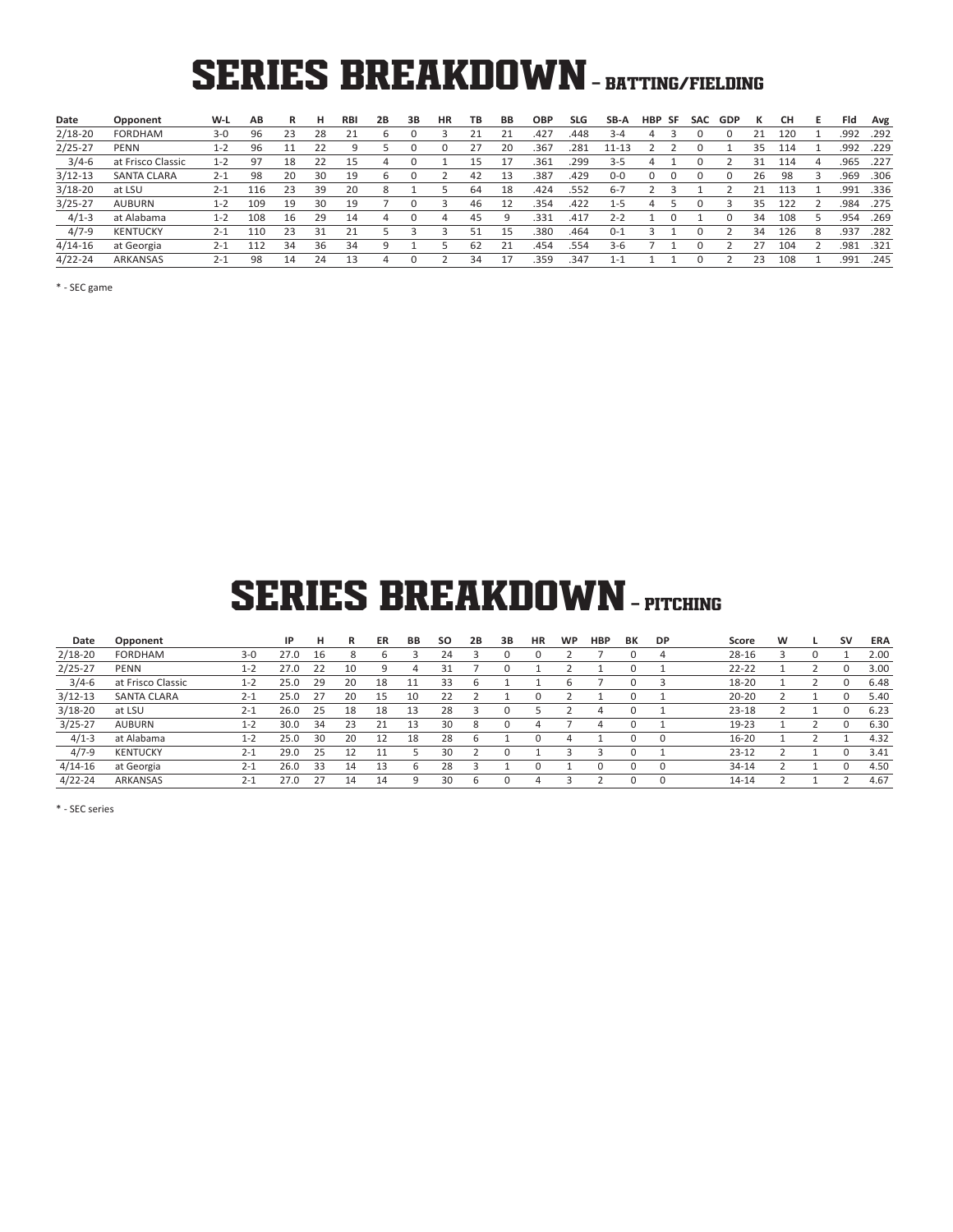# STARTING PITCHER BREAKDOWN

## TEXAS A&M START CHART

| <b>STARTER</b> | DATE OPP |                       | <b>DEC</b> | IP         | н              | R                       | ER             | <b>BB</b>      | SO             | <b>NP</b>       | <b>WHEN LEFT</b> | <b>SCORE</b> |
|----------------|----------|-----------------------|------------|------------|----------------|-------------------------|----------------|----------------|----------------|-----------------|------------------|--------------|
| Dettmer        |          | 2/18 FORDHAM          | W          | 6.0        | 3              | $\mathbf{1}$            | $\mathbf{1}$   | $\Omega$       | $\overline{7}$ | 89              | up 5-1           | W, 13-1      |
| <b>Dallas</b>  |          | 2/19 FORDHAM          | W          | 6.1        | $\overline{7}$ | $\mathbf{1}$            | $\mathbf{1}$   | 0              | 5              | 79              | up 5-1           | W, 5-3       |
| Prager         |          | 2/20 FORDHAM          | <b>ND</b>  | 4.1        | $\overline{2}$ | $\mathbf{1}$            | $\mathbf{1}$   | $\mathbf{1}$   | 3              | 74              | tied 0-0         | W, 5-1       |
| Curtis - \$    |          | 2/22 LAMAR            | W          | 4.0        | 3              | 0                       | $\overline{0}$ | 3              | $\overline{2}$ | 57              | up 7-0           | W, 9-3       |
| Dettmer        |          | 2/25 PENN             | <b>ND</b>  | 6.0        | 6              | $\mathbf{1}$            | 0              | 0              | 4              | 80              | tied $1-1$       | $L, 1-2$     |
| <b>Dallas</b>  |          | 2/27 PENN (DH)        | W          | 8.0        | $\mathbf{1}$   | $\Omega$                | 0              | $\mathbf{1}$   | 10             | 97              | up, 5-0          | W, 5-0       |
| Prager         | 2/27     | PENN (DH)             | <b>ND</b>  | 5.2        | 3              | $\mathbf{1}$            | $\mathbf{1}$   | 0              | $\overline{8}$ | 95              | up, 4-1          | $L, 5-8$     |
| Curtis         | 3/1      | <b>HBU</b>            | W          | 5.0        | $\overline{2}$ | $\Omega$                | 0              | $\overline{2}$ | 3              | 72              | up, 3-0          | W, 3-2       |
| Dettmer        | 3/4      | vs. Wash State        | L          | 3.1        | $\overline{7}$ | 6                       | 5              | $\mathbf{1}$   | 4              | 67              | down, 0-5        | L, 6-11      |
| <b>Dallas</b>  |          | 3/5 vs. lowa          | <b>ND</b>  | 5.0        | 6              | $\overline{2}$          | $\overline{2}$ | 0              | $\overline{7}$ | 95              | tied 2-2         | W, 7-3       |
| Prager         |          | 3/6 vs. Wichita       | <b>ND</b>  | 4.0        | $\overline{2}$ | $\Omega$                | $\Omega$       | $\mathbf{1}$   | $\overline{7}$ | 88              | up, 3-0          | $L, 5-6$     |
| Curtis         | 3/9      | <b>TARLETON</b>       | <b>ND</b>  | 4.1        | $\overline{7}$ | $\mathbf{1}$            | $\mathbf{1}$   | 0              | $\overline{7}$ | 75              | up, 2-1          | W, 4-1       |
| <b>Dallas</b>  |          | 3/12 SANTA CLARA (DH) | W          | 6.0        | 6              | $\overline{2}$          | $\overline{2}$ | $\mathbf{1}$   | $\overline{7}$ | 104             | up, 10-2         | W, 10-2      |
| Dettmer        |          | 3/12 SANTA CLARA (DH) | L          | 3.0        | 6              | 4                       | 4              | $\mathbf{1}$   | $\overline{2}$ | 64              | down, 0-3        | $L, 5-16$    |
| Prager         |          | 3/13 SANTA CLARA      | <b>ND</b>  | 6.0        | $\overline{2}$ | $\mathbf{1}$            | $\mathbf{1}$   | $\mathbf{1}$   | 3              | 92              | up, 2-0          | W, 5-2       |
| Curtis         |          | 3/15 HOUSTON          | <b>ND</b>  | 5.0        | 4              | $\mathbf{1}$            | $\mathbf{1}$   | $\overline{1}$ | $\overline{2}$ | 67              | up, 1-0          | $L, 2-8$     |
| Dettmer        |          | $3/18$ at LSU         | <b>ND</b>  | 4.2        | 5              | 3                       | 3              | $\mathbf 0$    | 3              | 76              | down, 2-3        | W, 6-4       |
| <b>Dallas</b>  | 3/19     | at LSU                | <b>ND</b>  | 4.2        | 6              | 5                       | 5              | $\overline{2}$ | 6              | 75              | up, 6-5          | $L.7-11$     |
| Prager         |          | 3/20 at LSU           | <b>ND</b>  | 4.1        | 4              | 4                       | 4              | 3              | 4              | 80              | up, 6-2          | $L, 6-7$     |
| Curtis         |          | 3/22 at Rice          | <b>ND</b>  | 0.2        | $\mathbf{1}$   | $\mathbf{1}$            | $\mathbf{1}$   | $\overline{2}$ | $\mathbf{1}$   | 26              | down, 0-1        | W, 15-8      |
| Dettmer        | 3/25     | <b>AUBURN</b>         | <b>ND</b>  | 5.0        | 6              | 3                       | 3              | 4              | 4              | 90              | tied, 3-3        | $L, 5-6$     |
| <b>Dallas</b>  |          | 3/26 AUBURN           | <b>ND</b>  | 7.0        | 8              | 4                       | $\overline{3}$ | $\mathbf{1}$   | 10             | 109             | down, 3-4        | W, 5-4       |
| Prager         | 3/27     | <b>AUBURN</b>         | <b>ND</b>  | 2.1        | 5              | 6                       | 6              | 3              | $\overline{2}$ | 60              | up, 6-3          | $L, 9-13$    |
| Zander         | 3/29     | at Texas              | <b>ND</b>  | 0.1        | 4              | 2                       | $\mathbf{1}$   | 0              | $\Omega$       | 17              | tied 2-2         | W, 12-9      |
| Dettmer        | 4/1      | at Alabama            | W          | 6.1        | $\overline{6}$ | $\overline{2}$          | $\overline{1}$ | $\overline{2}$ | $\overline{7}$ | 102             | $up, 3-1$        | W, 3-2       |
| Prager         |          | 4/2 at Alabama        | <b>ND</b>  | 4.0        | $\overline{7}$ | 6                       | 4              | 3              | 4              | 85              | down, 1-4        | $L, 9-10$    |
| <b>Dallas</b>  |          | 4/3 at Alabama        | L          | 4.2        | 8              | 5                       | 5              | 4              | 4              | 86              | down, 2-5        | $L, 4-8$     |
| Johnston       | 4/5      | <b>TEXAS STATE</b>    | <b>ND</b>  | 2.2        | 3              | $\mathbf{1}$            | $\mathbf{1}$   | 3              | $\overline{2}$ | 58              | tied, 1-1        | W, 8-4       |
| Dettmer        |          | 4/7 KENTUCKY          | <b>ND</b>  | 6.0        | 6              | 2                       | $\overline{2}$ | $\mathbf{1}$   | 5              | 100             | tied, 2-2        | W, 3-2       |
| Prager         | 4/8      | <b>KENTUCKY</b>       | L          | 2.1        | 6              | 4                       | 3              | $\mathbf{1}$   | $\mathbf{1}$   | 43              | down, 0-4        | $L, 3-7$     |
| Dallas         | 4/9      | <b>KENTUCKY</b>       | W          | 7.0        | 5              | $\overline{\mathbf{3}}$ | $\overline{3}$ | 0              | 5              | 95              | up, 14-3         | W, 17-3      |
| Johnston       |          | 4/12 at A&M-CC        | <b>ND</b>  | 2.0        | $\mathbf{1}$   | $\mathbf{1}$            | $\mathbf{1}$   | $\overline{2}$ | $\mathbf{1}$   | $\overline{37}$ | down, 0-1        | W, 5-3       |
| Dettmer        | 4/14     | at Georgia            | W          | 8.0        | 5              | $\mathbf{1}$            | $\Omega$       | 0              | 9              | 105             | up, 8-1          | W, 8-1       |
| Cortez         | 4/15     | at Georgia            | L          | 2.0        | 6              | 3                       | 3              | $\mathbf{1}$   | $\mathbf{1}$   | 61              | down, 0-2        | $L, 3-4$     |
| <b>Dallas</b>  |          | 4/16 at Georgia       | <b>ND</b>  | 3.0        | 8              | 5                       | 5              | $\mathbf{1}$   | 5              | 75              | up, 6-4          | W, 23-9      |
| Prager - \$    |          | 4/19 DALLAS BAPTIST   | W          | 3.2        | 3              | $\mathbf{1}$            | $\mathbf{1}$   | $\mathbf{1}$   | $\overline{4}$ | 87              | up, 9-1          | W, 14-1      |
| Dettmer        |          | 4/22 ARKANSAS         | W          | 5.0        | 3              | $\mathbf{1}$            | $\mathbf{1}$   | $\mathbf{1}$   | $\overline{7}$ | 79              | up, 2-0          | W, 2-1       |
| Dallas         |          | 4/23 ARKANSAS         | L          | 4.0        | 6              | 3                       | 3              | 1              | 2              | 68              | down, 1-3        | $L, 1-3$     |
| Rudis          | 4/24     | ARKANSAS              | W          | 5.0        | $\overline{7}$ | $\overline{4}$          | 4              | 0              | $\overline{2}$ | 66              | up, 10-3         | W, 11-10     |
|                |          | 39 Starts             |            | 12-6 176.2 | 186            | 92                      | 83             | 49             |                | 170 4.53 IPS    | <b>4.23 ERA</b>  |              |
|                |          |                       |            |            |                |                         |                |                |                |                 |                  |              |

## RUN SUPPORT

|               | STARTS         | <b>RUN</b><br><b>SUPPORT</b> | <b>RUNS/</b><br><b>GAME</b> | <b>TEAM</b><br><b>RECORD</b> |
|---------------|----------------|------------------------------|-----------------------------|------------------------------|
| Zander        | 1              | 12                           | 12.00                       | $1 - 0$                      |
| Rudis         | 1              | 11                           | 11.00                       | $1 - 0$                      |
| Dallas        | 10             | 84                           | 8.40                        | $8 - 2$                      |
| Curtis        | 5              | 33                           | 6.60                        | $4 - 1$                      |
| Johnston      | $\overline{2}$ | 13                           | 6.50                        | $2 - 0$                      |
| Prager        | 9              | 61                           | 6.78                        | $3-6$                        |
| Dettmer       | 10             | 52                           | 5.20                        | $6 - 4$                      |
| Cortez        | $\mathbf{1}$   | 3                            | 3.00                        | $0 - 1$                      |
| <b>TOTALS</b> | 39             | 273                          | 7.00                        | $25 - 14$                    |

## QUICK STATS - AS STARTER

|               | <b>STARTS</b> | IP    | W-L      | <b>FRA</b> | <b>WHIP</b> |
|---------------|---------------|-------|----------|------------|-------------|
| Dallas        | 10            | 55.2  | $4 - 2$  | 4.69       | 1.29        |
| Dettmer       | 10            | 53.1  | $4 - 2$  | 3.38       | 1.18        |
| Prager        | 8             | 33.0  | $0 - 1$  | 5.45       | 1.33        |
| Curtis        | 5             | 19.0  | $2 - 0$  | 1.42       | 1.32        |
| Rudis         | 1             | 5.0   | $1 - 0$  | 7.20       | 1.40        |
| Johnston      | 1             | 2.2   | $0 - 0$  | 3.38       | 2.25        |
| Cortez        | 1             | 2.0   | $0 - 1$  | 13.50      | 3.50        |
| Zander        | 1             | 0.1   | $0 - 0$  | 27.00      | 12.00       |
| <b>TOTALS</b> | 39            | 176.2 | $12 - 6$ | 4.23       | 1.33        |

## STARTING PITCHING K/BB

|               | K/BB   | <b>RATIO</b> | K/9  | <b>BB/9</b> |
|---------------|--------|--------------|------|-------------|
| Dallas        | 61/11  | 5.55         | 9.86 | 1.78        |
| Dettmer       | 52/10  | 5.20         | 8.78 | 1.69        |
| Prager        | 36/14  | 2.57         | 8.84 | 3.43        |
| Rudis         | 2/0    | -            | 3.60 | 0.00        |
| Curtis        | 15/8   | 1.88         | 7.11 | 3.79        |
| Zander        | 0/0    | ۰            | 0.00 | 0.00        |
| Cortez        | 1/1    | 1.00         | 4.50 | 4.50        |
| Johnston      | 3/5    | 0.60         | 5.79 | 9.64        |
| <b>TOTALS</b> | 170/49 | 3.47         | 8.66 | 2.50        |

*\*\* - indicates complete-game*

*\$ - predetermined "staff day"*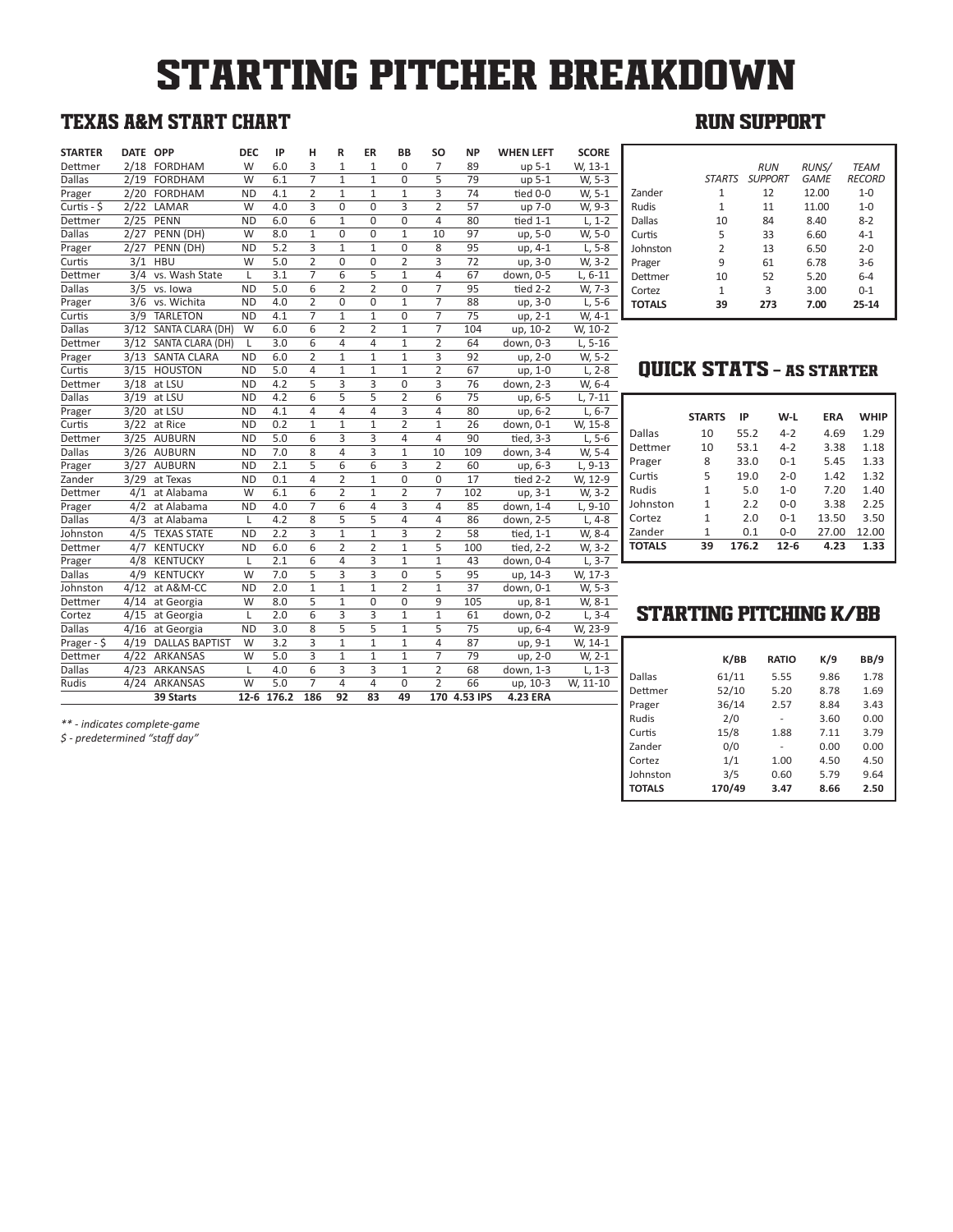## PITCHER CAREER GAME-BY-GAME

\* start H - hold 1 - Game 1 of DH 2 - Game 2 of DH

## 5 - RAWLEY HECTOR

| 2022 • JUNIOR • 9 appearances |                    |   |      |                |                |                |                          |                |           |  |  |  |  |
|-------------------------------|--------------------|---|------|----------------|----------------|----------------|--------------------------|----------------|-----------|--|--|--|--|
| Date                          | Opponent           |   | IP   | н              | R              | ER             | BB                       | SO.            | <b>NP</b> |  |  |  |  |
| 2/18                          | <b>FORDHAM</b>     | — | 1.0  | 0              | 0              | 0              | 0                        | 0              | 10        |  |  |  |  |
| 3/9                           | <b>TARLETON</b>    | н | 1.0  | 0              | 0              | 0              | 0                        | 0              | 14        |  |  |  |  |
| 3/12                          | SANTA CLARA-1      |   | 1.0  | 0              | 0              | 0              | 0                        | 1              | 12        |  |  |  |  |
| 3/15                          | <b>HOUSTON</b>     |   | 0.1  | 3              | $\overline{2}$ | $\overline{2}$ | 0                        | 0              | 19        |  |  |  |  |
| 3/27                          | <b>AUBURN</b>      |   | 3.0  | $\overline{2}$ | $\overline{2}$ | $\overline{2}$ | 0                        | 1              | 41        |  |  |  |  |
| 3/29                          | at Texas           | W | 3.0  | 5              | 3              | 3              | $\mathbf{1}$             | $\overline{2}$ | 50        |  |  |  |  |
| 4/2                           | at Alabama         |   | 2.1  | $\mathcal{P}$  | $\overline{2}$ | 1              | 0                        | $\overline{2}$ | 30        |  |  |  |  |
| 4/5                           | <b>TEXAS STATE</b> |   | 1.0  | 3              | 3              | 3              | 1                        | 1              | 33        |  |  |  |  |
| 4/12                          | at A&M-CC          |   | 2.0  | ς              | $\overline{2}$ | $\overline{2}$ | 0                        | U              | 21        |  |  |  |  |
|                               | <b>TOTALS</b>      |   | 14.2 | 18             | 14             | 13             | $\overline{\phantom{a}}$ | 7              |           |  |  |  |  |

## 6 - JOSEPH MENEFEE

| 2019 • FRESHMAN • 26 appearances |                                                     |        |             |                                |                     |                     |                      |                                |           |  |  |  |
|----------------------------------|-----------------------------------------------------|--------|-------------|--------------------------------|---------------------|---------------------|----------------------|--------------------------------|-----------|--|--|--|
| Date                             | Opponent                                            |        | IP          | Ĥ                              | R                   | ER                  | BB                   | SO                             | <b>NP</b> |  |  |  |
| 2/19                             | SFA                                                 | н      | 1.0         | 2                              | 1                   | 1                   | 0                    | 2                              | 19        |  |  |  |
| 2/23                             | UIC                                                 | Н      | 0.2         | 0                              | 0                   | 0                   | 0                    | 0                              | 11        |  |  |  |
| 2/24                             | <b>HBU</b>                                          | н      | 2.0         | 0                              | 0                   | 0                   | 0                    | 4                              | 27        |  |  |  |
| 3/2                              | vs TCU                                              | Н      | 0.1         | 0                              | 0                   | 0                   | 0                    | $\mathbf{1}$                   | 6         |  |  |  |
| 3/3<br>3/10                      | vs Houston<br>GONZAGA                               | Н<br>W | 0.1         | 0                              | 0                   | 0                   | 0                    | $\overline{1}$<br>$\mathbf{1}$ | 4<br>18   |  |  |  |
| 3/12                             | at DBU                                              |        | 1.1<br>1.2  | 1<br>3                         | 0<br>$\overline{2}$ | 0<br>$\overline{a}$ | 0<br>$\Omega$        | $\overline{2}$                 | 35        |  |  |  |
| 3/15                             | VANDERBILT                                          |        | 0.2         | 1                              | 1                   | 0                   | 0                    | 1                              | 28        |  |  |  |
| 3/22                             | at Kentucky                                         | Η      | 2.0         | $\mathbf{1}$                   | 0                   | 0                   | 0                    | 3                              | 20        |  |  |  |
| 3/24                             | at Kentucky                                         | W      | 3.1         | $\mathbf{1}$                   | 0                   | 0                   | $\overline{2}$       | 3                              | 62        |  |  |  |
| $3/31*$                          | <b>MISSOURI</b>                                     |        | 3.1         | 3                              | $\overline{2}$      | $\overline{2}$      | $\overline{2}$       | 4                              | 69        |  |  |  |
| 4/06                             | at LSU - 1                                          |        | 1.0         | 3                              | 3                   | 3                   | 2                    | $\mathbf{1}$                   | 26        |  |  |  |
| 4/14                             | <b>AUBURN</b>                                       | Н      | 1.2         | 0                              | 0                   | 0                   | 0                    | 4                              | 18        |  |  |  |
| 4/16                             | at Houston                                          | W      | 0.2         | 1<br>0                         | 1<br>0              | 1<br>0              | 2                    | 0<br>$\mathbf{1}$              | 10<br>17  |  |  |  |
| 4/20<br>4/23                     | at Carolina - 2<br>UT ARLINGTON                     | H      | 1.0<br>0.2  | 1                              | O                   | O                   | 1<br>$\overline{1}$  | $\overline{c}$                 | 16        |  |  |  |
| 4/25                             | at Ole Miss                                         | L      | 2.0         | 3                              | $\overline{2}$      | $\overline{2}$      | $\overline{2}$       | $\overline{2}$                 | 51        |  |  |  |
| 5/4                              | MISS STATE - 2                                      |        | 2.1         | $\mathbf{1}$                   | 0                   | 0                   | 0                    | $\overline{2}$                 | 21        |  |  |  |
| 5/10                             | at Alabama                                          | Н      | 1.2         | $\mathbf{1}$                   | 0                   | 0                   | 0                    | 4                              | 24        |  |  |  |
| 5/12                             | at Alabama                                          | Н      | 1.2         | $\mathbf{1}$                   | 0                   | 0                   | 0                    | $\mathbf{1}$                   | 22        |  |  |  |
| 5/17                             | <b>ARKANSAS</b>                                     |        | 1.2         | $\mathbf{1}$                   | 0                   | 0                   | 0                    | 5                              | 22        |  |  |  |
| 5/18                             | ARKANSAS                                            | Н      | 2.1         | 0                              | 0                   | 0                   | 0                    | $\overline{2}$                 | 27        |  |  |  |
| 5/21<br>5/22                     | vs Florida                                          | L      | 0.2         | 0<br>2                         | 0<br>$\overline{2}$ | 0<br>$\overline{2}$ | 0<br>0               | $\mathbf{1}$<br>$\overline{2}$ | 5<br>19   |  |  |  |
| 5/31                             | vs Georgia<br>vs Duke                               |        | 1.1<br>0.1  | 1                              | 1                   | 1                   | 0                    | 1                              | 7         |  |  |  |
| 6/2                              | at WVU                                              |        | 0.1         | $\mathbf{1}$                   | $\mathbf{1}$        | 1                   | $\overline{2}$       | $\mathbf{1}$                   | 15        |  |  |  |
|                                  | <b>TOTALS</b>                                       |        | 36.0        | 28                             | 16                  | 15                  | 14                   | 51                             |           |  |  |  |
|                                  | 2020 • SOPHOMORE • 7 appearances                    |        |             |                                |                     |                     |                      |                                |           |  |  |  |
| Date                             | Opponent                                            |        | IP          | H                              | R                   | ER                  | <b>BB</b>            | SO                             | <b>NP</b> |  |  |  |
| 2/15                             | MIAMI                                               |        | 1.0         | 0                              | 0                   | 0                   | 0                    | 1                              | 21        |  |  |  |
|                                  |                                                     |        |             |                                |                     |                     |                      |                                |           |  |  |  |
| 2/22                             | ARMY                                                |        | 1.0         | 2                              | $\overline{2}$      | $\overline{2}$      | $\mathbf{1}$         | 1                              | 20        |  |  |  |
| 2/25                             | <b>HBU</b>                                          | Н      | 1.0         | 1                              | 0                   | 0                   | 0                    | 0                              | 8         |  |  |  |
| 2/29                             | vs UCLA                                             |        | 0.0         | 0                              | 0                   | 0                   | $\overline{2}$       | 0                              | 11        |  |  |  |
| 3/1                              | vs Okla State                                       |        | 0.1         | 0                              | 0                   | 0                   | 0                    | 1                              | 5         |  |  |  |
| 3/8                              | <b>NMSU</b>                                         |        | 0.2         | 0                              | 0                   | 0                   | 0                    | $\overline{2}$                 | 8         |  |  |  |
| 3/10                             | at Rice<br><b>TOTALS</b>                            |        | 0.0<br>4.0  | $\mathbf{1}$<br>4              | 0<br>$\overline{a}$ | 0<br>$\overline{a}$ | 0<br>3               | 0<br>5                         | 6         |  |  |  |
|                                  |                                                     |        |             |                                |                     |                     |                      |                                |           |  |  |  |
| Date                             | 2021 • COVID SOPHOMORE • 20 appearances<br>Opponent |        | IP          | н                              | R                   | ER                  | BB                   | SO                             | <b>NP</b> |  |  |  |
| 2/20                             | XAVIER-1                                            |        | 0.1         | 0                              | 0                   | 0                   | 0                    | $\mathbf{1}$                   | 4         |  |  |  |
| 2/23                             | ACU                                                 | L      | 1.1         | $\mathbf{1}$                   | $\mathbf{1}$        | 1                   | 0                    | 3                              | 25        |  |  |  |
| 2/24                             | <b>TARLETON</b>                                     | W      | 1.0         | $\Omega$                       | $\Omega$            | 0                   | $\Omega$             | $\overline{2}$                 | 13        |  |  |  |
| 2/27                             | vs. Oklahoma                                        |        | 1.2         | 0                              | 0                   | 0                   | 1                    | 5                              | 26        |  |  |  |
| 3/3                              | UIW                                                 | W      | 2.0         | 0                              | 0                   | 0                   | 0                    | 6                              | 27        |  |  |  |
| 3/5                              | <b>NMSU</b>                                         | Sv     | 1.1         | $\overline{0}$                 | $\overline{0}$      | O                   | $\overline{1}$       | $\overline{c}$                 | 23        |  |  |  |
| 3/13                             | SAMFORD-2                                           |        | 1.0         | 2                              | $\mathbf{1}$        | $\overline{1}$      | 0                    | $\overline{2}$                 | 28        |  |  |  |
| 3/20                             | at Florida<br><b>GEORGIA</b>                        |        | 0.2<br>0.2  | $\overline{2}$<br>$\mathbf{1}$ | 0<br>$\mathbf{1}$   | 0<br>1              | 0<br>3               | 0<br>$\mathbf{1}$              | 19<br>26  |  |  |  |
| 3/27<br>4/3                      | at Missouri                                         |        | 2.0         | 0                              | $\Omega$            | 0                   | $\overline{2}$       | 3                              | 30        |  |  |  |
| 4/6                              | at Sam Houston                                      |        | 0.2         | 0                              | 0                   | 0                   | 2                    | 0                              | 15        |  |  |  |
| 4/10                             | ALABAMA                                             |        | 2.0         | $\mathbf{1}$                   | 0                   | 0                   | 0                    | $\overline{2}$                 | 24        |  |  |  |
| 4/13                             | at Texas State                                      |        | 1.0         | 1                              | 1                   | $\overline{1}$      | 3                    | 1                              | 28        |  |  |  |
| 4/18                             | at Arkansas                                         |        | 1.0         | $\mathbf{1}$                   | 3                   | 3                   | $\mathbf{1}$         | $\mathbf{1}$                   | 32        |  |  |  |
| 4/25                             | <b>TENNESSEE</b>                                    | L      | 3.0         | 2                              | $\overline{2}$      | 2                   | $\mathbf 1$          | 4                              | 47        |  |  |  |
| 4/30                             | at Miss State                                       | W      | 3.0<br>1.0  | $\mathbf{1}$<br>0              | $\mathbf{1}$<br>0   | $\overline{1}$<br>0 | $\overline{2}$<br>1  | 4<br>2                         | 58<br>16  |  |  |  |
| 5/4<br>5/7                       | vs. UT Arlington<br><b>OLE MISS</b>                 |        | 0.1         | $\overline{2}$                 | $\mathbf{1}$        | $\mathbf{1}$        | $\mathbf{1}$         | 0                              | 15        |  |  |  |
| 5/15                             | at Auburn                                           | W      | 4.2         | 3                              | 0                   | O                   | $\mathbf{1}$         | 5                              | 63        |  |  |  |
| 5/21                             | LSU<br><b>TOTALS</b>                                |        | 4.1<br>33.0 | 0<br>17                        | 0<br>11             | 0<br>11             | $\overline{2}$<br>21 | 6<br>50                        | 65        |  |  |  |

| 2022 • JUNIOR • 17 appearances |                    |                          |      |                |                |                |                |                |                |  |  |  |  |
|--------------------------------|--------------------|--------------------------|------|----------------|----------------|----------------|----------------|----------------|----------------|--|--|--|--|
| Date                           | Opponent           |                          | IP   | н              | R              | ER             | BB             | SΟ             | <b>NP</b>      |  |  |  |  |
| 2/19                           | <b>FORDHAM</b>     | н                        | 1.1  | 0              | $\overline{2}$ | 0              | 1              | 3              | 33             |  |  |  |  |
| 2/27                           | PENN-1             | $\overline{\phantom{0}}$ | 1.0  | 0              | $\Omega$       | 0              | $\Omega$       | $\overline{2}$ | 12             |  |  |  |  |
| 2/27                           | PENN-2             | L                        | 0.2  | 4              | 4              | 4              | 0              | 2              | 28             |  |  |  |  |
| 3/6                            | vs. Wichita        | $\overline{\phantom{0}}$ | 1.0  | $\overline{2}$ | 3              | 3              | $\mathbf{1}$   | $\Omega$       | 14             |  |  |  |  |
| 3/9                            | <b>TARLETON</b>    | н                        | 1.0  | 0              | $\Omega$       | 0              | $\Omega$       | 2              | 11             |  |  |  |  |
| 3/13                           | <b>SANTA CLARA</b> | $\overline{\phantom{0}}$ | 0.1  | 0              | $\Omega$       | 0              | 2              | $\Omega$       | 14             |  |  |  |  |
| 3/15                           | <b>HOUSTON</b>     | $\overline{\phantom{0}}$ | 0.0  | $\mathbf{1}$   | $\mathbf{1}$   | $\mathbf{1}$   | $\Omega$       | 0              | $\overline{2}$ |  |  |  |  |
| 3/19                           | at LSU             | $\overline{\phantom{0}}$ | 3.0  | 0              | $\overline{2}$ | $\overline{2}$ | 4              | 6              | 68             |  |  |  |  |
| 3/22                           | at Rice            | $\overline{\phantom{0}}$ | 1.0  | 0              | $\Omega$       | 0              | $\overline{2}$ | $\mathbf{1}$   | 29             |  |  |  |  |
| 3/25                           | <b>AUBURN</b>      | L                        | 1.0  | $\mathbf{1}$   | $\mathbf{1}$   | 0              | $\Omega$       | $\overline{2}$ | 13             |  |  |  |  |
| 3/27                           | <b>AUBURN</b>      | $\overline{\phantom{0}}$ | 0.0  | $\overline{2}$ | $\overline{2}$ | $\overline{2}$ | $\overline{2}$ | $\Omega$       | 17             |  |  |  |  |
| 4/3                            | at Alabama         | $\overline{\phantom{0}}$ | 2.1  | $\overline{2}$ | $\overline{2}$ | 0              | 2              | 4              | 63             |  |  |  |  |
| 4/7                            | <b>KENTUCKY</b>    | $\overline{\phantom{0}}$ | 1.2  | $\mathbf{1}$   | 0              | 0              | $\Omega$       | 4              | 22             |  |  |  |  |
| 4/8                            | <b>KENTUCKY</b>    | $\overline{\phantom{0}}$ | 1.0  | 3              | 3              | 3              | $\Omega$       | $\mathbf{1}$   | 24             |  |  |  |  |
| 4/12                           | A&M-CC             | W                        | 3.0  | $\mathbf{1}$   | 0              | 0              | $\overline{2}$ | 5              | 42             |  |  |  |  |
| 4/16                           | at Georgia         | $\overline{\phantom{0}}$ | 1.0  | 4              | 4              | 4              | $\overline{2}$ | $\mathbf{1}$   | 28             |  |  |  |  |
| 4/23                           | <b>ARKANSAS</b>    | $\overline{\phantom{0}}$ | 4.2  | $\overline{2}$ | 0              | 0              | 3              | 7              | 65             |  |  |  |  |
|                                | <b>TOTALS</b>      |                          | 24.0 | 23             | 24             | 19             | 21             | 40             |                |  |  |  |  |

## 10 - CHRIS CORTEZ

|         | 2022 • FRESHMAN • 18 appearances |                          |      |                |                         |                |              |                |           |  |  |  |  |  |
|---------|----------------------------------|--------------------------|------|----------------|-------------------------|----------------|--------------|----------------|-----------|--|--|--|--|--|
| Date    | Opponent                         |                          | IP   | н              | R                       | ER             | <b>BB</b>    | SO             | <b>NP</b> |  |  |  |  |  |
| 2/20    | <b>FORDHAM</b>                   | W                        | 2.0  | 0              | $\Omega$                | 0              | $\Omega$     | $\Omega$       | 11        |  |  |  |  |  |
| 2/22    | LAMAR                            | $\overline{\phantom{0}}$ | 1.0  | 0              | 0                       | 0              | $\Omega$     | 0              | 7         |  |  |  |  |  |
| 2/27    | PENN-2                           | н                        | 1.1  | $\overline{2}$ | $\mathbf{1}$            | $\mathbf{1}$   | $\Omega$     | $\overline{2}$ | 20        |  |  |  |  |  |
| 3/1     | <b>HBU</b>                       | н                        | 2.0  | $\overline{2}$ | $\overline{\mathbf{c}}$ | 0              | $\Omega$     | $\mathbf{1}$   | 34        |  |  |  |  |  |
| 3/5     | vs. Iowa                         | $\overline{\phantom{0}}$ | 2.0  | 0              | $\Omega$                | 0              | $\mathbf{1}$ | 3              | 32        |  |  |  |  |  |
| 3/9     | <b>TARLETON</b>                  | W                        | 1.2  | 0              | $\Omega$                | 0              | $\Omega$     | $\overline{2}$ | 23        |  |  |  |  |  |
| 3/12    | SANTA CLARA-2                    | $\overline{\phantom{0}}$ | 0.1  | 4              | 4                       | 3              | $\Omega$     | $\Omega$       | 20        |  |  |  |  |  |
| 3/15    | <b>HOUSTON</b>                   | L                        | 0.1  | $\mathbf{1}$   | $\overline{\mathbf{c}}$ | 0              | $\mathbf{1}$ | $\mathbf{1}$   | 21        |  |  |  |  |  |
| 3/18    | at LSU                           | W                        | 1.2  | 0              | $\Omega$                | 0              | $\Omega$     | $\overline{2}$ | 25        |  |  |  |  |  |
| 3/20    | at LSU                           | $\overline{\phantom{0}}$ | 1.0  | $\overline{2}$ | $\Omega$                | 0              | $\mathbf{1}$ | 0              | 12        |  |  |  |  |  |
| 3/25    | <b>AUBURN</b>                    | $\overline{\phantom{0}}$ | 1.0  | 3              | $\overline{\mathbf{c}}$ | $\overline{2}$ | 0            | $\mathbf{1}$   | 21        |  |  |  |  |  |
| 3/29    | at Texas                         | Н                        | 2.2  | 4              | 2                       | 2              | $\Omega$     | 0              | 41        |  |  |  |  |  |
| 4/1     | at Alabama                       | н                        | 1.0  | $\mathbf{1}$   | $\Omega$                | 0              | $\mathbf{1}$ | 0              | 13        |  |  |  |  |  |
| 4/5     | <b>TEXAS STATE</b>               | W                        | 2.1  | $\mathbf{1}$   | $\Omega$                | 0              | $\Omega$     | $\mathbf{1}$   | 26        |  |  |  |  |  |
| 4/7     | <b>KENTUCKY</b>                  | $\overline{\phantom{0}}$ | 0.1  | 0              | $\Omega$                | 0              | $\Omega$     | 0              | 3         |  |  |  |  |  |
| 4/8     | <b>KENTUCKY</b>                  | $\overline{\phantom{0}}$ | 4.2  | $\overline{2}$ | 0                       | 0              | $\mathbf{1}$ | 6              | 74        |  |  |  |  |  |
| $4/15*$ | at Georgia                       | L                        | 2.0  | 6              | 3                       | 3              | $\mathbf{1}$ | $\mathbf{1}$   | 61        |  |  |  |  |  |
| 4/24    | <b>ARKANSAS</b>                  |                          | 2.0  | 4              | 3                       | 3              | $\mathbf{1}$ | $\mathbf{1}$   | 36        |  |  |  |  |  |
|         | <b>TOTALS</b>                    |                          | 29.1 | 32             | 19                      | 14             | 7            | 21             |           |  |  |  |  |  |

## 13 - ROBERT HOGAN

| 2022 • JUNIOR • 12 appearances |                 |                          |     |                |                |                |              |                         |           |  |  |  |  |
|--------------------------------|-----------------|--------------------------|-----|----------------|----------------|----------------|--------------|-------------------------|-----------|--|--|--|--|
| Date                           | Opponent        |                          | IP  | н              | R              | ER             | BB           | SΟ                      | <b>NP</b> |  |  |  |  |
| 2/19                           | <b>FORDHAM</b>  | Sv                       | 1.1 | 0              | 0              | 0              | 0            | $\overline{\mathbf{c}}$ | 20        |  |  |  |  |
| 2/22                           | LAMAR           | $\overline{\phantom{0}}$ | 1.0 | $\mathbf{1}$   | 0              | 0              | 0            | 1                       | 12        |  |  |  |  |
| 2/25                           | PENN            |                          | 1.2 | $\mathbf{1}$   | 0              | 0              | O            | 1                       | 23        |  |  |  |  |
| 2/27                           | PENN-2          |                          | 0.0 | 0              | 0              | 0              | $\mathbf{1}$ | 0                       | 7         |  |  |  |  |
| 3/6                            | vs. Wichita     | L                        | 1.0 | 1              | 1              | $\mathbf{1}$   | $\mathbf{1}$ | $\mathbf{1}$            | 21        |  |  |  |  |
| 3/9                            | <b>TARLETON</b> | Sv                       | 1.0 | 0              | 0              | U              | O            | 3                       | 19        |  |  |  |  |
| 3/15                           | <b>HOUSTON</b>  | $\overline{\phantom{0}}$ | 0.1 | 0              | 1              | $\mathbf{1}$   | $\mathbf{1}$ | 0                       | 12        |  |  |  |  |
| 3/19                           | at LSU          | W                        | 1.1 | 0              | 0              | 0              | $\mathbf{1}$ | 3                       | 21        |  |  |  |  |
| 3/20                           | at LSU          |                          | 0.1 | 1              | 0              | $\Omega$       | $\Omega$     | 0                       | 8         |  |  |  |  |
| 3/22                           | at Rice         | W                        | 1.0 | 3              | $\overline{2}$ | $\overline{2}$ | $\mathbf{1}$ | $\mathbf{1}$            | 26        |  |  |  |  |
| 4/19                           | DBU             | н                        | 1.1 | 0              | 0              | 0              | 0            | $\mathbf{1}$            | 12        |  |  |  |  |
| 4/24                           | <b>ARKANSAS</b> |                          | 0.0 | $\overline{2}$ | 3              | 3              | $\mathbf{1}$ | U                       | 10        |  |  |  |  |
|                                | <b>TOTALS</b>   |                          | 101 | 8              | 7              | 7              | 6            | 13                      |           |  |  |  |  |

## 15 - WILL JOHNSTON

|      | 2020 • FRESHMAN • 8 appearances |   |     |   |              |    |    |           |           |  |  |  |  |  |
|------|---------------------------------|---|-----|---|--------------|----|----|-----------|-----------|--|--|--|--|--|
| Date | Opponent                        |   | IP  | н | R            | ER | BB | <b>SO</b> | <b>NP</b> |  |  |  |  |  |
| 2/14 | <b>MIAMI</b>                    | н | 1.0 | 0 | O            | Ω  | 1  | Ω         | 9         |  |  |  |  |  |
| 2/18 | <b>SFA</b>                      | н | 2.0 | 1 | <sup>0</sup> | 0  | 0  | з         | 22        |  |  |  |  |  |
| 2/23 | ARMY                            |   | 1.0 | 1 | 3            | 3  | 1  | 1         | 23        |  |  |  |  |  |
| 2/25 | <b>HBU</b>                      |   | 1.0 | 0 | <sup>0</sup> | U  | O  | U         | 9         |  |  |  |  |  |
| 2/28 | vs Illinois                     |   | 0.1 | 0 | O            | 0  | 0  | 0         | 3         |  |  |  |  |  |
| 2/29 | vs UCLA                         |   | 1.0 | 3 | 1            | 1  | 1  | U         | 23        |  |  |  |  |  |
| 3/3  | $A$ &M-CC                       |   | 0.1 | 0 | O            | 0  | 0  | 1         | 4         |  |  |  |  |  |
| 3/6  | <b>NMSU</b>                     |   | 0.0 | 4 | ς            | 3  | 0  | U         | 21        |  |  |  |  |  |
|      | <b>TOTALS</b>                   |   | 6.2 | 9 | 7            | 7  | з  | 5         |           |  |  |  |  |  |

|         | 2021 • COVID FRESHMAN • 8 appearances |                          |      |                |                |              |                |                |           |
|---------|---------------------------------------|--------------------------|------|----------------|----------------|--------------|----------------|----------------|-----------|
| Date    | Opponent                              |                          | IP   | н              | R              | ER           | <b>BB</b>      | SO             | <b>NP</b> |
| 2/21    | <b>XAVIER</b>                         | н                        | 1.0  | $\mathbf{1}$   | 0              | $\Omega$     | $\Omega$       | $\overline{2}$ | 17        |
| 2/24    | <b>TARLETON</b>                       |                          | 2.0  | $\overline{2}$ | 0              | $\Omega$     | $\mathbf{1}$   | $\overline{2}$ | 33        |
| 2/28    | vs. Auburn                            |                          | 1.0  | 4              | $\overline{2}$ | $\mathbf{1}$ | $\Omega$       | $\mathbf{1}$   | 15        |
| 3/10    | <b>PVAM</b>                           | н                        | 2.0  | 3              | $\mathbf{1}$   | $\mathbf{1}$ | $\Omega$       | $\overline{2}$ | 31        |
| 3/18    | at Florida                            |                          | 0.2  | $\mathbf{1}$   | 4              | 4            | $\overline{2}$ | 0              | 24        |
| 3/28    | <b>GEORGIA</b>                        | —                        | 0.1  | 0              | 0              | $\Omega$     | $\Omega$       | 0              | 3         |
| 4/17    | at Arkansas - 1                       | $\overline{\phantom{0}}$ | 1.0  | $\overline{2}$ | $\mathbf{1}$   | $\mathbf{1}$ | $\mathbf{1}$   | $\mathbf{1}$   | 27        |
| 4/25    | <b>TENNESSEE</b>                      |                          | 0.1  | 3              | 5              | 5            | $\mathbf{1}$   | 0              | 18        |
|         | <b>TOTALS</b>                         |                          | 8.1  | 16             | 13             | 12           | 5              | 8              |           |
|         | 2022 • SOPHOMORE • 12 appearances     |                          |      |                |                |              |                |                |           |
| Date    | Opponent                              |                          | IP   | н              | R              | ER           | <b>BB</b>      | SO             | <b>NP</b> |
| 3/4     | vs. Wazzou                            |                          | 2.2  | 4              | $\mathbf{1}$   | $\mathbf{1}$ | 0              | 4              | 50        |
| 3/12    | SANTA CLARA-2-                        |                          | 2.2  | $\mathbf{1}$   | $\mathbf{1}$   | $\mathbf{1}$ | $\overline{a}$ | 4              | 46        |
| 3/15    | <b>HOUSTON</b>                        |                          | 0.2  | $\overline{2}$ | $\mathbf{1}$   | $\mathbf{1}$ | $\Omega$       | $\overline{2}$ | 16        |
| 3/18    | at LSU                                | —                        | 0.1  | 0              | 0              | $\Omega$     | $\mathbf{1}$   | 0              | 11        |
| 3/22    | at Rice                               |                          | 1.0  | 3              | 4              | 4            | $\mathbf{1}$   | 3              | 37        |
| 3/26    | <b>AUBURN</b>                         | $\overline{\phantom{0}}$ | 2.0  | 0              | 0              | $\Omega$     | $\mathbf{1}$   | $\overline{2}$ | 20        |
| 4/2     | at Alabama                            | L                        | 1.2  | $\overline{2}$ | $\overline{2}$ | $\Omega$     | 2              | 2              | 31        |
| $4/5 *$ | <b>TEXAS STATE</b>                    | $\overline{\phantom{0}}$ | 2.2  | 3              | $\mathbf{1}$   | $\mathbf{1}$ | 3              | $\overline{a}$ | 58        |
| 4/9     | <b>KENTUCKY</b>                       |                          | 1.0  | 0              | 0              | 0            | 0              | $\overline{2}$ | 11        |
| $4/12*$ | A&M-CC                                | $\overline{\phantom{0}}$ | 2.0  | $\mathbf{1}$   | $\mathbf{1}$   | $\mathbf{1}$ | $\overline{2}$ | $\mathbf{1}$   | 37        |
| 4/15    | at Georgia                            |                          | 1.0  | 0              | 0              | $\Omega$     | $\mathbf{1}$   | 0              | 13        |
| 4/19    | DBU                                   |                          | 1.0  | 0              | 0              | $\Omega$     | $\mathbf{1}$   | $\mathbf{1}$   | 16        |
|         | <b>TOTALS</b>                         |                          | 18.2 | 16             | 11             | 9            | 14             | 23             |           |

## 18- RYAN PRAGER

| 2022 • FRESHMAN • 10 appearances |                          |        |                |              |              |           |                |    |  |  |  |  |
|----------------------------------|--------------------------|--------|----------------|--------------|--------------|-----------|----------------|----|--|--|--|--|
| Opponent<br>Date                 |                          | IP     | н              | R            | ER           | <b>BB</b> | SΟ             | ΝP |  |  |  |  |
| 2/20 * FORDHAM                   |                          | $-4.1$ | $\overline{2}$ | $\mathbf{1}$ | $\mathbf{1}$ | 1         | 3              | 74 |  |  |  |  |
| 2/27 * PENN-2                    | $\overline{\phantom{0}}$ | 5.2    | 3              | 1            | $\mathbf{1}$ | $\Omega$  | 8              | 95 |  |  |  |  |
| 3/6 * vs. Wichita                |                          | 4.0    | $\overline{2}$ | 0            | 0            | 1         | 7              | 88 |  |  |  |  |
| 3/13 * SANTA CLARA               |                          | 6.0    | $\overline{2}$ | 1            | 1            | 1         | ς              | 92 |  |  |  |  |
| 3/20 * at LSU                    |                          | 4.1    | 4              | 4            | 4            | 3         | 4              | 80 |  |  |  |  |
| 3/27 * AUBURN                    | $\overline{\phantom{0}}$ | 2.1    | 5              | 6            | 6            | 3         | $\overline{2}$ | 60 |  |  |  |  |
| 4/2 * at Alabama                 |                          | 4.0    | 7              | 6            | 4            | 3         | 4              | 85 |  |  |  |  |
| 4/8 * KENTUCKY                   |                          | 2.1    | 6              | 4            | 3            | 1         | 1              | 43 |  |  |  |  |
| 4/14<br>at Georgia               |                          | 1.0    | $\overline{2}$ | U            | U            | U         | 1              | 17 |  |  |  |  |
| $4/19*$<br><b>DBU</b>            | W                        | 3.2    | 3              | 1            | 1            | 1         | 4              | 87 |  |  |  |  |
| TOTALS                           |                          | 37.2   | 36             | 24           | 21           | 14        | 37             |    |  |  |  |  |

## 20 - XAVIER LOVETT

|      | 2022 • SOPHOMORE • 6 appearances |                          |        |   |   |    |               |    |           |  |  |  |  |  |
|------|----------------------------------|--------------------------|--------|---|---|----|---------------|----|-----------|--|--|--|--|--|
| Date | Opponent                         |                          | IP     | н | R | ER | ВB            | SΟ | <b>NP</b> |  |  |  |  |  |
| 2/18 | <b>FORDHAM</b>                   | $\overline{\phantom{0}}$ | 1.0    | 0 | U | U  | Ω             | 1  | 16        |  |  |  |  |  |
| 3/4  | vs. Wazzou                       |                          | 0.0    | 1 | 4 | 4  | $\mathcal{P}$ | O  | 13        |  |  |  |  |  |
| 3/12 | SANTA CLARA-2                    |                          | $-1.0$ | 1 | 1 | 1  | 0             | 1  | 19        |  |  |  |  |  |
| 3/22 | at Rice                          | $\overline{\phantom{0}}$ | 1.0    | 0 | U | 0  | 0             | O  | 17        |  |  |  |  |  |
| 3/27 | <b>AUBURN</b>                    |                          | 0.1    | U | 1 | 1  | 1             | O  | 6         |  |  |  |  |  |
| 4/3  | at Alabama                       |                          | 0.2    | 1 | 1 | 1  | $\mathcal{P}$ |    | 17        |  |  |  |  |  |
|      | TOTAI S                          |                          | 4.0    | ₹ | 7 | 7  | 5             | 5  |           |  |  |  |  |  |

## 28 - TREVOR WERNER

|      | 2020 • FRESHMAN • 2 appearances       |                          |     |                |                |                |                |               |           |
|------|---------------------------------------|--------------------------|-----|----------------|----------------|----------------|----------------|---------------|-----------|
| Date | Opponent                              |                          | IP  | н              | R              | ER             | ВB             | SΟ            | <b>NP</b> |
| 2/25 | HBU                                   |                          | 1.0 | $\overline{2}$ | 0              | 0              | 0              | 3             | 18        |
| 3/3  | A&M-CC                                |                          | 0.2 | 0              | 0              | 0              | 0              | 0             | 6         |
|      | <b>TOTALS</b>                         |                          | 1.2 | $\overline{2}$ | ŋ              | O              | ٥              | з             |           |
|      | 2021 • COVID FRESHMAN • 9 appearances |                          |     |                |                |                |                |               |           |
| Date | Opponent                              |                          | IP  | н              | R              | ER             | ВB             | SΟ            | <b>NP</b> |
| 2/24 | <b>TARLETON</b>                       | $\overline{\phantom{0}}$ | 1.0 | $\overline{2}$ | $\overline{2}$ | $\overline{2}$ | 1              | 2             | 19        |
| 2/28 | vs. Auburn                            | $\overline{\phantom{0}}$ | 1.0 | $\overline{2}$ | $\mathbf{1}$   | $\mathbf{1}$   | 0              | 0             | 12        |
| 3/18 | at Florida                            | $\overline{\phantom{0}}$ | 1.0 | $\mathbf{1}$   | 0              | 0              | 0              | 0             | 8         |
| 3/27 | <b>GEORGIA</b>                        | W                        | 1.1 | $\mathbf{1}$   | 0              | 0              | 1              | 2             | 25        |
| 4/6  | at Sam Houston                        | $\overline{\phantom{0}}$ | 1.0 | $\overline{2}$ | $\overline{2}$ | $\overline{2}$ | $\mathbf{1}$   | 3             | 26        |
| 4/10 | ALABAMA                               |                          | 1.0 | $\mathbf{1}$   | 0              | 0              | 0              | $\mathbf{1}$  | 9         |
| 4/18 | at Arkansas                           | W                        | 1.1 | 1              | $\Omega$       | 0              | 3              | $\mathcal{P}$ | 27        |
| 4/25 | <b>TENNESSEE</b>                      | $\overline{\phantom{0}}$ | 1.0 | 4              | $\overline{2}$ | $\overline{2}$ | 0              | 1             | 30        |
| 5/1  | at Miss State                         | $\overline{\phantom{0}}$ | 0.2 | ς              | 1              | $\mathbf{1}$   | $\overline{2}$ | U             | 23        |
|      | <b>TOTALS</b>                         |                          | 7.2 | 10             | 5              | 5              | 6              | 10            |           |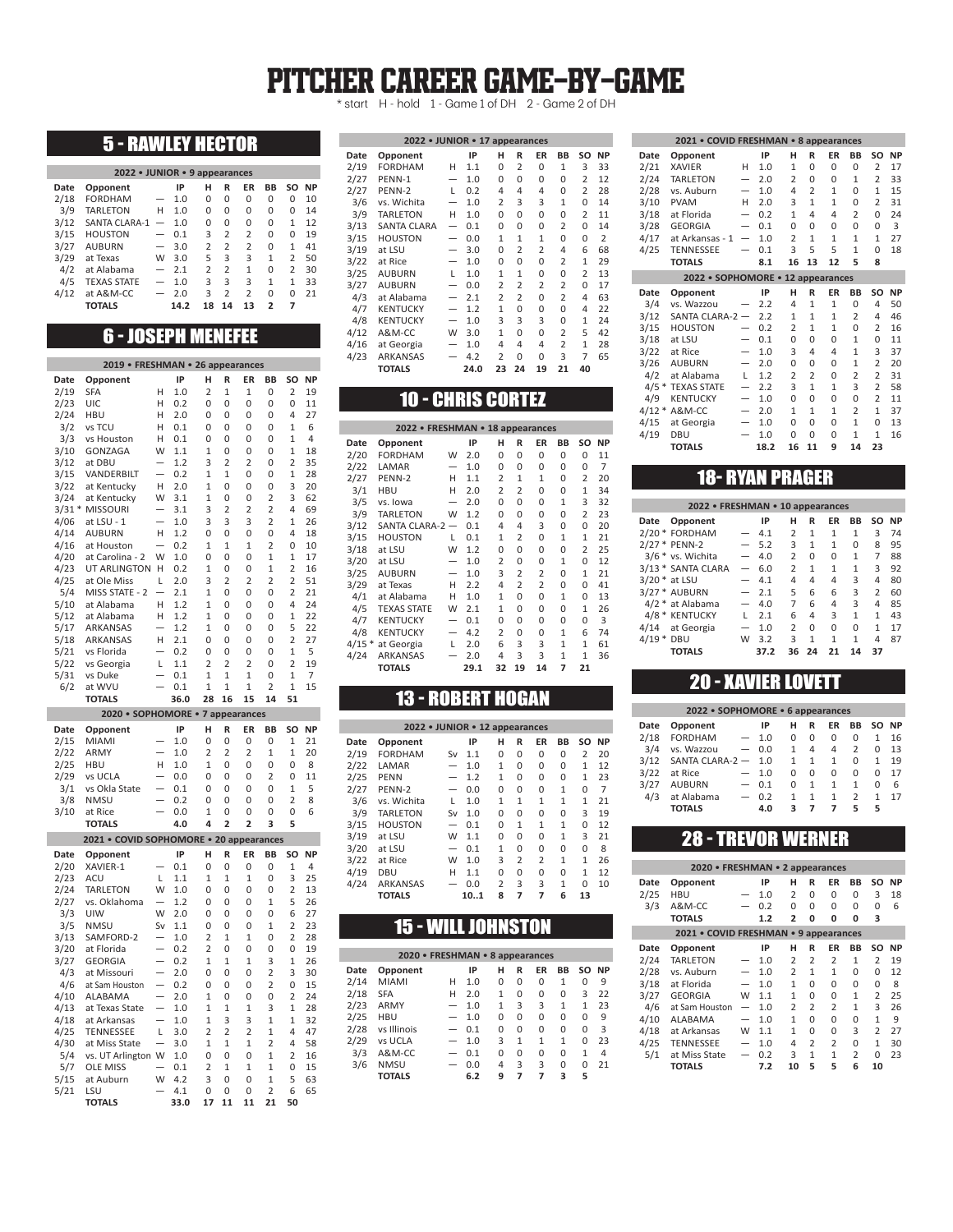## PITCHER CAREER GAME-BY-GAME

\* start H - hold 1 - Game 1 of DH 2 - Game 2 of DH

## 30 - KHRISTIAN CURTIS

| 2022 • FRESHMAN • 5 appearances |     |        |               |              |              |          |               |       |  |  |  |  |
|---------------------------------|-----|--------|---------------|--------------|--------------|----------|---------------|-------|--|--|--|--|
| Date Opponent                   |     | IP     | н             | R            | ER           | BB       |               | SO NP |  |  |  |  |
| $2/22 *$ LAMAR                  | W   | 4.0    | 3             | 0            | 0            | 3        | 2             | -57   |  |  |  |  |
| $3/1$ * HBU                     | W   | 5.0    | $\mathcal{P}$ | 0            | <sup>0</sup> | 2        | 3             | 72    |  |  |  |  |
| 3/9 * TARLETON                  |     | $-4.1$ | 7             | $\mathbf{1}$ | 1            | $\Omega$ |               | 75    |  |  |  |  |
| 3/15 * HOUSTON                  |     | $-5.0$ | 4             | $\mathbf{1}$ | 1            | 1        | $\mathcal{P}$ | 67    |  |  |  |  |
| $3/22$ * at Rice                | $-$ | 0.2    | 1             | 1            | $\mathbf{1}$ | 2        | 1             | 26    |  |  |  |  |
| <b>TOTALS</b>                   |     | 19.0   |               | ર            | з            | Զ        | 15.           |       |  |  |  |  |

## 32 - BRAD RUDIS

|         | 2022 • FRESHMAN • 16 appearances |                          |      |                |              |              |                |                |           |
|---------|----------------------------------|--------------------------|------|----------------|--------------|--------------|----------------|----------------|-----------|
| Date    | Opponent                         |                          | IP   | н              | R            | ΕR           | BB             | SΟ             | <b>NP</b> |
| 2/22    | LAMAR                            | н                        | 2.0  | $\overline{1}$ | $\mathbf{1}$ | 1            | $\overline{2}$ | 2              | 33        |
| 2/27    | PENN-2                           | н                        | 0.1  | 0              | 0            | 0            | 0              | 1              | 4         |
| 3/1     | <b>HBU</b>                       | Sv                       | 2.0  | $\mathbf{1}$   | 0            | 0            | 0              | 4              | 30        |
| 3/6     | vs. Wichita                      | $\overline{\phantom{0}}$ | 2.0  | 4              | 2            | 2            | $\overline{2}$ | 1              | 41        |
| 3/13    | <b>SANTA CLARA</b>               | $\overline{\phantom{0}}$ | 0.1  | 0              | $\mathbf{1}$ | $\mathbf{1}$ | $\mathbf{1}$   | 0              | 8         |
| 3/15    | <b>HOUSTON</b>                   |                          | 1.2  | 0              | 0            | 0            | 0              | 1              | 19        |
| 3/19    | at LSU                           |                          | 0.0  | $\mathbf{1}$   | 0            | 0            | $\mathbf{1}$   | 0              | 10        |
| 3/22    | at Rice                          |                          | 1.2  | 3              | $\mathbf{1}$ | $\mathbf{1}$ | 0              | 0              | 32        |
| 3/26    | <b>AUBURN</b>                    | W                        | 2.0  | $\overline{2}$ | 0            | 0            | 0              | 1              | 26        |
| 3/29    | at Texas                         | $\overline{\phantom{0}}$ | 1.2  | $\mathbf{1}$   | $\mathbf{1}$ | 0            | 0              | 0              | 23        |
| 4/1     | at Alabama                       | Sv                       | 1.1  | $\mathbf{1}$   | 0            | 0            | 0              | 3              | 28        |
| 4/5     | <b>TEXAS STATE</b>               | $\overline{\phantom{0}}$ | 1.0  | $\mathbf{1}$   | 0            | 0            | 0              | 1              | 17        |
| 4/7     | <b>KENTUCKY</b>                  |                          | 0.2  | 0              | 0            | 0            | 1              | 1              | 16        |
| 4/12    | at A&M-CC                        | н                        | 1.0  | 0              | 0            | 0            | 0              | 1              | 13        |
| 4/16    | at Georgia                       | W                        | 4.0  | $\overline{2}$ | 0            | 0            | 0              | 5              | 49        |
| $4/24*$ | <b>ARKANSAS</b>                  | W                        | 5.0  | 7              | 4            | 4            | 0              | $\overline{2}$ | 66        |
|         | <b>TOTALS</b>                    |                          | 26.2 | 24             | 10           | 9            | 7              | 23             |           |

## 33 - JACOB PALISCH

|      | 2022 • GRADUATE • 18 appearances |                          |      |                |              |              |              |                |           |
|------|----------------------------------|--------------------------|------|----------------|--------------|--------------|--------------|----------------|-----------|
| Date | Opponent                         |                          | IP   | н              | R            | ER           | BB           | SΟ             | <b>NP</b> |
| 2/18 | <b>FORDHAM</b>                   | н                        | 1.0  | $\mathbf{1}$   | 0            | 0            | 0            | $\mathbf{1}$   | 8         |
| 2/20 | <b>FORDHAM</b>                   |                          | 2.1  | $\overline{2}$ | 3            | 3            | 1            | $\overline{2}$ | 32        |
| 2/25 | <b>PENN</b>                      | L                        | 1.1  | $\overline{2}$ | 1            | $\mathbf{1}$ | $\mathbf{1}$ | 1              | 22        |
| 2/27 | PENN-2                           |                          | 0.1  | 1              | 1            | $\mathbf{1}$ | 1            | 0              | 7         |
| 3/5  | vs. Iowa                         | W                        | 2.0  | 3              | 1            | 0            | 0            | 3              | 35        |
| 3/13 | <b>SANTA CLARA</b>               | W                        | 2.1  | $\overline{2}$ | $\Omega$     | $\Omega$     | 0            | $\overline{2}$ | 34        |
| 3/18 | at LSU                           | $\overline{\phantom{0}}$ | 2.1  | $\overline{2}$ | 1            | 1            | 0            | 3              | 35        |
| 3/20 | at LSU                           | L                        | 2.1  | 4              | 3            | 3            | 0            | $\mathbf{1}$   | 51        |
| 3/25 | <b>AUBURN</b>                    |                          | 3.0  | 0              | 0            | $\Omega$     | 0            | 5              | 43        |
| 3/27 | <b>AUBURN</b>                    | L                        | 0.2  | $\mathbf{1}$   | 2            | 2            | $\mathbf{1}$ | $\mathbf{1}$   | 22        |
| 3/29 | at Texas                         | н                        | 0.1  | 0              | 0            | 0            | 0            | 0              | 2         |
| 4/1  | at Alabama                       | н                        | 0.1  | 0              | 0            | 0            | $\mathbf{1}$ | $\mathbf{1}$   | 17        |
| 4/5  | <b>TEXAS STATE</b>               | н                        | 2.0  | 0              | 0            | 0            | 0            | 4              | 20        |
| 4/7  | <b>KENTUCKY</b>                  | W                        | 2.1  | $\overline{2}$ | 0            | 0            | 0            | 5              | 33        |
| 4/12 | A&M-CC                           | Sv                       | 1.0  | $\overline{2}$ | 0            | 0            | 0            | $\overline{2}$ | 16        |
| 4/15 | at Georgia                       |                          | 5.0  | 6              | $\mathbf{1}$ | $\mathbf{1}$ | 0            | 5              | 74        |
| 4/22 | <b>ARKANSAS</b>                  | Sv                       | 4.0  | $\overline{2}$ | 0            | 0            | $\mathbf{1}$ | 7              | 56        |
| 4/24 | <b>ARKANSAS</b>                  | Sv                       | 2.0  | $\mathbf{1}$   | 0            | 0            | 0            | 3              | 33        |
|      | <b>TOTALS</b>                    |                          | 34.2 | 31             | 13           | 12           | 6            | 46             |           |

## 35 - NATHAN DETTMER

| 2021 • FRESHMAN • 17 appearances |                                   |                          |      |                |                |                |                |                |           |  |  |
|----------------------------------|-----------------------------------|--------------------------|------|----------------|----------------|----------------|----------------|----------------|-----------|--|--|
| Date                             | Opponent                          |                          | IP   | н              | R              | ER             | BB             | SO             | <b>NP</b> |  |  |
| 2/20                             | XAVIER - 1                        |                          | 0.2  | $\overline{2}$ | $\overline{a}$ | $\mathbf{1}$   | $\mathbf{1}$   | $\overline{2}$ | 24        |  |  |
| $2/24$ *                         | <b>TARLETON</b>                   | $\overline{\phantom{0}}$ | 3.0  | 3              | $\mathbf{1}$   | 0              | $\mathbf{1}$   | 6              | 57        |  |  |
| 2/28                             | vs. Auburn                        | $\overline{\phantom{0}}$ | 0.1  | $\overline{2}$ | $\overline{2}$ | $\overline{a}$ | $\mathbf{1}$   | 0              | 15        |  |  |
| $3/2$ *                          | <b>HOUSTON BAP</b>                | W                        | 6.0  | 3              | $\Omega$       | $\Omega$       | $\mathbf{1}$   | 7              | 90        |  |  |
|                                  | 3/9 * PVAMU                       | W                        | 5.1  | 3              | $\Omega$       | $\Omega$       | 3              | $\mathbf{1}$   | 85        |  |  |
| $3/16*$                          | at Houston                        |                          | 3.0  | 4              | $\mathbf{1}$   | $\mathbf{1}$   | 3              | $\overline{2}$ | 53        |  |  |
| $3/23$ *                         | <b>RICE</b>                       | L                        | 6.0  | 5              | 1              | $\Omega$       | $\mathbf{1}$   | 6              | 94        |  |  |
| 3/27                             | <b>GEORGIA</b>                    | $\overline{\phantom{0}}$ | 2.0  | 0              | $\Omega$       | 0              | $\mathbf{1}$   | 3              | 35        |  |  |
|                                  | 3/30 * TEXAS                      | W                        | 7.0  | 3              | $\Omega$       | 0              | $\overline{2}$ | 6              | 104       |  |  |
|                                  | 4/6 * at Sam Houston              | $\overline{\phantom{0}}$ | 2.1  | $\mathbf{1}$   | 3              | 3              | $\mathbf{1}$   | $\mathbf{1}$   | 41        |  |  |
|                                  | 4/11 * ALABAMA                    | $\overline{\phantom{0}}$ | 5.0  | 6              | $\overline{a}$ | $\overline{4}$ | 4              | 5              | 97        |  |  |
|                                  | 4/18 * at Arkansas                | $\overline{\phantom{0}}$ | 4.0  | 5              | 4              | 4              | 3              | 4              | 95        |  |  |
| $4/25$ *                         | <b>TENNESSEE</b>                  | $\overline{\phantom{0}}$ | 3.0  | 5              | 5              | 4              | $\overline{2}$ | $\mathbf{1}$   | 66        |  |  |
| $5/1*$                           | at Miss State                     | L                        | 3.1  | 9              | 5              | 5              | $\mathbf{1}$   | $\overline{2}$ | 75        |  |  |
| $5/9$ *                          | <b>OLE MISS</b>                   |                          | 1.0  | 3              | $\overline{a}$ | $\overline{a}$ | $\Omega$       | $\Omega$       | 20        |  |  |
| 5/16                             | at Auburn                         |                          | 1.2  | $\overline{a}$ | $\mathbf{1}$   | $\Omega$       | $\overline{2}$ | $\mathbf{1}$   | 40        |  |  |
| 5/22                             | LSU                               |                          | 2.0  | 4              | $\mathbf{1}$   | $\mathbf{1}$   | 0              | $\overline{2}$ | 39        |  |  |
|                                  | <b>TOTALS</b>                     |                          | 55.2 | 60             | 32             | 27             | 27             | 49             |           |  |  |
|                                  | 2022 • SOPHOMORE • 10 appearances |                          |      |                |                |                |                |                |           |  |  |
| Date                             | Opponent                          |                          | IP   | н              | R              | ER             | BB             | SO             | <b>NP</b> |  |  |
|                                  | 2/18 * FORDHAM                    | W                        | 6.0  | 3              | $\mathbf{1}$   | $\mathbf{1}$   | $\Omega$       | 7              | 89        |  |  |
|                                  | 2/25 * PENN                       |                          | 6.0  | 6              | $\mathbf{1}$   | 0              | $\Omega$       | 4              | 80        |  |  |
|                                  | 3/4 * vs. Wazzou                  | L                        | 3.1  | 7              | 6              | 5              | $\mathbf{1}$   | 4              | 67        |  |  |
| $3/12$ *                         | SANTA CLARA-2 L                   |                          | 3.0  | 6              | $\overline{a}$ | 4              | $\mathbf{1}$   | $\overline{2}$ | 64        |  |  |
|                                  | $3/18$ * at LSU                   |                          | 4.2  | 5              | 3              | 3              | $\Omega$       | 3              | 76        |  |  |
|                                  | $3/25$ * AUBURN                   | $\overline{\phantom{0}}$ | 5.0  | 6              | 3              | 3              | 4              | 4              | 90        |  |  |
|                                  | 4/1 * at Alabama                  | W                        | 6.1  | 6              | $\overline{a}$ | $\mathbf{1}$   | $\overline{2}$ | 7              | 102       |  |  |
| $4/7*$                           | <b>KENTUCKY</b>                   | $\overline{\phantom{0}}$ | 6.0  | 6              | $\overline{a}$ | $\overline{a}$ | $\mathbf{1}$   | 5              | 100       |  |  |
| $4/14$ *                         | at Georgia                        | W                        | 8.0  | 5              | $\mathbf{1}$   | 0              | $\Omega$       | 9              | 105       |  |  |
| $4/22*$                          | ARKANSAS                          | W                        | 5.0  | 3              | $\mathbf{1}$   | $\mathbf{1}$   | $\mathbf{1}$   | 7              | 79        |  |  |
|                                  | <b>TOTALS</b>                     |                          | 53.1 | 53             | 24             | 20             | 10             | 52             |           |  |  |

## 36 - WYATT TUCKER

| 2021 • FRESHMAN • 7 appearances |                                  |                          |     |                |              |              |                |                |           |  |  |  |
|---------------------------------|----------------------------------|--------------------------|-----|----------------|--------------|--------------|----------------|----------------|-----------|--|--|--|
| Date                            | Opponent                         |                          | IP  | н              | R            | ΕR           | BB             | SΟ             | <b>NP</b> |  |  |  |
| 2/20                            | XAVIER-1                         |                          | 1.0 | $\mathbf{1}$   | 0            | 0            | 0              | $\Omega$       | 9         |  |  |  |
| 2/24                            | <b>TARLETON</b>                  |                          | 0.1 | 3              | 4            | 3            | $\mathbf{1}$   | 1              | 24        |  |  |  |
| 3/10                            | <b>PVAMU</b>                     |                          | 1.0 | $\mathbf{1}$   | $\mathbf{1}$ | $\mathbf{1}$ | $\overline{2}$ | $\overline{2}$ | 25        |  |  |  |
| 3/13                            | SAMFORD                          |                          | 1.0 | $\mathbf{1}$   | 0            | 0            | 0              | 1              | 12        |  |  |  |
| 4/1                             | at Missouri                      |                          | 1.0 | 1              | 0            | 0            | 0              | $\overline{2}$ | 10        |  |  |  |
| 4/17                            | at Arkansas-1                    |                          | 1.0 | $\overline{2}$ | 3            | 3            | $\mathbf{1}$   | 1              | 21        |  |  |  |
| 4/25                            | <b>TENNESSEE</b>                 |                          | 0.2 | 4              | 3            | 3            | $\mathbf{1}$   | 1              | 27        |  |  |  |
|                                 | <b>TOTALS</b>                    |                          | 6.0 | 13             | 11           | 10           | 5              | 8              |           |  |  |  |
|                                 | 2022 • SOPHOMORE • 4 appearances |                          |     |                |              |              |                |                |           |  |  |  |
| Date                            | Opponent                         |                          | IP  | н              | R            | ER           | BB             | SO             | <b>NP</b> |  |  |  |
| 4/3                             | at Alabama                       | $\overline{\phantom{0}}$ | 0.1 | $\Omega$       | $\Omega$     | 0            | 1              | 0              | 9         |  |  |  |
| 4/9                             | <b>KENTUCKY</b>                  |                          | 1.0 | $\Omega$       | $\Omega$     | 0            | $\mathbf{1}$   | 0              | 18        |  |  |  |
| 4/19                            | DBU                              |                          | 1.0 | $\mathbf{1}$   | $\Omega$     | 0            | 0              | $\overline{2}$ | 16        |  |  |  |
| 4/23                            | <b>ARKANSAS</b>                  |                          | 0.1 | $\Omega$       | $\Omega$     | 0            | $\mathbf{1}$   | 1              | 16        |  |  |  |
|                                 | <b>TOTALS</b>                    |                          | 2.2 | $\mathbf{1}$   | 0            | ٥            | 3              | 3              |           |  |  |  |

## 41 - JACK HAMILTON

Ì

| 2022 • FRESHMAN • 1 appearance |                 |  |        |  |            |                 |              |   |    |  |  |  |
|--------------------------------|-----------------|--|--------|--|------------|-----------------|--------------|---|----|--|--|--|
|                                | Date Opponent   |  | IP     |  |            | H R ER BB SO NP |              |   |    |  |  |  |
|                                | 4/16 at Georgia |  | $-1.0$ |  | $0\quad 0$ | 0               | 1            | 1 | 15 |  |  |  |
|                                | <b>TOTALS</b>   |  | 1.0    |  | 0 O        | 0               | $\mathbf{1}$ |   |    |  |  |  |

## 47 - TREY DILLARD

| 2022 • GRADUATE • 1 appearance |  |        |  |            |                 |                |      |  |  |  |  |  |
|--------------------------------|--|--------|--|------------|-----------------|----------------|------|--|--|--|--|--|
| Date Opponent                  |  | IP     |  |            | H R ER BB SO NP |                |      |  |  |  |  |  |
| 3/4 vs. Wazzou                 |  | $-1.0$ |  | $0\quad 0$ | 0               | $\overline{2}$ | 1 24 |  |  |  |  |  |
| <b>TOTALS</b>                  |  | 1.0    |  | $0\quad 0$ | <sup>0</sup>    | $\mathbf{2}$   |      |  |  |  |  |  |

## 49 - WALKER ZANDER

|      | 2022 • SOPHOMORE • 5 appearances |                          |        |   |               |    |    |               |           |  |  |  |  |
|------|----------------------------------|--------------------------|--------|---|---------------|----|----|---------------|-----------|--|--|--|--|
| Date | Opponent                         |                          | IP     | н | R             | ER | BВ | SO.           | <b>NP</b> |  |  |  |  |
| 2/20 | <b>FORDHAM</b>                   |                          | $-0.1$ | 1 | $\Omega$      | 0  | 0  | 0             | 6         |  |  |  |  |
| 3/4  | vs. Wazzou                       |                          | $-1.0$ | Ω | 0             | 0  | 0  | $\mathcal{P}$ | 15        |  |  |  |  |
| 3/12 | SANTA CLARA-2 - 1.0              |                          |        | 5 | 5             | 2  | U  | 1             | 40        |  |  |  |  |
| 3/27 | <b>AUBURN</b>                    |                          | $-2.0$ | 1 | $\Omega$      | 0  | U  |               | 27        |  |  |  |  |
|      | $3/29$ * at Texas                | $\overline{\phantom{0}}$ | 0.1    | 4 | $\mathcal{P}$ | 1  | U  | U             | 17        |  |  |  |  |
|      | TOTALS                           |                          | 4.2    |   |               | ર  | ŋ  | Δ             |           |  |  |  |  |

| 2020 • FRESHMAN • 8 appearances |                                      |                          |            |                     |                     |                     |                |               |           |  |  |
|---------------------------------|--------------------------------------|--------------------------|------------|---------------------|---------------------|---------------------|----------------|---------------|-----------|--|--|
| Date                            | Opponent                             |                          | IP         | н                   | R                   | ER                  | BB             | SO            | <b>NP</b> |  |  |
| 2/14                            | MIAMI                                |                          | 1.0        | 0                   | 0                   | 0                   | 0              | 0             | 14        |  |  |
| 2/23                            | ARMY                                 | $\overline{\phantom{0}}$ | 2.0        | 3                   | 0                   | 0                   | $\overline{2}$ | 3             | 51        |  |  |
| 2/29                            | vs UCLA                              | $\overline{\phantom{0}}$ | 0.1        | 0                   | 0                   | 0                   | 0              | 1             | 6         |  |  |
| 3/1                             | vs Okla State                        | $\overline{\phantom{0}}$ | 0.1        | 0                   | 0                   | 0                   | 0              | $\mathbf{1}$  | 7         |  |  |
| 3/3                             | A&M-CC                               | $\overline{\phantom{0}}$ | 0.1        | 0                   | 0                   | 0                   | 0              | 1             | 5         |  |  |
| 3/6                             | <b>NMSU</b>                          | н                        | 1.0        | 0                   | 0                   | 0                   | 0              | 1             | 9         |  |  |
| 3/8                             | <b>NMSU</b>                          | $\overline{\phantom{0}}$ | 0.1        | 4                   | $\mathbf{1}$        | 1                   | 0              | 0             | 15        |  |  |
| 3/10                            | at Rice                              | н                        | 0.0        | 0                   | 0                   | 0                   | 0              | 0             | 1         |  |  |
|                                 | <b>TOTALS</b>                        |                          | 5.0        | 7                   | $\mathbf{1}$        | 1                   | $\overline{2}$ | 6             |           |  |  |
|                                 | 2021 • SOPHOMORE • 23 appearances    |                          |            |                     |                     |                     |                |               |           |  |  |
| Date                            | Opponent                             |                          | IP         | н                   | R                   | ER                  | BB             | SO            | <b>NP</b> |  |  |
| 2/20                            | XAVIER-1                             |                          | 1.1        | 0                   | 1                   | 1                   | 2              | 4             | 27        |  |  |
| 2/21                            | <b>XAVIER</b>                        | W                        | 1.1        | 0                   | 0                   | 0                   | 0              | 2             | 19        |  |  |
| 2/23                            | ACU                                  | $\overline{\phantom{0}}$ | 1.0        | $\overline{2}$      | 0                   | 0                   | 0              | 0             | 17        |  |  |
| 2/27                            | vs. Oklahoma                         | н                        | 2.1        | 4                   | $\mathbf{1}$        | $\mathbf{1}$        | 0              | 1             | 47        |  |  |
| 3/3                             | UIW                                  |                          | 2.0        | 0                   | 0                   | 0                   | 0              | 1             | 19        |  |  |
| 3/7                             | <b>NMSU</b>                          | $\overline{a}$           | 1.0        | 0                   | 0                   | 0                   | 0              | 0             | 10        |  |  |
| 3/13                            | SAMFORD                              | $\overline{\phantom{0}}$ | 0.1        | 1                   | 0                   | 0                   | 0              | 0             | 5         |  |  |
| 3/16                            | at Houston                           | $\overline{\phantom{0}}$ | 1.0        | 7                   | $\overline{2}$      | $\overline{2}$      | $\overline{2}$ | 9             | 11        |  |  |
| 3/19                            | at Floria                            | $\overline{\phantom{0}}$ | 2.0        | 1                   | $\Omega$            | 0                   | $\mathbf{1}$   | 0             | 14        |  |  |
| 3/20                            | at Florida                           | $\overline{\phantom{0}}$ | 0.1        | 0                   | 0                   | 0                   | $\mathbf{1}$   | 0             | 8         |  |  |
| 3/23                            | <b>RICE</b>                          | $\overline{\phantom{0}}$ | 0.2        | 1                   | 0                   | 0                   | 0              | 1             | 8         |  |  |
| 3/27                            | <b>GEORGIA</b>                       | $\overline{\phantom{0}}$ | 2.2        | 3                   | 0                   | 0                   | 1              | 1             | 37        |  |  |
| 3/28                            | <b>GEORGIA</b>                       | $\overline{\phantom{0}}$ | 0.1        | $\overline{2}$      | $\mathbf{1}$        | $\mathbf{1}$        | $\mathbf{1}$   | 1             | 14        |  |  |
| 4/2                             | at Missouri                          | $\overline{\phantom{0}}$ | 1.0        | 0                   | 0                   | 0                   | 0              | 0             | 11        |  |  |
| 4/3                             | at Missouri                          | $\overline{\phantom{0}}$ | 0.1        | $\overline{2}$      | 3                   | 3                   | $\mathbf{1}$   | 0             | 9         |  |  |
| 4/11                            | ALABAMA                              | $\overline{\phantom{0}}$ | 0.1        | 0                   | 0                   | 0                   | 0              | 0             | 1         |  |  |
| 4/13                            | at Texas State                       | W                        | 2.0        | $\overline{2}$      | 0                   | 0                   | $\mathbf{1}$   | 2             | 32        |  |  |
| 4/18                            | at Arkansas                          | н                        | 0.2        | 1                   | 0                   | 0                   | 0              | 1             | 11        |  |  |
| 4/20<br>4/25                    | TEXAS SOUTHERN -<br><b>TENNESSEE</b> | $\overline{a}$           | 0.2        | 1<br>$\overline{2}$ | 0<br>$\overline{2}$ | 0<br>$\overline{2}$ | 0<br>0         | 0<br>1        | 6<br>8    |  |  |
| 4/30                            | at Miss State                        | L                        | 0.1<br>1.1 | $\mathbf{1}$        | $\mathbf{1}$        | $\mathbf{1}$        | 0              | 2             | 18        |  |  |
| 5/4                             | vs. UT Arlington                     | Н                        | 0.2        | $\mathbf{1}$        | 0                   | 0                   | 0              | 1             | 7         |  |  |
| 5/8                             | <b>OLE MISS</b>                      | $\overline{\phantom{0}}$ | 0.1        | $\overline{2}$      | $\mathbf{1}$        | $\mathbf{1}$        | 0              | 0             | 10        |  |  |
|                                 | <b>TOTALS</b>                        |                          | 24.0       | 26                  | 10                  | 10                  | 8              | 19            |           |  |  |
|                                 | 2022 • JUNIOR • 7 appearances        |                          |            |                     |                     |                     |                |               |           |  |  |
| Date                            | Opponent                             |                          | IP         | н                   | R                   | ER                  | ΒB             | SO            | <b>NP</b> |  |  |
| 2/22                            | LAMAR                                |                          | 1.0        | 3                   | $\overline{2}$      | 2                   | 0              | 0             | 27        |  |  |
| 2/27                            | PENN-2                               |                          | 0.1        | 2                   | $\mathbf{1}$        | 1                   | 0              | 0             | 11        |  |  |
| 3/12                            | SANTA CLARA-2 -                      |                          | 1.0        | 0                   | $\mathbf{1}$        | 0                   | $\overline{2}$ | $\mathbf{1}$  | 22        |  |  |
| 3/15                            | <b>HOUSTON</b>                       | $\overline{\phantom{0}}$ | 0.2        | $\mathbf{1}$        | 0                   | 0                   | 0              | 2             | 14        |  |  |
| 2/22                            | $0 + D$ ico                          |                          | າາ         | 1                   | $\sqrt{2}$          | $\cap$              | $\cap$         | $\mathcal{D}$ | っこ        |  |  |

53 - ALEX MAGERS

| <b>TOTALS</b> | 7.1    |     | 10 4 3 2     |          |             |  |
|---------------|--------|-----|--------------|----------|-------------|--|
| 4/8 KENTUCKY  | $-1.0$ |     | 000009       |          |             |  |
| 3/27 AUBURN   | $-0.2$ | 300 |              | $\Omega$ | $0\quad 15$ |  |
| 3/22 at Rice  | $-2.2$ |     | 1 0 0 0 2 35 |          |             |  |
|               |        |     |              |          |             |  |

## 34 - MICAH DALLAS

| 2022 • JUNIOR • 11 appearances   |   |      |    |                |                         |                |                |       |  |  |  |  |
|----------------------------------|---|------|----|----------------|-------------------------|----------------|----------------|-------|--|--|--|--|
| Opponent<br>Date                 |   | IP   | н  | R              | ER                      | BB             |                | SO NP |  |  |  |  |
| 2/19 * FORDHAM                   | W | 6.1  | 7  | 1              | 1                       | 0              | 5              | 79    |  |  |  |  |
| 2/27 * PENN-1                    | W | 8.0  | 1  | Ω              | 0                       | 1              | 10             | 97    |  |  |  |  |
| $3/5$ * vs. lowa                 | — | 5.0  | 6  | 2              | $\overline{2}$          | 0              | 7              | 95    |  |  |  |  |
| 3/12 * SANTA CLARA-1             | W | 6.0  | 6  | $\overline{2}$ | $\overline{\mathbf{c}}$ | 1              | 7              | 104   |  |  |  |  |
| $3/19$ * at LSU                  |   | 4.2  | 6  | 5              | 5                       | $\overline{2}$ | 6              | 75    |  |  |  |  |
| 3/26 * AUBURN                    | — | 7.0  | 8  | 4              | 3                       | 1              | 10             | 109   |  |  |  |  |
| 3/29<br>at Texas                 |   | 1.0  | 1  | 1              | $\mathbf{1}$            | 1              | $\overline{2}$ | 24    |  |  |  |  |
| 4/3 * at Alabama                 | L | 4.2  | 8  | 5              | 5                       | 4              | 4              | 86    |  |  |  |  |
| <b>KENTUCKY</b><br>$\ast$<br>4/9 | W | 7.0  | 5  | 3              | 3                       | 0              | 5              | 95    |  |  |  |  |
| 4/16 * at Georgia                |   | 3.0  | 8  | 5              | 5                       | 1              | 5              | 75    |  |  |  |  |
| 4/23 * ARKANSAS                  | L | 4.0  | 6  | 3              | 3                       | 1              | 2              | 68    |  |  |  |  |
| TOTALS                           |   | 56.2 | 62 | 31             | 30                      | 12             | 63             |       |  |  |  |  |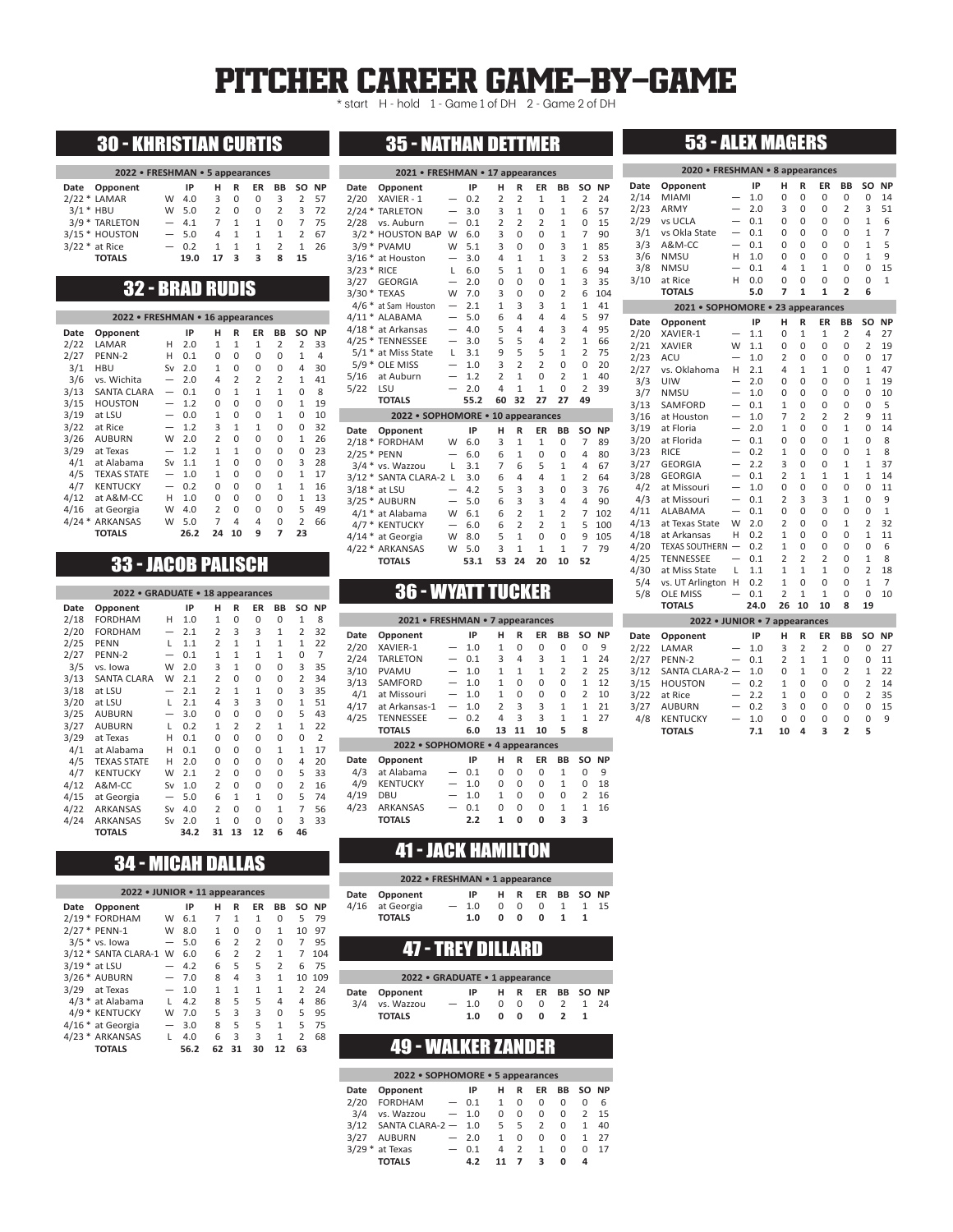# PITCHER CAREER GAME-BY-GAME

## 57 - JONATHAN CHILDRESS

| 2019 • FRESHMAN • 3 appearances               |                          |            |                     |                                  |                                |                     |                |           |
|-----------------------------------------------|--------------------------|------------|---------------------|----------------------------------|--------------------------------|---------------------|----------------|-----------|
| Date<br>Opponent                              |                          | IP         | н                   | R                                | ER                             | BB                  | SO             | <b>NP</b> |
| 2/17 * FORDHAM                                |                          | 4.2        | 3                   | $\mathbf{1}$                     | $\mathbf{1}$                   | 0                   | 3              | 68        |
| $2/24$ * UIC                                  | L                        | 5.0        | 4                   | 3                                | $\overline{a}$                 | 0                   | $\overline{2}$ | 73        |
| 3/3 * vs Houston                              |                          | 3.0        | $\Omega$            | $\Omega$                         | 0                              | $\mathbf{1}$        | 3              | 38        |
| <b>TOTALS</b>                                 |                          | 12.2       | 7                   | 4                                | 3                              | $\mathbf{1}$        | 8              |           |
| 2020 • REDSHIRT FRESHMAN • 4 appearances      |                          |            |                     |                                  |                                |                     |                |           |
| Date<br>Opponent                              |                          | IP         | н                   | R                                | ER                             | BB                  | SO             | <b>NP</b> |
| 2/19 * PRAIRIE VIEW                           | W                        | 3.0        | $\mathbf{1}$        | $\Omega$                         | $\Omega$                       | $\mathbf{1}$        | 3              | 46        |
| 2/26 * UIW                                    | W                        | 5.0        | $\overline{2}$      | $\Omega$                         | 0                              | $\overline{2}$      | 7              | 70        |
| 3/3 * A&M-CC                                  |                          | 1.2        | 4                   | 3                                | $\mathbf{1}$                   | $\mathbf{1}$        | $\mathbf{1}$   | 32        |
| $3/10*$<br>at Rice                            | $\overline{\phantom{0}}$ | 5.0        | 4                   | $\overline{2}$                   | $\overline{a}$                 | $\Omega$            | 6              | 69        |
| <b>TOTALS</b>                                 |                          | 14.2       | 11                  | 5                                | 3                              | 4                   | 17             |           |
| 2021 • COVID FRESHMAN • 15 appearances        |                          |            |                     |                                  |                                |                     |                |           |
| Date<br>Opponent                              |                          | IP         | н                   | R                                | ER                             | BB                  | SO             | <b>NP</b> |
| 2/21 * XAVIER                                 |                          | 4.2        | 3                   | $\Omega$                         | 0                              | 4                   | 9              | 100       |
| 2/28 * vs Auburn                              | W                        | 6.0        | 4                   | $\mathbf{1}$                     | $\mathbf{1}$                   | 3                   | 4              | 85        |
| $3/7*$<br><b>NMSU</b>                         | W                        | 6.0        | 5                   | $\mathbf{1}$                     | $\mathbf{1}$                   | $\mathbf{1}$        | 10             | 90        |
| $3/13*$<br>SAMFORD-2                          | W                        | 7.2        | 3                   | $\mathbf{1}$                     | $\mathbf{1}$                   | 0                   | 13             | 101       |
| $3/20*$<br>at Florida                         | L                        | 3.0        | 5                   | 4                                | 3                              | $\overline{2}$      | 5              | 65        |
| $3/27*$<br><b>GEORGIA</b>                     |                          | 2.0        | 5                   | 5                                | 5                              | $\mathbf{1}$        | 3              | 49        |
| $4/2 *$<br>at Missouri                        | L                        | 3.0        | 5                   | 4                                | 4                              | $\mathbf{1}$        | $\mathbf{1}$   | 53        |
| 4/6<br>at Sam Houston L                       |                          | 0.1        | 3                   | $\mathbf{1}$                     | $\mathbf{1}$                   | $\Omega$            | $\Omega$       | 11        |
| 4/13 * at Texas State                         |                          | 4.0<br>4.1 | $\overline{2}$<br>3 | $\overline{2}$<br>$\overline{2}$ | $\mathbf{1}$<br>$\overline{2}$ | $\overline{a}$      | 6              | 77<br>79  |
| 4/20 * TEXAS SOUTHERN -<br>4/27 * TEXAS STATE | W                        | 5.0        | 4                   | $\Omega$                         | 0                              | 3<br>$\overline{2}$ | 4<br>4         | 92        |
| 5/4 * vs. UT Arlington                        | $\overline{\phantom{a}}$ | 1.0        | $\overline{2}$      | $\overline{2}$                   | $\overline{a}$                 | $\mathbf{1}$        | $\Omega$       | 21        |
| 5/8<br><b>OLE MISS</b>                        |                          | 0.1        | 4                   | 5                                | 5                              | $\mathbf{1}$        | $\mathbf{1}$   | 21        |
| 5/16<br>at Auburn                             |                          | 2.1        | 3                   | $\overline{1}$                   | $\mathbf{1}$                   | $\overline{2}$      | $\overline{2}$ | 43        |
| 5/22<br>LSU                                   | $\overline{\phantom{0}}$ | 3.0        | $\overline{2}$      | $\Omega$                         | $\Omega$                       | $\mathbf{1}$        | 5              | 55        |
| <b>TOTALS</b>                                 |                          | 52.2       | 53                  | 29                               | 27                             | 24                  | 67             |           |
| 2022 · SOPHOMORE ·                            |                          |            |                     |                                  | 1 appearance                   |                     |                |           |
| Date<br>Opponent                              |                          | IP         | н                   | R                                | ER                             | BB                  | <b>SO</b>      | <b>NP</b> |
| 2/27<br>PENN-2                                |                          | 0.1        | $\Omega$            | $\Omega$                         | 0                              | 0                   | 0              | 4         |
| <b>TOTALS</b>                                 |                          | 0.1        | 0                   | 0                                | 0                              | O                   | 0              |           |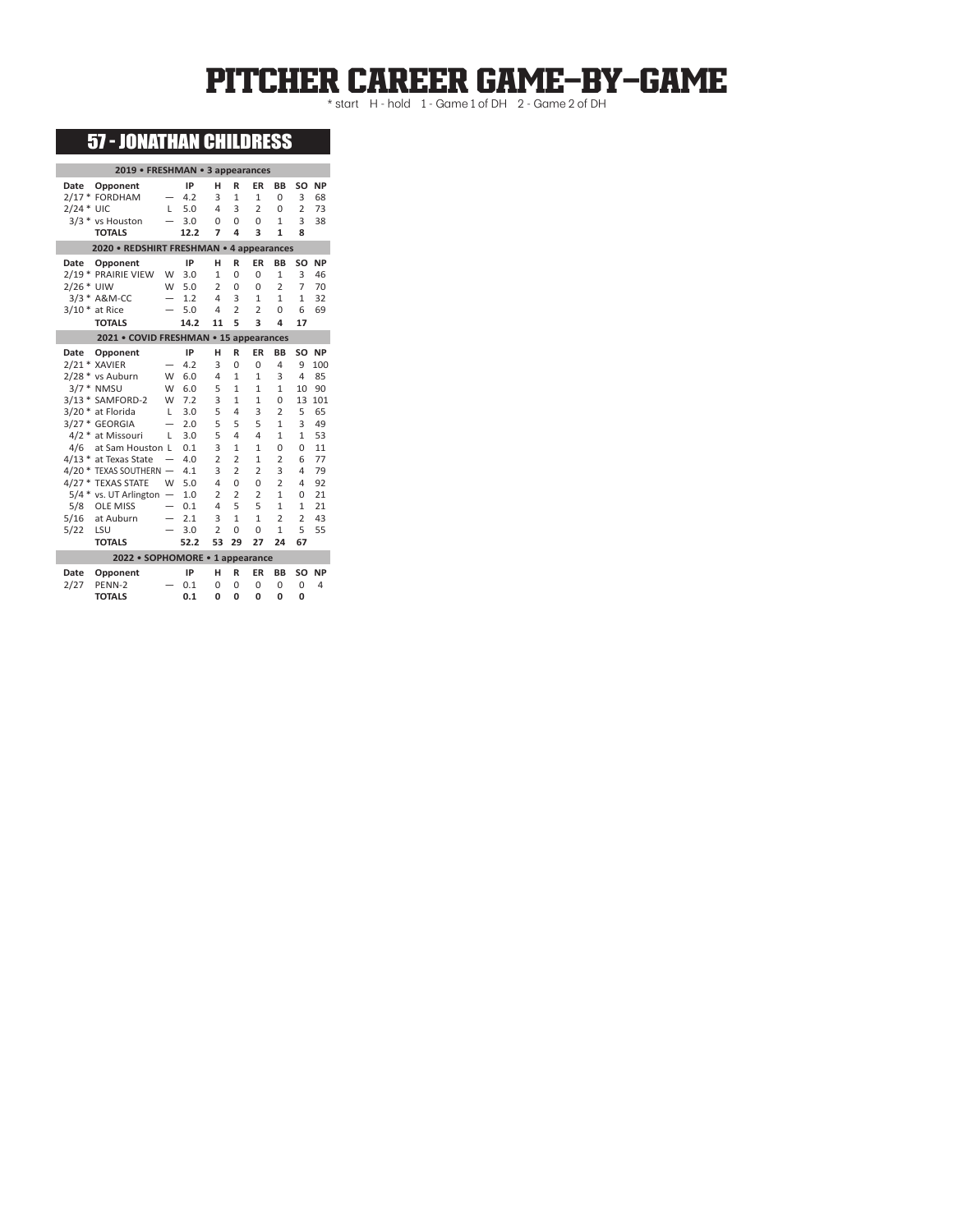# NCAA STAT SUMMARY

## NCAA Statistics

## Texas A&M - 2021-22 Baseball Ranking Summary thru games 04/24/2022

| <b>Statistic</b>                            |                 | <b>National Conference</b> | <b>Value National Leader</b> | Conference Value<br>Value |                       |       |
|---------------------------------------------|-----------------|----------------------------|------------------------------|---------------------------|-----------------------|-------|
|                                             | Rank            | Rank                       |                              |                           | Leader                |       |
| Base on Balls (293 ranked)                  | 20 <sup>1</sup> | 2 <sup>1</sup>             | 209 Mercer                   |                           | 258 Tennessee         | 248   |
| Batting Average (293 ranked)                | 86              | 6 <sup>1</sup>             | 0.286 UNLV                   |                           | 0.343 Tennessee       | 0.309 |
| Double Plays (293 ranked)                   | 255             | 12                         | 17 New Mexico                |                           | 47 Auburn             | 35    |
| Double Plays Per Game (293 ranked)          | 272             | 12                         | 0.44 New Mexico              |                           | 1.21 Missouri         | 0.92  |
| Doubles (293 ranked)                        | 64              | $\overline{7}$             | 78 UNLV                      |                           | 119 Tennessee         | 100   |
| Doubles Per Game (293 ranked)               | 75              | $6 \mid$                   | 2.00 UNLV                    |                           | 2.90 Tennessee        | 2.50  |
| Earned Run Average (293 ranked)             | 56              | $\overline{7}$             | 4.34 Tennessee               |                           | 2.02 Tennessee        | 2.02  |
| Fielding Percentage (293 ranked)            | 57              | 11                         | 0.974 Oregon St.             |                           | 0.988 Mississippi St. | 0.984 |
| Hit Batters (292 ranked)                    | 198             | 5 <sup>1</sup>             | 39 Ark.-Pine Bluff           |                           | 88 Florida            | 56    |
| Hit by Pitch (293 ranked)                   | 149             | $\overline{7}$             | 43 Purdue                    |                           | 86LSU                 | 80    |
| Hits (293 ranked)                           | 75              | 9 <sup>1</sup>             | 383 UNLV                     |                           | 533 Auburn            | 421   |
| Hits Allowed Per Nine Innings (293 ranked)  | 87              | 12                         | 8.97 Tennessee               |                           | 5.67 Tennessee        | 5.67  |
| Home Runs (293 ranked)                      | 77              | $\vert 9 \vert$            | 44 Tennessee                 |                           | 93 Tennessee          | 93    |
| Home Runs Per Game (293 ranked)             | 85              | 9 <sup>1</sup>             | 1.13 Tennessee               |                           | 2.33 Tennessee        | 2.33  |
| On Base Percentage (293 ranked)             | 50              | 5 <sup>1</sup>             | 0.393 UNLV                   |                           | 0.433 Tennessee       | 0.427 |
| Runs (293 ranked)                           | 80              | 10 <sup>1</sup>            | 273 UNLV                     |                           | 412 Tennessee         | 376   |
| Sacrifice Bunts (291 ranked)                | 286             | 13                         | 2 Wofford                    |                           | 41 Vanderbilt         | 18    |
| Sacrifice Flies (293 ranked)                | 17              | $\overline{2}$             | 23 Nevada                    |                           | 31 Auburn             | 24    |
|                                             |                 |                            | Presbyterian                 | 31                        |                       |       |
| Scoring (293 ranked)                        | 85              | 9                          | 7.0 UNLV                     |                           | 10.0 Tennessee        | 9.4   |
| Shutouts (117 ranked)                       | 117             | 9 <sup>1</sup>             | 1 Vanderbilt                 |                           | 8 Vanderbilt          | 8     |
| Slugging Percentage (293 ranked)            | 84              | 9 <sup>1</sup>             | 0.454 Tennessee              |                           | 0.616 Tennessee       | 0.616 |
| Stolen Bases (293 ranked)                   | 117             | 5 <sup>1</sup>             | 45 Texas Southern            |                           | 149 Vanderbilt        | 57    |
| Stolen Bases Per Game (293 ranked)          | 127             | 5 <sup>1</sup>             | 1.15 Texas Southern          |                           | 3.92 Vanderbilt       | 1.46  |
| Strikeout-to-Walk Ratio (293 ranked)        | 17              | 3 <sup>1</sup>             | 2.99 Tennessee               |                           | 4.99 Tennessee        | 4.99  |
| Strikeouts Per Nine Innings (293 ranked)    | 79              | 12                         | 9.3 lowa                     |                           | 12.1 Tennessee        | 11.2  |
| Triple Plays (1 ranked)                     |                 |                            | Grambling                    |                           |                       |       |
|                                             |                 |                            | Lafayette                    |                           |                       |       |
|                                             |                 |                            | Western Mich.                |                           |                       |       |
| Triples (291 ranked)                        | 129             | $6 \mid$                   | 8 Arizona<br>Delaware        | 21                        | 21 Tennessee          | 20    |
| Triples Per Game (293 ranked)               | 159             | 6                          | 0.21 Delaware                |                           | 0.55 Tennessee        | 0.50  |
| WHIP (293 ranked)                           | 37              | $\overline{7}$             | 1.34 Tennessee               |                           | 0.88 Tennessee        | 0.88  |
| WL Pct (293 ranked)                         | 58              | $\overline{7}$             | 0.641 Tennessee              |                           | 0.925 Tennessee       | 0.925 |
| Walks Allowed Per Nine Innings (293 ranked) | 15              | $\overline{2}$             | 3.12 Tennessee               |                           | 2.25 Tennessee        | 2.25  |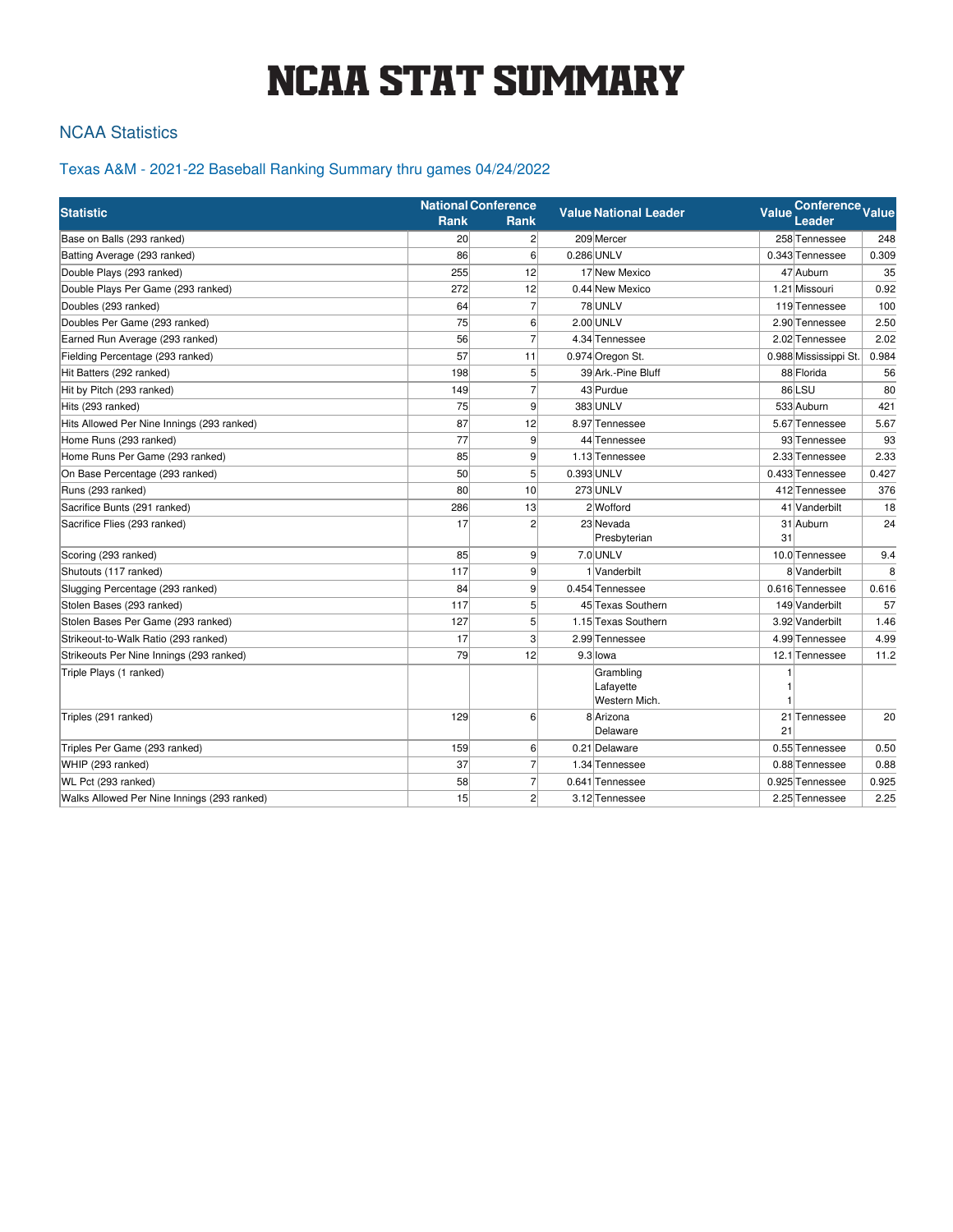# NCAA STAT SUMMARY

| <b>Statistic</b>                                           | <b>Player</b>                         |            |                                   |                 | National Conference Value National Leader             | <b>Value</b> | <b>Conference</b>                                                           | <b>Value</b>            |
|------------------------------------------------------------|---------------------------------------|------------|-----------------------------------|-----------------|-------------------------------------------------------|--------------|-----------------------------------------------------------------------------|-------------------------|
|                                                            |                                       | Rank       | Rank                              |                 |                                                       |              | Leader                                                                      |                         |
| Base on Balls (138 ranked)                                 | Kole Kaler                            | 12         | $\vert$                           |                 | 37 Jace Jung, Texas Tech                              |              | 46 Sonny DiChiara, Auburn                                                   | 42                      |
|                                                            | Dylan Rock                            | 118        | 9                                 | 28              |                                                       |              | Luc Lipcius, Tennessee                                                      | 42                      |
|                                                            | <b>Brett Minnich</b>                  | 138        | 10                                | 27              |                                                       |              |                                                                             |                         |
| Base on Balls Per Game (149 ranked)                        | Kole Kaler<br><b>Dylan Rock</b>       | 17<br>140  | $\vert$<br>8 <sup>2</sup>         | 0.74            | 0.95 Sonny DiChiara, Auburn                           |              | 1.14 Sonny DiChiara, Auburn                                                 | 1.14                    |
| Batting Average (249 ranked)                               | Jack Moss<br><b>Austin Bost</b>       | 54<br>213  | $\mathbf{3}$<br>10 <sup>1</sup>   | 0.350           | 0.386 Sonny DiChiara, Auburn                          |              | 0.447 Sonny DiChiara, Auburn                                                | 0.447                   |
| Complete Games (36 ranked)                                 |                                       |            |                                   |                 | Noah Covington, UMES                                  |              | 55 players tied                                                             | $\mathbf{1}$            |
| Doubles (107 ranked)                                       |                                       |            |                                   |                 | Joey Walls, UNLV                                      |              | 22 Cade Doughty, LSU                                                        | 17                      |
| Doubles Per Game (150 ranked)                              |                                       |            |                                   |                 | Joey Walls, UNLV                                      |              | 0.59 Cade Doughty, LSU                                                      | 0.44                    |
| Earned Run Average (200 ranked)                            | Nathan Dettmer                        | 165        | 10                                |                 | 3.38 Blake Morgan, Old Dominion                       |              | 0.70 Jonathan Cannon, Georgia                                               | 1.55                    |
| Games Started (18 ranked)                                  | <b>Micah Dallas</b><br>Nathan Dettmer | 18<br>18   | $\mathbf{1}$<br>1                 | 10 <sup>1</sup> | 10 Campbell Ellis, VCU                                |              | 14 16 players tied                                                          | 10                      |
| Hit Batters (105 ranked)                                   |                                       |            |                                   |                 | Damon Elarton, Ark.-Pine Bluff                        |              | 25 Sean Harney, Kentucky                                                    | 10                      |
| Hit By Pitch Per Game (150 ranked)                         |                                       |            |                                   |                 | Rhett Rosevear, Southeastern La.                      |              | 0.62 Trevor Austin, Missouri                                                | 0.39                    |
| Hit by Pitch (137 ranked)                                  |                                       |            |                                   |                 | Rhett Rosevear, Southeastern La.                      |              | 25 Gavin Dugas, LSU<br>Torin Montgomery, Missouri                           | 13<br>13                |
| Hits (143 ranked)                                          | <b>Jack Moss</b>                      | 27         | $\mathbf{2}$                      |                 | 61 Carlos Contreras, Sam Houston                      |              | 74 Blake Rambusch, Auburn                                                   | 65                      |
| Hits Allowed Per Nine Innings (149 ranked)                 |                                       |            |                                   |                 | Zeke Wood, Texas St.                                  |              | 3.97 Drew Beam, Tennessee                                                   | 4.19                    |
| Hits Per Game (150 ranked)                                 | <b>Jack Moss</b>                      | 41         | $\overline{2}$                    |                 | 1.56 Dom Toso, Richmond                               |              | 1.91 Blake Rambusch, Auburn                                                 | 1.59                    |
| Home Runs (107 ranked)                                     | <b>Dvlan Rock</b>                     | 73         | 14                                |                 | 11 Matt Coutney, Old Dominion<br>Ivan Melendez, Texas |              | 21 Tim Elko, Ole Miss<br>21 Jud Fabian, Florida<br>Trey Lipscomb, Tennessee | 16<br>16<br>16          |
| Home Runs Per Game (145 ranked)                            | Dylan Rock                            | 94         | 15                                |                 | 0.29 Matt Coutney, Old Dominion                       |              | 0.55 Tim Elko, Ole Miss                                                     | 0.41                    |
| On Base Percentage (150 ranked)                            | <b>Dylan Rock</b>                     | 93         | $6 \mid$                          |                 | 0.474 Sonny DiChiara, Auburn                          |              | 0.595 Sonny DiChiara, Auburn                                                | 0.595                   |
| Pitching Appearances (118 ranked)                          | <b>Chris Cortez</b>                   | 118        | 8                                 |                 | 18 Shawn Rapp, North Carolina                         |              | 31 Blake Purnell, Florida                                                   | 23                      |
|                                                            | Jacob Palisch                         | 118        | 8 <sup>1</sup>                    | 18              |                                                       |              |                                                                             |                         |
| Runs (142 ranked)                                          | Dylan Rock                            | 77         | 3                                 |                 | 43 Diego Alarcon, UNLV                                |              | 62 Jacob Gonzalez, Ole Miss                                                 | 46                      |
| Runs Batted In (146 ranked)                                |                                       |            |                                   |                 | Carlos Contreras, Sam Houston                         |              | 71 Trey Lipscomb, Tennessee                                                 | 61                      |
| Runs Batted In Per Game (147 ranked)                       |                                       |            |                                   |                 | Carlos Contreras, Sam Houston                         |              | 1.82 Trey Lipscomb, Tennessee                                               | 1.52                    |
| Runs Per Game (146 ranked)                                 | Dylan Rock                            | 78         | $\mathbf{2}$                      |                 | 1.13 Diego Alarcon, UNLV                              |              | 1.51 Jacob Gonzalez, Ole Miss                                               | 1.18                    |
| Sacrifice Bunts (135 ranked)                               |                                       |            |                                   |                 | Tilo Skole, The Citadel                               |              | 168 players tied                                                            | $\overline{\mathbf{4}}$ |
| Sacrifice Bunts Per Game (150 ranked)                      |                                       |            |                                   |                 | Tilo Skole, The Citadel                               |              | 0.41 Tanner Leggett, Mississippi St.<br>Javier Vaz, Vanderbilt              | 0.13<br>0.13            |
| Sacrifice Flies (80 ranked)                                | <b>Austin Bost</b>                    | 27         | $\vert$                           |                 | 5 Anthony Herron Jr., New Orleans                     |              | 8 Peyton Chatagnier, Ole Miss                                               | 6                       |
|                                                            | <b>Troy Claunch</b><br>Jack Moss      | 27<br>80   | $\vert 4 \vert$<br>$\overline{9}$ |                 | 5 Steven Moretto, Sacramento St.                      |              | 8 Davis Diaz, Vanderbilt<br>Kamren James, Mississippi St.                   | 6<br>6                  |
| Saves (434 ranked)                                         | Jacob Palisch                         | 159        | 11                                |                 | 3 Kyle Brennan, Belmont                               |              | 13 Blake Burkhalter, Auburn                                                 | 11                      |
|                                                            | Robert Hogan<br><b>Brad Rudis</b>     | 254<br>254 | 18<br>18                          | 2               |                                                       |              |                                                                             |                         |
| Slugging Percentage (250 ranked)                           | Dylan Rock                            | 89         | 10 <sup>1</sup>                   |                 | 0.664 Ivan Melendez, Texas                            |              | 0.908 Sonny DiChiara, Auburn                                                | 0.862                   |
| Stolen Bases (136 ranked)                                  |                                       |            |                                   |                 | Johnathon Thomas, Texas Southern                      |              | 40 Enrique Bradfield Jr., Vanderbilt                                        | 26                      |
| Stolen Bases Per Game (148 ranked)                         |                                       |            |                                   |                 | Johnathon Thomas, Texas Southern                      |              | 1.05 Enrique Bradfield Jr., Vanderbilt                                      | 0.67                    |
| Strikeout-to-Walk Ratio (149 ranked)                       | <b>Micah Dallas</b><br>Nathan Dettmer | 61<br>63   | $\overline{7}$<br>9               | 5.20            | 5.25 Nate Mitchell, Navy                              |              | 25.00 Jonathan Cannon, Georgia                                              | 17.33                   |
| Strikeouts (145 ranked)                                    | Micah Dallas                          | 90         | 8 <sup>2</sup>                    |                 | 63 Parker Messick, Florida St.                        |              | 102 Preston Johnson, Mississippi St.                                        | 87                      |
| Strikeouts Per Nine Innings (149 ranked)                   |                                       |            |                                   |                 | Cooper Hjerpe, Oregon St.                             |              | 14.84 Chase Dollander, Tennessee                                            | 14.09                   |
| Total Bases (150 ranked)                                   | Dylan Rock                            | 150        | 16                                |                 | 89 Ivan Melendez, Texas                               |              | 138 Trey Lipscomb, Tennessee                                                | 119                     |
| Toughest to Strike Out (150 ranked)                        | Austin Bost                           | 77         | $\overline{7}$                    |                 | 10.0 David Hogarth, William & Mary                    |              | 32.2 Tre Morris, Missouri                                                   | 12.9                    |
| Triples (64 ranked)                                        |                                       |            |                                   |                 | 6 players tied                                        |              | 65 players tied                                                             | $\overline{4}$          |
| Triples Per Game (135 ranked)                              |                                       |            |                                   |                 | Zach Cole, Ball St.                                   |              | 0.18 Drew Gilbert, Tennessee                                                | 0.12                    |
| Victories (97 ranked)                                      |                                       |            |                                   |                 | Thomas Harrington, Campbell                           |              | 9 Drew Beam, Tennessee<br>Devin Futrell, Vanderbilt                         | 8<br>8                  |
| WHIP (150 ranked)                                          |                                       |            |                                   |                 | Jonathan Cannon, Georgia                              |              | 0.61 Jonathan Cannon, Georgia                                               | 0.61                    |
| Walks Allowed Per Nine Innings (150 ranked) Nathan Dettmer | Micah Dallas                          | 63<br>93   | $\overline{7}$<br>10              | 1.91            | 1.69 Nate Mitchell, Navy                              |              | 0.21 Jonathan Cannon, Georgia                                               | 0.52                    |